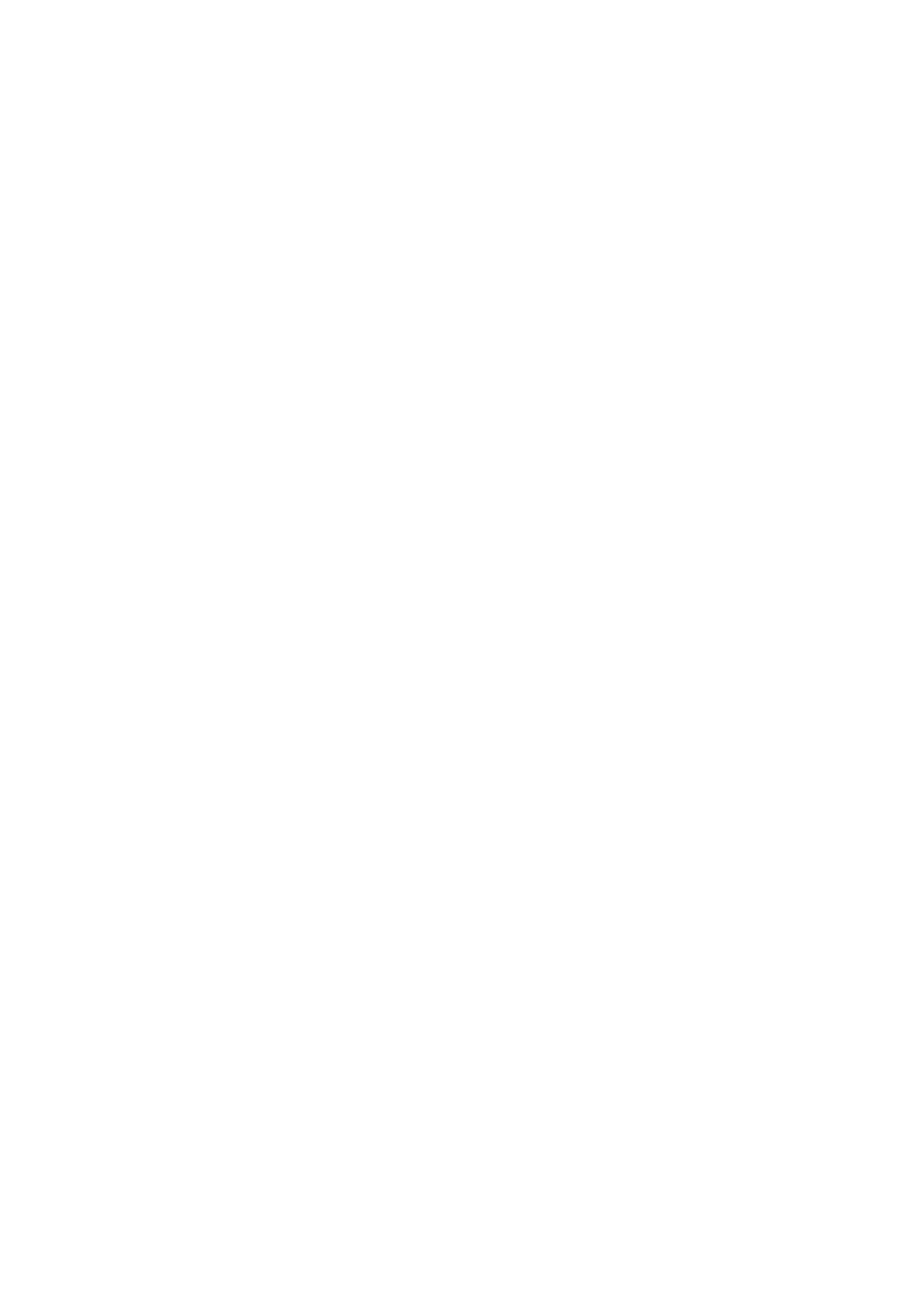# Control of Vehicles (Off-road Areas) Act 1978

#### **CONTENTS**

| 1.               | Short title                                           | 1              |
|------------------|-------------------------------------------------------|----------------|
| 2.               | Commencement                                          | 1              |
| 3.               | Interpretation                                        | 1              |
| $\overline{4}$ . | Application of this Act                               | $\overline{4}$ |
| 4A.              | Delegation                                            | $rac{5}{5}$    |
| 4B.              | Agreements for performance of functions               |                |
| 5.               | Local government's responsibility                     | 6              |
| 6.               | Driving and using off-road vehicles                   | $\overline{7}$ |
| 7.               | Registration of vehicles                              | 8              |
| 8.               | Permits                                               | 9              |
| 9.               | Dangerous vehicles                                    | 10             |
| 9A.              | Seat belts to be fitted                               | 11             |
| 9B.              | Seat belts to be worn                                 | 11             |
| 9C.              | Motor cyclists to wear protective helmets             | 13             |
| 10.              | Under age drivers                                     | 13             |
| 12.              | Permitted areas, generally                            | 14             |
| 13.              | Initial permitted areas                               | 14             |
| 14.              | Private land may be declared to be a permitted area   | 14             |
| 15.              | Temporary closure of permitted areas                  | 15             |
| 16.              | Prohibited areas, generally                           | 15             |
| 17.              | The Advisory Committee                                | 16             |
| 18.              | Functions of the Committee as to permitted or         |                |
|                  | prohibited areas, and the use of vehicles             | 17             |
| 19.              | Identification of areas                               | 19             |
| 20.              | Effect of the declaration of a permitted area, or the |                |
|                  | establishment of a prohibited area                    | 20             |
| 21.              | Constitution of the Committee                         | 22             |
| 22.              | Departmental advisers                                 | 25             |
|                  |                                                       |                |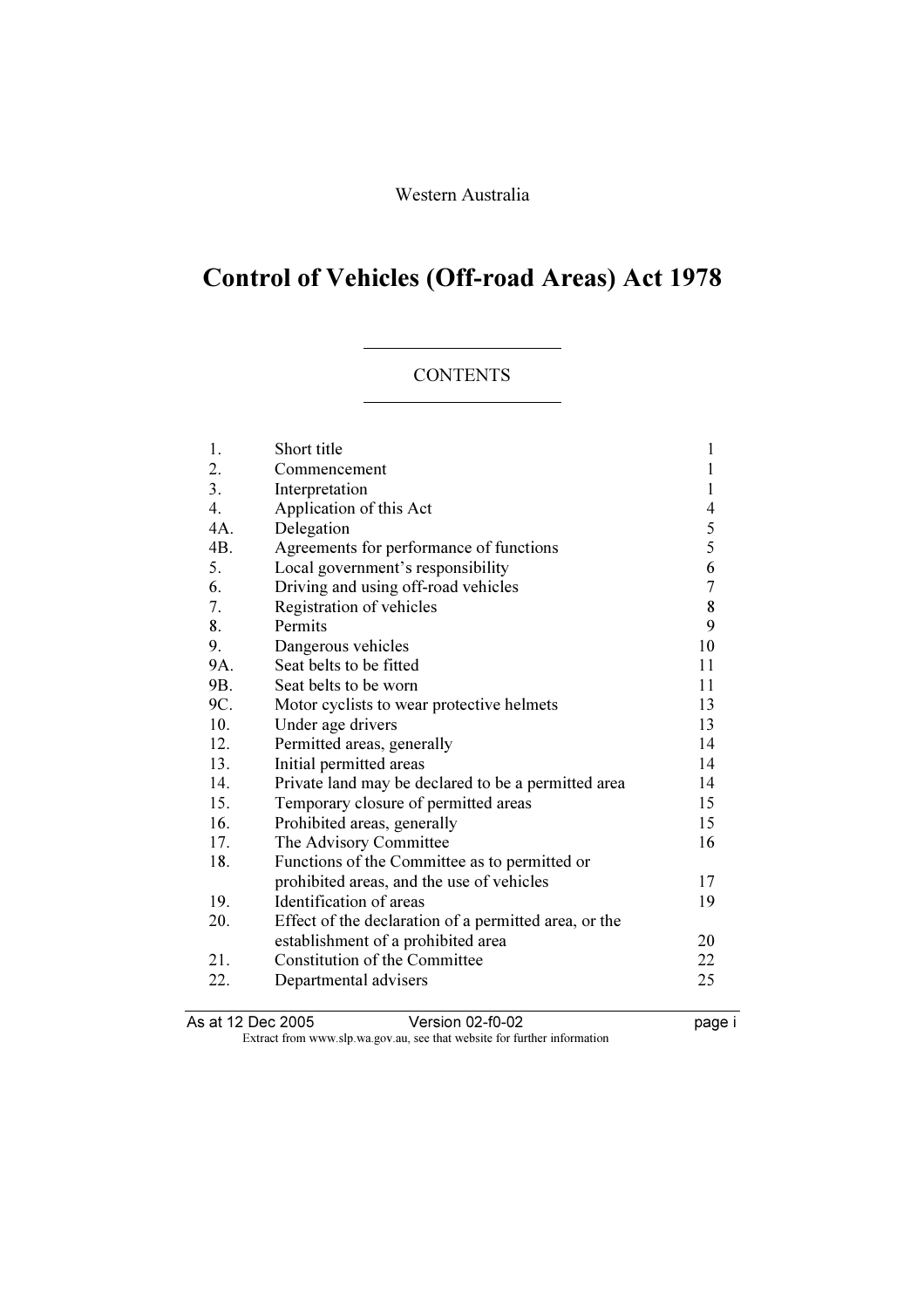## **Contents**

| 23.  | Nominations may be requested                          | 26 |
|------|-------------------------------------------------------|----|
| 24.  | Deputies                                              | 26 |
| 25.  | Committee members, and the <i>Public Sector</i>       |    |
|      | Management Act 1994                                   | 27 |
| 26.  | Assistance to the Committee                           | 27 |
| 27.  | Sub-committees                                        | 28 |
| 28.  | Registration scheme                                   | 28 |
| 29.  | Registration procedure                                | 29 |
| 30.  | Change in fee payable                                 | 32 |
| 31.  | Registration obtained by means of dishonoured         |    |
|      | cheque void                                           | 32 |
| 32.  | Refund of registration fees                           | 33 |
| 33.  | Review                                                | 33 |
| 34.  | Number plate to be displayed                          | 34 |
| 35.  | Other offences concerning number plates               | 34 |
| 36.  | Road Traffic Act provisions                           | 35 |
| 37.  | Infringement notices                                  | 35 |
| 38.  | Authorised officers                                   | 38 |
| 39.  | Proof of certain matters                              | 43 |
| 40.  | Summary proceedings                                   | 45 |
| 41.  | General penalty                                       | 45 |
| 42.  | Detention of vehicles                                 | 45 |
| 43.  | Expenses of this Act, and appropriation of penalties, |    |
|      | etc.                                                  | 46 |
| 44.  | Regulations to operate as local laws                  | 47 |
| 45.  | Local laws                                            | 47 |
| 45A. | Model local laws                                      | 48 |
| 45B. | Governor may amend or repeal local laws               | 48 |
| 46.  | Local laws and regulations generally                  | 49 |
| 47.  | Revocation or amendment of local laws and town        |    |
|      | planning schemes                                      | 49 |
| 48.  | Regulations                                           | 50 |
|      | <b>Notes</b>                                          |    |
|      | Compilation table                                     | 52 |
|      | Provisions that have not come into operation          | 54 |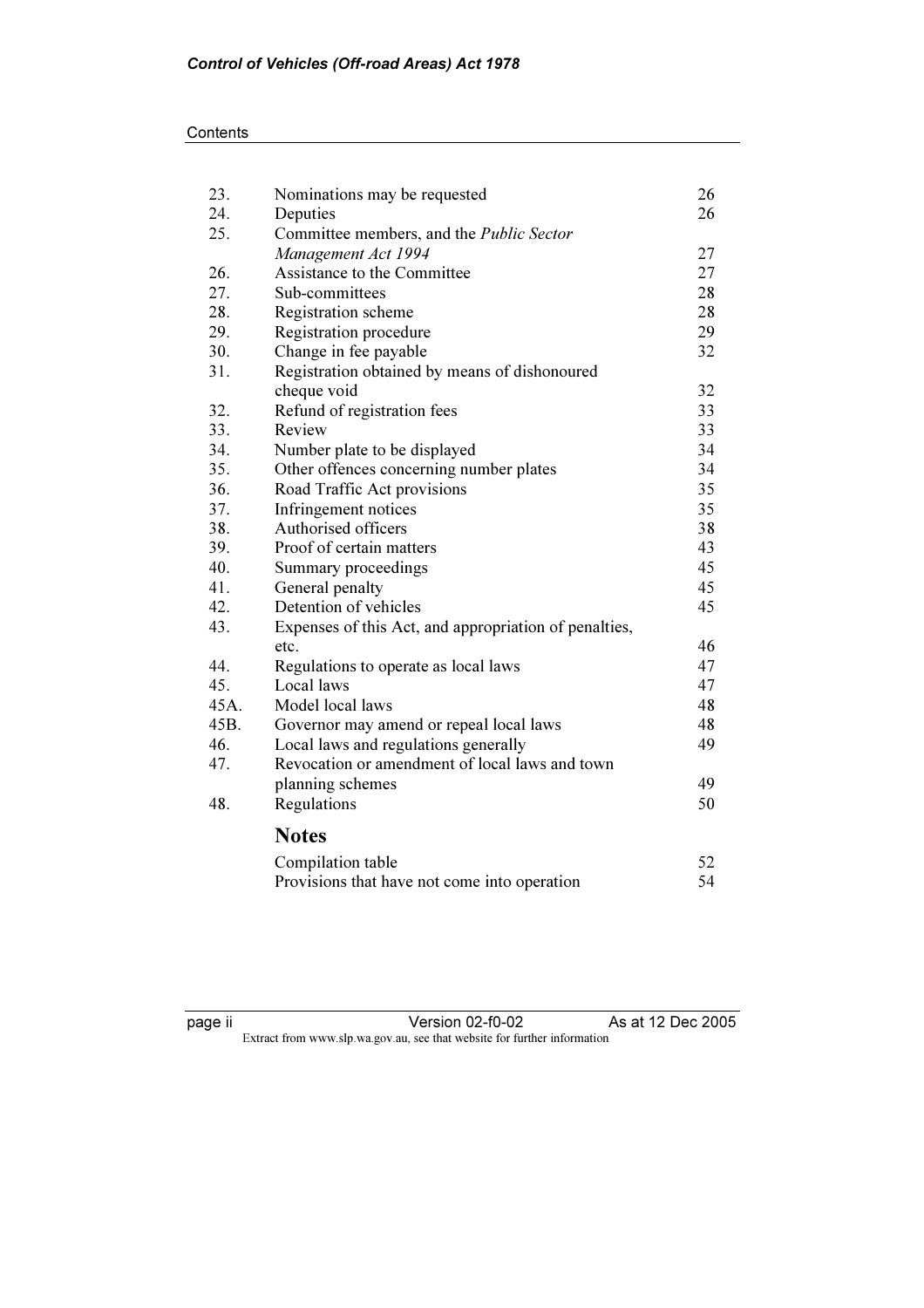# Control of Vehicles (Off-road Areas) Act 1978

An Act to prohibit the use of vehicles in certain places, to make provision as to the use of vehicles otherwise than on a road, to provide for areas where the use of off-road vehicles shall be permitted, for the registration of off-road vehicles, and for related purposes.

## 1. Short title

This Act may be cited as the Control of Vehicles (Off-road Areas) Act 1978<sup>-1</sup>.

#### 2. Commencement

 The several provisions of this Act shall come into operation on such day or days as is, or are respectively, fixed by proclamation <sup>1</sup>.

## 3. Interpretation

- (1) In this Act unless the contrary intention appears
	- "authorised officer" means a person to whom section  $38(1)$ applies;
	- "certificate of registration" or "certificate" means a certificate issued under section 29;
	- "Committee" means the Advisory Committee constituted pursuant to section 21;
	- "Department" means a department of the Public Service of the State;
	- "departmental adviser" means a person so appointed pursuant to section 22;

As at 12 Dec 2005 Version 02-f0-02 Persion 02-f0-02 Persion 02-f0-02 page 1<br>Extract from www.slp.wa.gov.au, see that website for further information Extract from www.slp.wa.gov.au, see that website for further information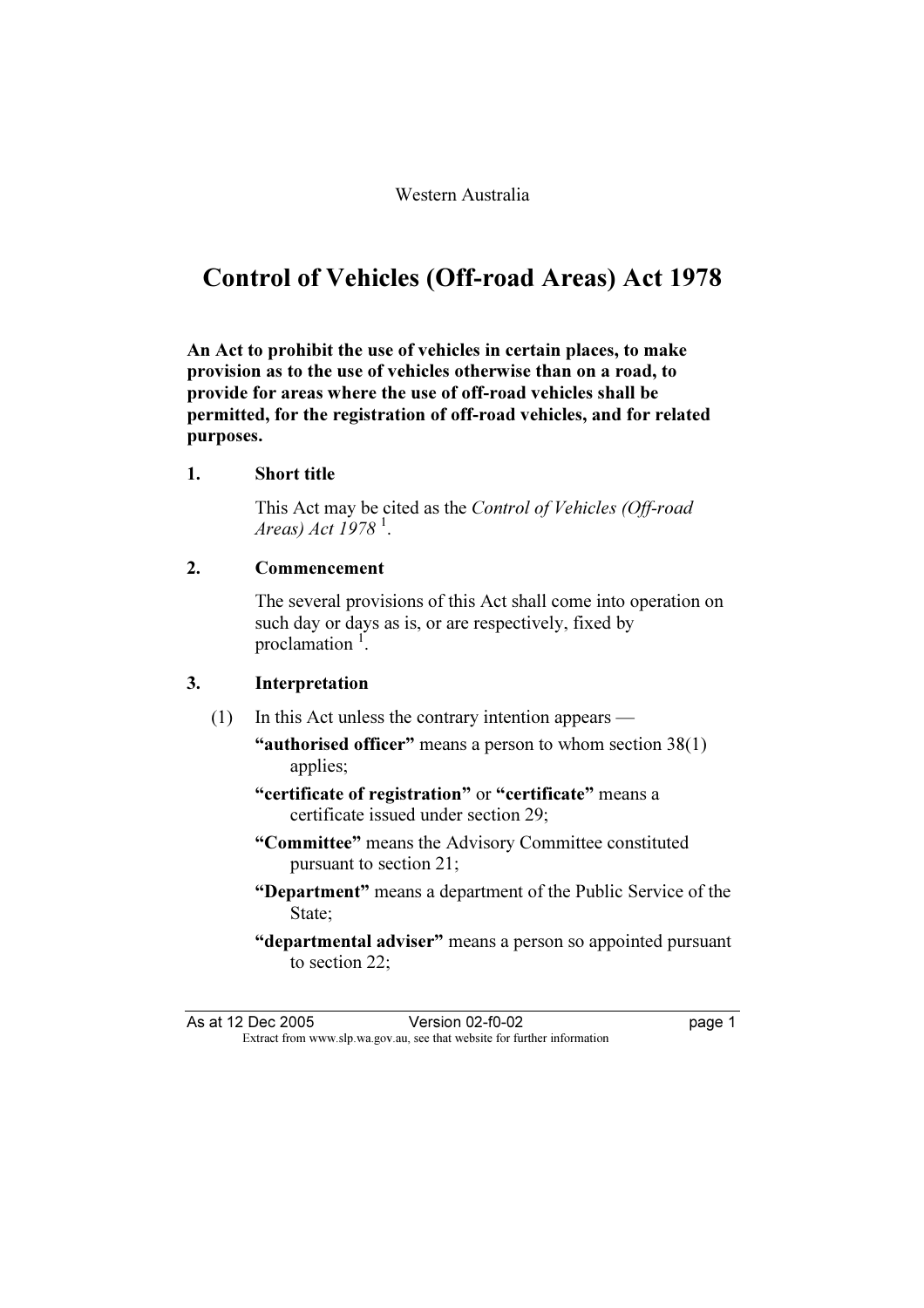| "Director General" means the chief executive officer of the       |  |  |
|-------------------------------------------------------------------|--|--|
| department of the Public Service principally assisting the        |  |  |
| Minister in the administration of this Act;                       |  |  |
| "district" means, in relation to a local government, the district |  |  |
|                                                                   |  |  |

of that local government plus any other areas which the Governor has declared, under section 5(3), are to be regarded as being part of the district;

- "drive" includes riding a vehicle, and "driver" includes a rider having the control of a vehicle;
- "infringement notice" means a notice of the kind referred to in section  $37(1)$ ;
- "motor cycle" includes a motor cycle as described in the First Schedule to the *Road Traffic Act 1974* and also includes any multi-wheeled open vehicle the driver of which sits astride the vehicle or part of the vehicle in a manner similar to that customary for the driver of a conventional motor cycle;
- "off-road vehicle" means a vehicle which is not licensed, deemed to be licensed, or the subject of a permit granted, under the Road Traffic Act 1974;

# "owner" in relation to a vehicle includes —

- (a) a person who is the owner thereof;
- (b) a person nominated as owner pursuant to  $-$ 
	- (i) section 5(4) of the Road Traffic Act 1974; or
	- (ii) subsection (2) of this section;
- (ba) a person who is the purchaser or hirer of the vehicle under a contract that for the purposes of the Credit Act 1984 is a credit sale contract to which that Act applies or who is the debtor under an agreement that pursuant to that Act is deemed to be a credit sale contract to which that Act applies;

As at 12 Dec 2005 page 2<br>Extract from www.slp.wa.gov.au, see that website for further information Version 02-f0-02 Extract from www.slp.wa.gov.au, see that website for further information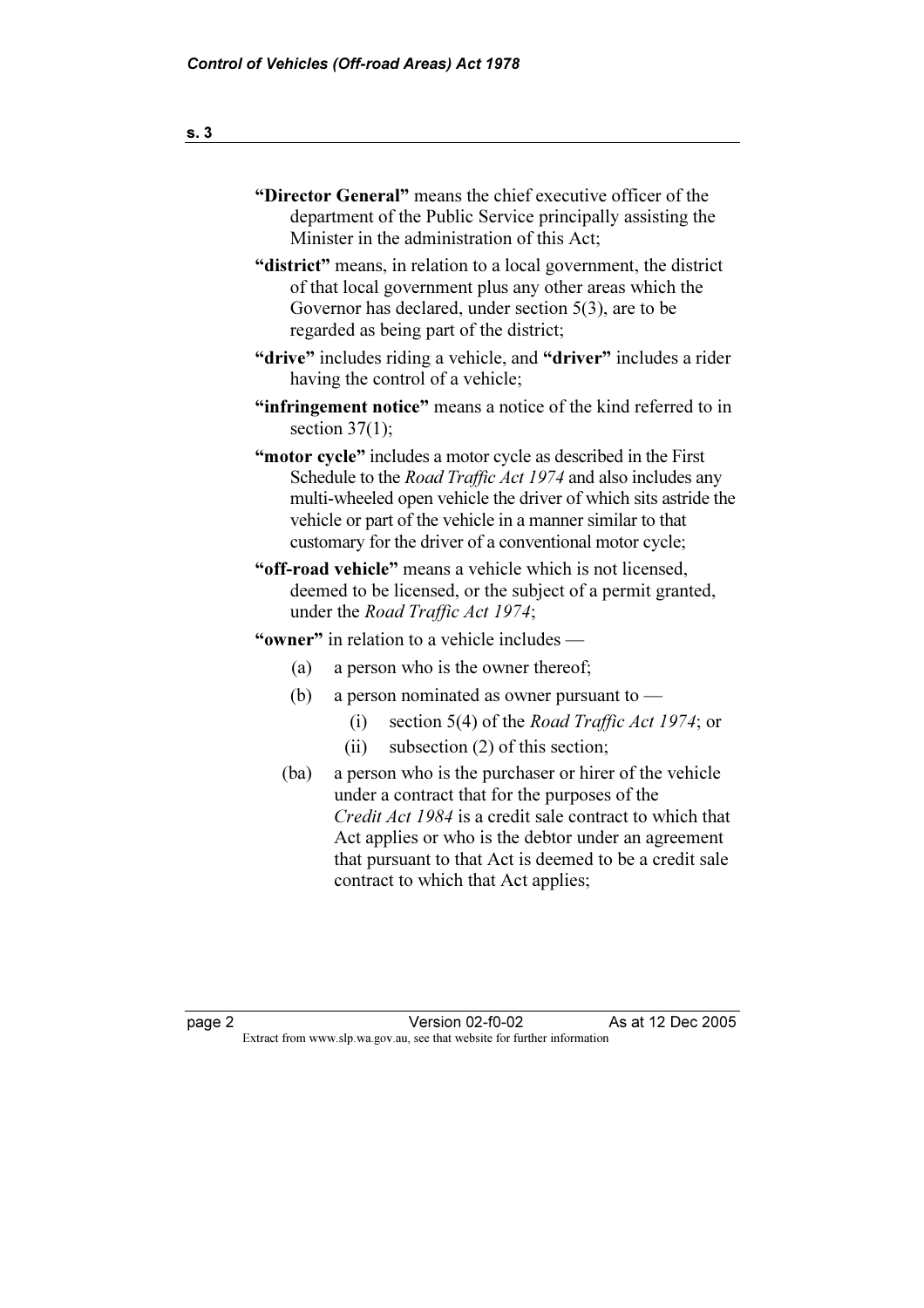- (baa) a person who is the purchaser or hirer of a vehicle under a contract that for the purposes of the Consumer Credit (Western Australia) Code is a credit contract, or is to be regarded as a credit contract, to which that Code applies;
	- (c) a person who has the use thereof under a hiring or hire purchase agreement or under a lease or loan or other arrangement; and
	- (d) a person in whose name the vehicle is registered under —
		- (i) the Road Traffic Act 1974, or under any corresponding law of any State or Territory of the Commonwealth, (being a law in respect of which a declaration under section 5(5) of that Act is in force); or
		- (ii) this Act,

 but does not include an unpaid vendor of the vehicle under a hire purchase agreement or the lessor under a lease;

- "permitted area" means an area declared as such by the Minister pursuant to section 12 or to section 13 and specified in a notice published pursuant to section 12;
- "**private land**" means land of a kind to which the provisions of section  $39(2)(a)$  applies, or land to which paragraph (b) of that subsection relates;
- "**prohibited area**" means an area established as such by the Minister and specified in a notice published pursuant to section 16;
- "**public authority**" means a Department or State instrumentality, a local government within its district, and any other person or body, whether corporate or not, who or which under the authority of any Act is charged with the carrying out of any duty whilst acting in the discharge of that duty;
- "road" means any highway, road or street, open to, or used by, the public; and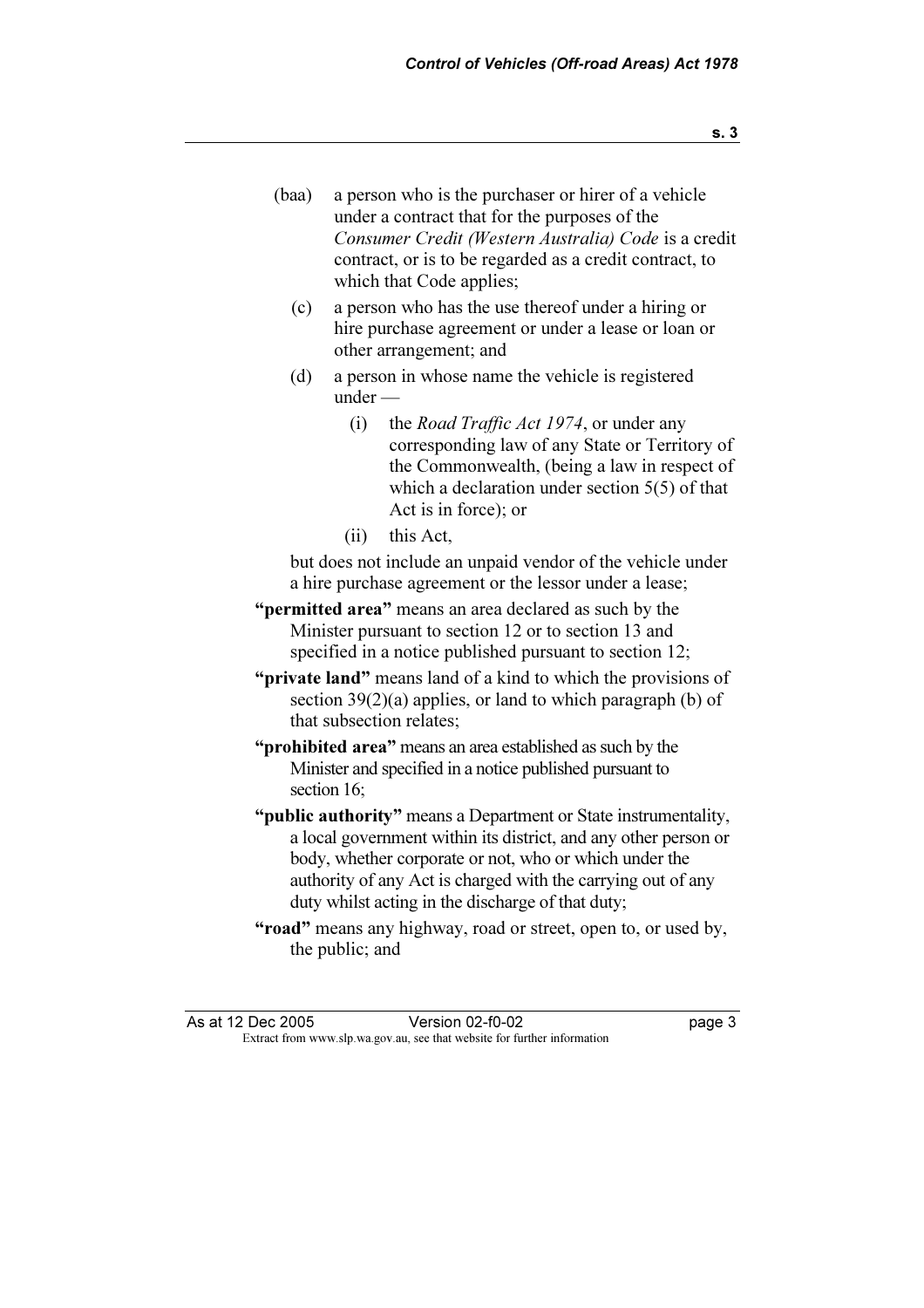"seat belt" means a belt or similar device that is fitted to a motor vehicle and designed to restrain or limit the movement of a person who is seated in the vehicle and wearing the belt or device if the vehicle suddenly accelerates or decelerates but does not include —

- (a) a seat belt solely or principally designed to restrain or limit the movement of a person of less than 8 years of age; or
- (b) a seat belt which is damaged, or which is defective and is not capable of being worn or of being properly adjusted or securely fastened;
- "seat position" in relation to a motor vehicle other than a motor cycle, means a seat position intended for one person and, in the case of contiguous seating positions intended for more than one person, means each complete space of not less than 410 mm measured along the front of the seat;

 "vehicle" means a vehicle that is propelled by an engine or other mechanical source of power.

 (2) Where any off-road vehicle is owned by more than one person as owner or otherwise only one of those persons, to be nominated by all such persons by notice in writing given to the Director General, shall be registered as the owner and that person shall, subject to section 11(3), for the purposes of this Act be deemed to be the owner of that vehicle.

[Section 3 amended by No. 106 of 1981 s. 31 and 34; No. 102 of 1984 s. 4; No. 12 of 1985 s. 3; No. 14 of 1996 s. 4; No. 30 of 1996 s. 13; No. 76 of 1996 s. 23 and 27; No. 7 of 2002 s. 4.]

# 4. Application of this Act

- (1) Subject to the provisions of this section, the provisions of this Act apply throughout the State.
- (2) The Governor may from time to time by proclamation declare that the provisions of this Act, or such of those provisions as may be therein specified, shall not apply to or in relation to such part or parts

As at 12 Dec 2005 Version 02-f0-02 page 4 Version 02-f0-02<br>Extract from www.slp.wa.gov.au, see that website for further information Extract from www.slp.wa.gov.au, see that website for further information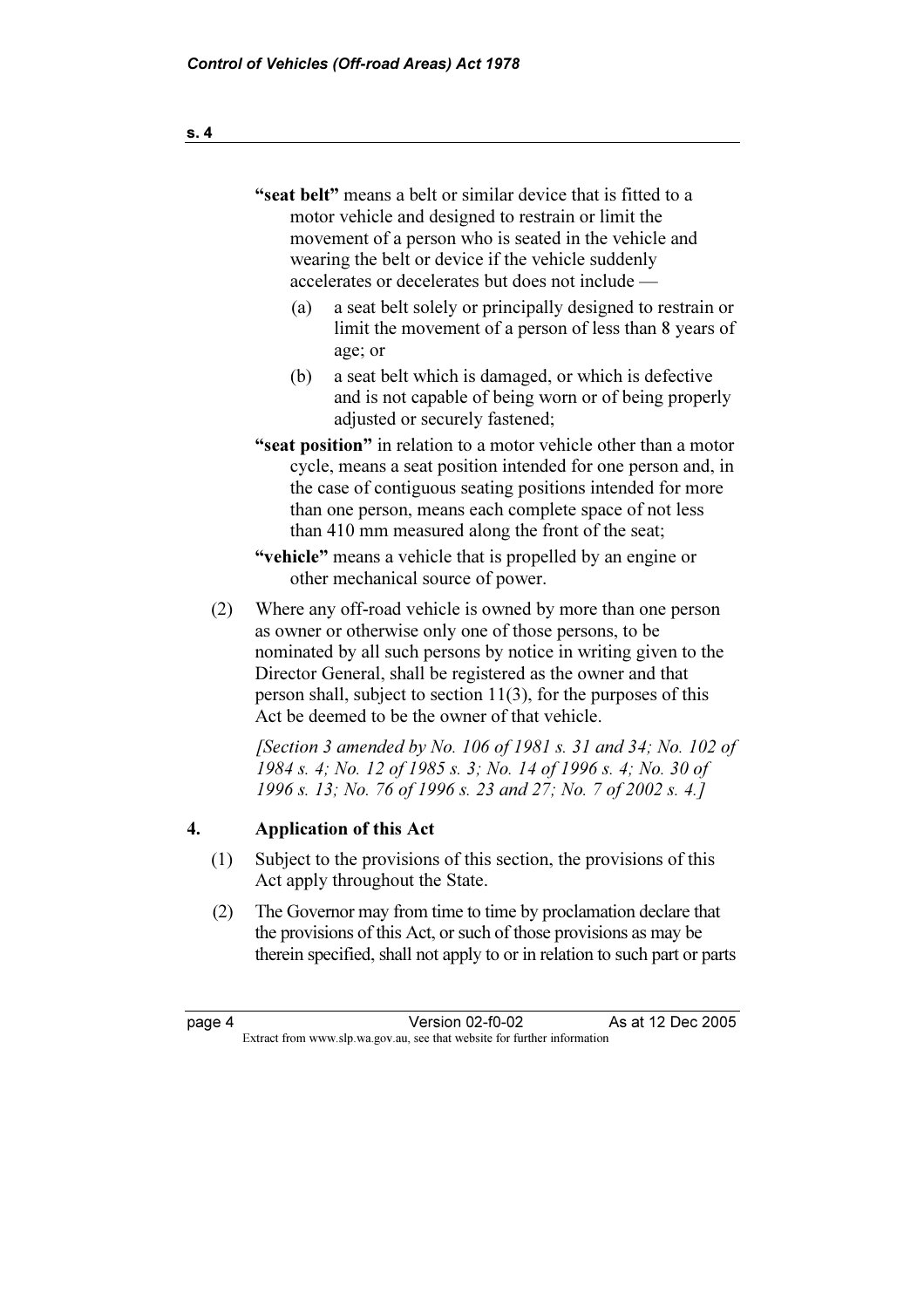(3) The Governor may by a subsequent proclamation vary or cancel any proclamation made under subsection (2).

# 4A. Delegation

- (1) The Director General may delegate to a person any power or duty of the Director General under another provision of this Act.
- (2) The delegation must be in writing signed by the Director General.
- (3) If a person is not employed in the Director General's department, a power or duty can only be delegated to the person under this section if the person has been approved by the Minister for the purposes of this section.
- (4) An approval under subsection (3) may be given in respect of  $-$ 
	- (a) a specified person or persons of a specified class; or
	- (b) the holder or holders for the time being of a specified office or class of office.
- (5) A person to whom a power or duty is delegated under this section cannot delegate that power or duty.
- (6) A person exercising or performing a power or duty that has been delegated to the person under this section, is to be taken to do so in accordance with the terms of the delegation unless the contrary is shown.
- (7) Nothing in this section limits the ability of the Director General to perform a function through an officer or agent.

[Section 4A inserted by No. 7 of 2002 s. 5.]

# 4B. Agreements for performance of functions

 (1) The Director General may enter into an agreement providing for the Director General's functions under this Act that are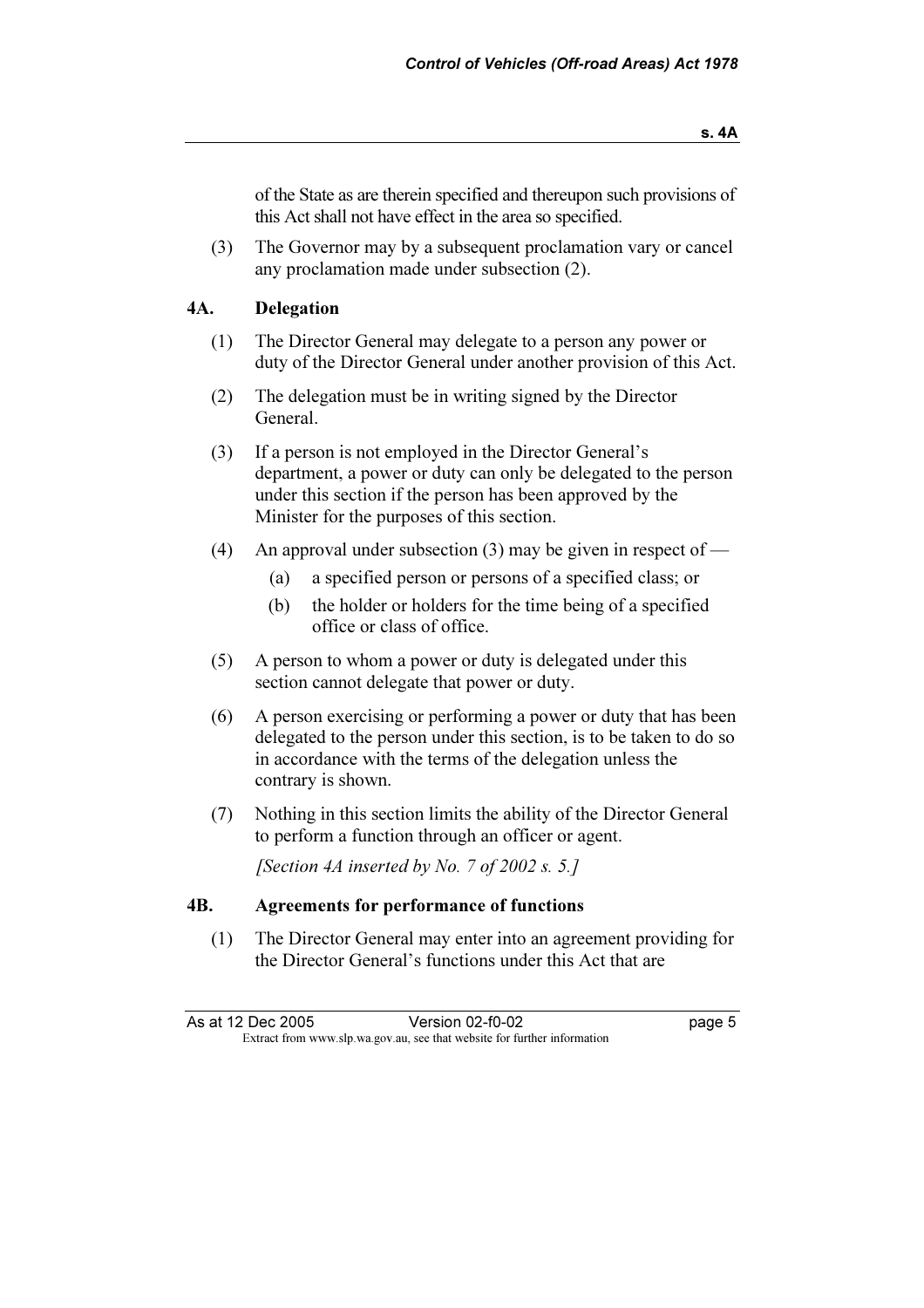described in the agreement to be performed on behalf of the Director General.

- (2) The agreement may be with the Commissioner of Police, a local government, or any other person or body, whether or not the person or body has itself functions of a public nature.
- (3) A function described in the agreement may be performed
	- (a) in accordance with the agreement; and
	- (b) on and subject to terms and conditions in the agreement.
- (4) If the performance of a function is dependent upon the opinion, belief, or state of mind of the Director General it may be performed under the agreement upon the opinion, belief, or state of mind of the body or person with whom the agreement is made or another person provided for in the agreement.
- (5) For the purposes of this Act or any other written law, an act or thing done by, to, by reference to, or in relation to, a body or person in connection with the performance by that body or person under the agreement of a function of the Director General is as effectual as if it had been done by, to, by reference to, or in relation to, the Director General.

[Section 4B inserted by No. 7 of 2002 s. 5.]

## 5. Local government's responsibility

- (1) Subject to the Minister, and in co-operation with the Director General, it shall be the duty of a local government to administer and enforce the provisions of this Act within its district.
- $(2)$  repealed]
- (3) Where in the opinion of the Governor the powers conferred by this Act on a local government should be exercised by that local government in an area outside the district the Governor may by Order published in the Government Gazette declare that for the purpose of this Act the area is to be regarded as being within the district and the provisions of this Act shall then apply as if in fact the area were within the district.

As at 12 Dec 2005 Version 02-f0-02 page 6 Version 02-f0-02<br>Extract from www.slp.wa.gov.au, see that website for further information Extract from www.slp.wa.gov.au, see that website for further information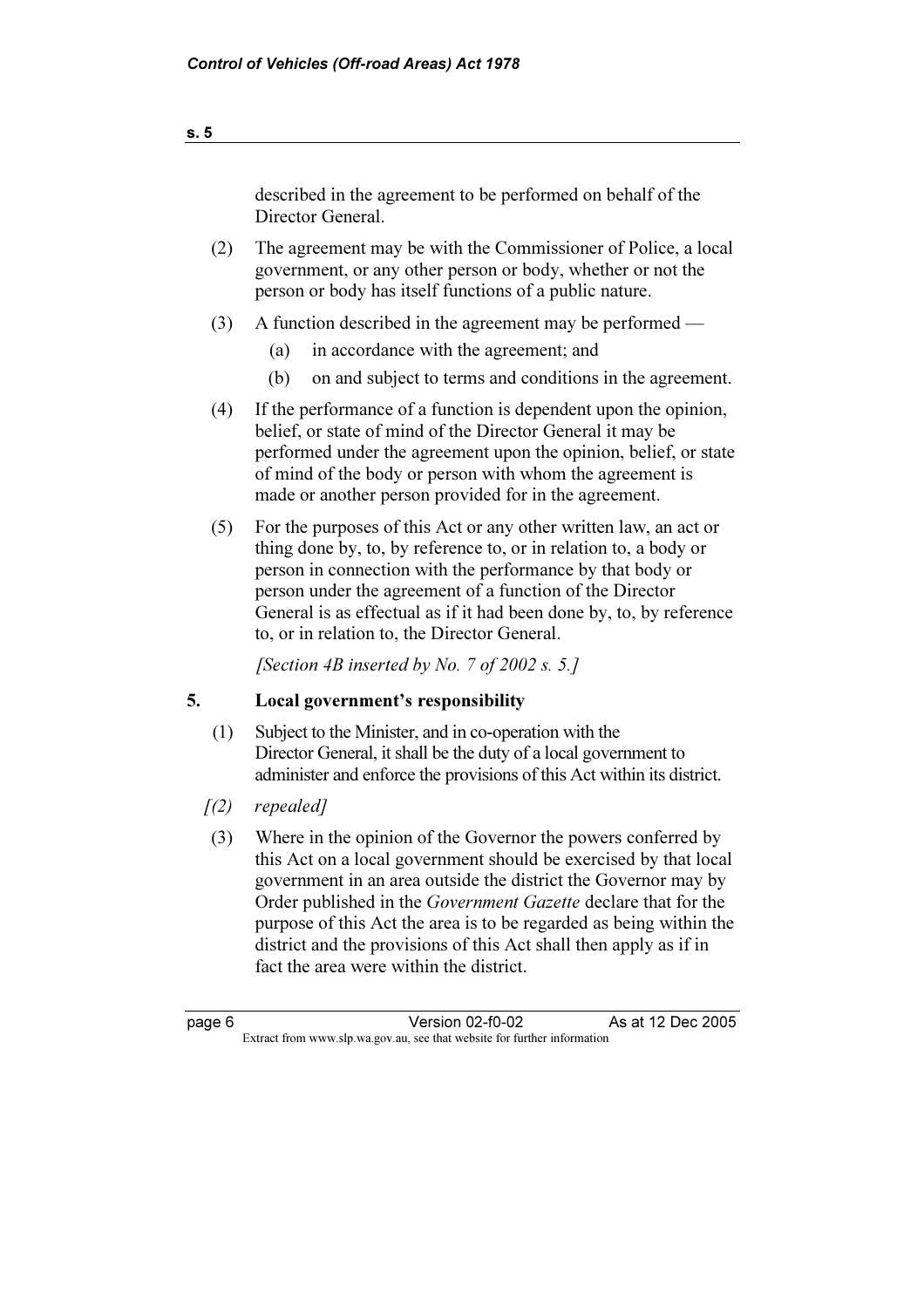- (4) For the purposes of this Act a district shall be taken to include the land lying between mean high water mark at spring tides of the main sea and mean low water mark at spring tides of the main sea adjacent to that district.
- (5) For the purposes of this Act a local government may employ, under and subject to the Local Government Act 1995, fit and proper persons to be authorised officers.

[Section 5 amended by No. 106 of 1981 s. 32 and 34; No. 14 of 1996 s. 4; No. 76 of 1996 s. 27; No. 7 of 2002 s. 6.]

## 6. Driving and using off-road vehicles

- (1) A person shall not drive or use an off-road vehicle in any area to which this section applies otherwise than —
	- (a) on private land by consent; or
	- (b) on land comprised within a permitted area,

 unless permitted to do so pursuant to section 8(4) or deemed to have been permitted to do so pursuant to subsection (5) of that section.

Penalty: \$500.

 (2) A person shall not drive or use any vehicle to which, or in the circumstances to which, a declaration made and published under section 16 applies on land comprised within a prohibited area to which the declaration relates unless permitted to do so pursuant to section 8(4).

Penalty: \$1 000.

- (3) The provisions of subsection (2) apply notwithstanding that the driving or use of the vehicle on the land in question may have been authorised by the owner or occupier of that land.
- (4) A person shall not use or drive an off-road vehicle on any land whether or not private land —
	- (a) in a manner which creates or causes any undue or excessive noise; or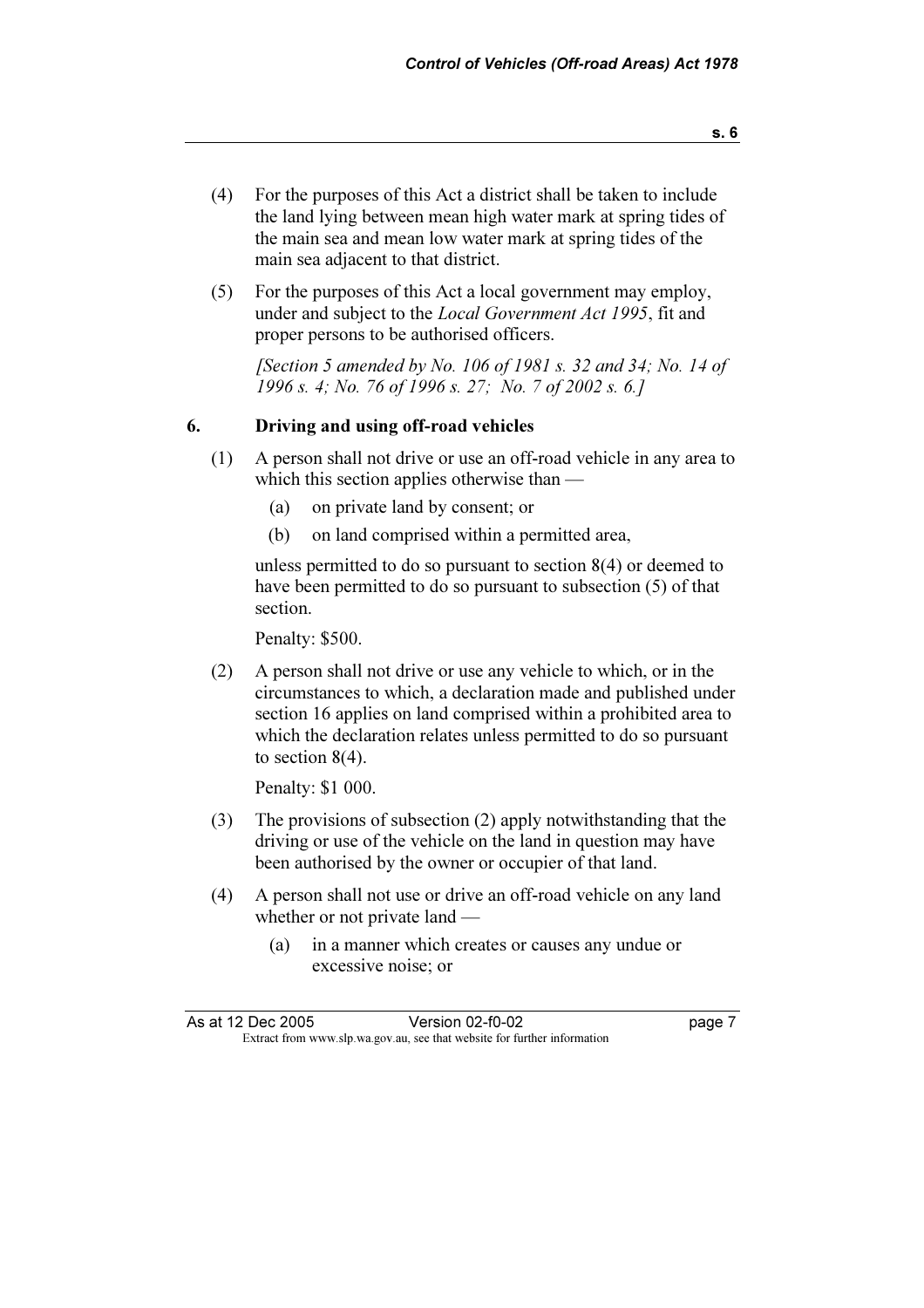- (b) unless an efficient silencing device, so constructed that all exhaust from the engine is projected through the device in such a manner as effectively to prevent the creation of undue noise, is securely fitted to the engine; or
- (c) unless it complies with such other requirements as to the control of noise as may be prescribed.

Penalty: \$200.

# 7. Registration of vehicles

- (1) Subject to the provisions of any notice published pursuant to subsection (3) all vehicles driven or used in an area of the State to which this subsection applies, other than —
	- (a) vehicles for the time being licensed under the Road Traffic Act 1974; or
	- (b) vehicles used exclusively on private land by consent,

are required to be registered under this Act.

- (2) A person shall not
	- (a) fail to register a vehicle required to be registered under this Act; or
	- (b) drive or use, or permit to be driven or used, a vehicle required to be registered under this Act and which is not so registered.

Penalty: \$200.

- (3) The Minister may, by notice published in the Government Gazette, provide that the requirements of subsection (1) shall not apply —
	- (a) to or in relation to persons or vehicles, or classes of persons or kinds of vehicles, specified in that notice either generally or by description; or
	- (b) at any specified time, or in relation to any specified area of the State, place or circumstance,

and may by a subsequent notice vary or cancel any such notice.

As at 12 Dec 2005 page 8 Version 02-f0-02<br>Extract from www.slp.wa.gov.au, see that website for further information Version 02-f0-02 Extract from www.slp.wa.gov.au, see that website for further information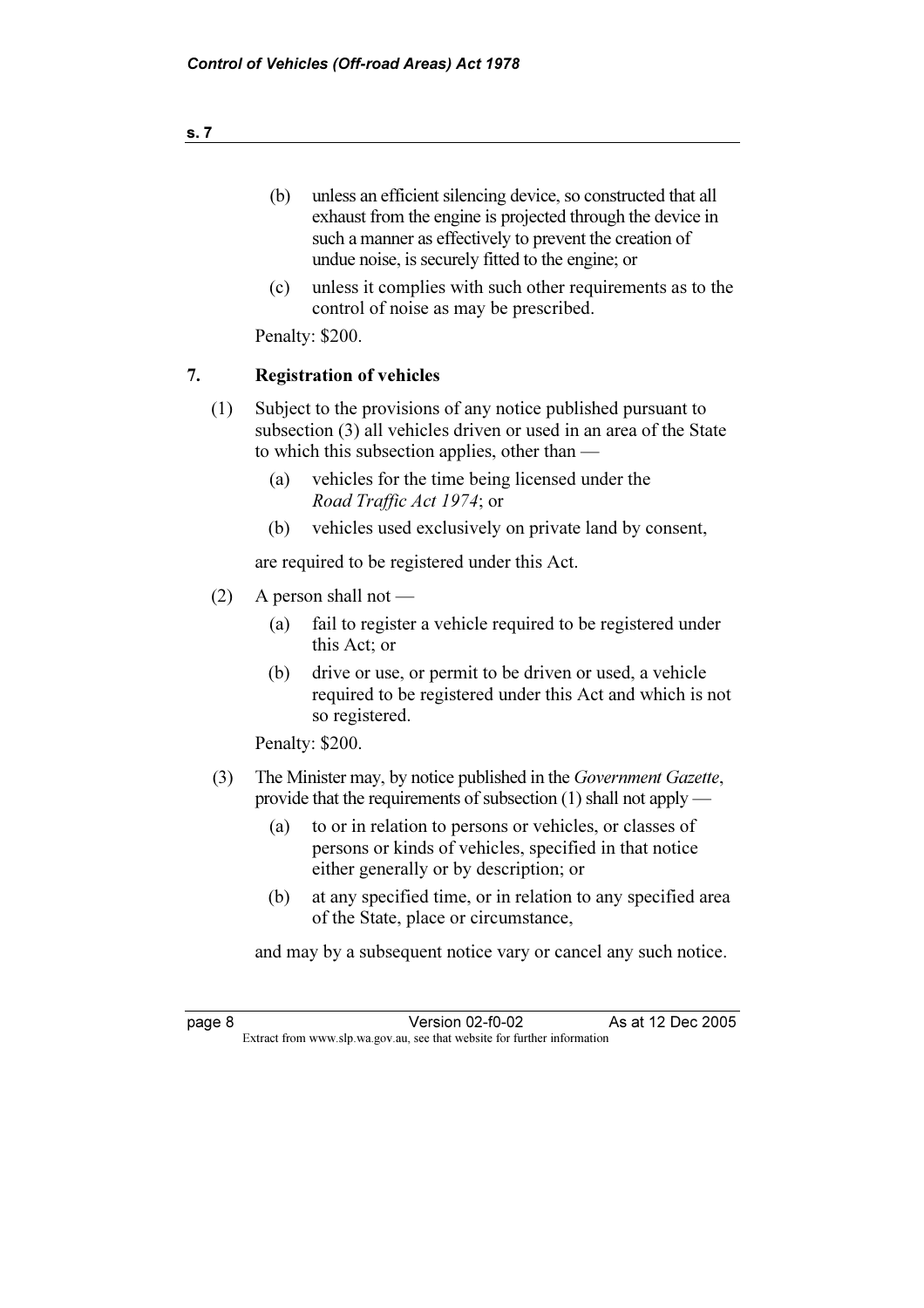# 8. Permits

- (1) The driving or use of a vehicle in circumstances that would otherwise be contrary to the provisions of section  $6(1)$  or  $(2)$  is permitted —
	- (a) where the vehicle is used or intended to be used for the conveyance of an incapacitated person and is designed for use solely for that purpose;
	- (b) for purposes connected with the prevention, control, or extinguishing of fires, or for or in relation to the saving of life or the alleviation of injury or illness;
	- (c) by an authorised officer in the course of his duty;
	- (d) by the holder of a permit relevant to the place and circumstances granted under subsection (4) or deemed to have been granted under subsection (5) in accordance with the terms of that permit; or
	- (e) where the vehicle is being used for the lawful purposes of a public authority.
- (1a) The driving or use of or travelling as a passenger in a vehicle in circumstances that would otherwise be contrary to the provisions of section 9A, 9B or 9C is permitted for purposes connected with the prevention, control or extinguishing of fires or for or in relation to the saving of life or the alleviation of injury or illness.
- (2) The driving or use of or travelling as a passenger in a vehicle in circumstances that would otherwise be contrary to section 6(1), 9A, 9B or 9C is permitted when that vehicle is being used for or in connection with primary production, the development of any mining tenement, bona fide prospecting, construction works, or for road making or road maintenance, and not for any other purpose.
- (3) In any prosecution for an offence against this Act the onus of proving that a vehicle was being used for any of the purposes referred to in subsection (1) or subsection (2) lies on the person alleging that the vehicle was being so used.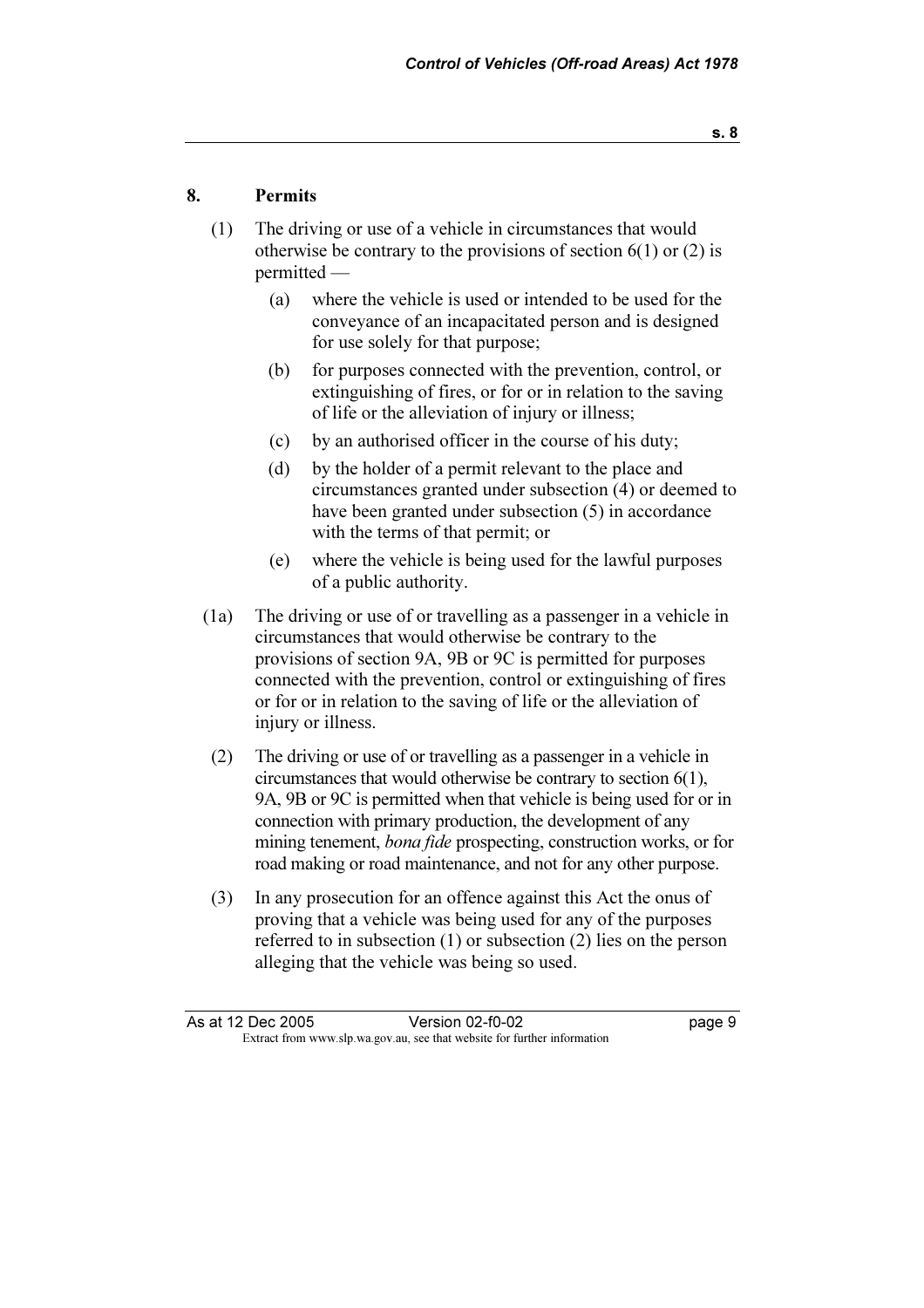- (4) The Minister may, in writing, grant to any person or body a permit authorising the driving or use of or travelling as a passenger in a vehicle in circumstances that would otherwise have been contrary to section 6(1) or (2), 9A, 9B or 9C either generally or subject to such restrictions, limitations or conditions as he may determine and as are specified therein, and may by subsequent notice in writing vary or cancel any such permit.
- (5) The Minister may, by notice published in the Government Gazette, declare that the provisions of section 6(1) do not apply to or in relation to the persons or classes of persons or kinds of vehicle specified therein, and thereupon the driving or use of a vehicle by such a person or the driving and use of such a vehicle in circumstances that would otherwise have been contrary to the provisions of that subsection shall be deemed to have been permitted pursuant to this subsection either generally or subject to such restrictions, limitations or conditions as are specified in that notice, and the Minister may by a subsequent notice vary or cancel any such notice.
- (6) Regulations made under this Act may make provision, either generally or in relation to specified classes of case, with respect to the application for and grant of permits under this section, and may make differing provisions therefor, including varying scales of charges.

[Section 8 amended by No. 12 of 1985 s. 4.]

# 9. Dangerous vehicles

 A person shall not drive or use on any land to which this Act applies any vehicle so constructed or in such a condition as to be likely to occasion danger to any person or damage to any property.

Penalty: \$500.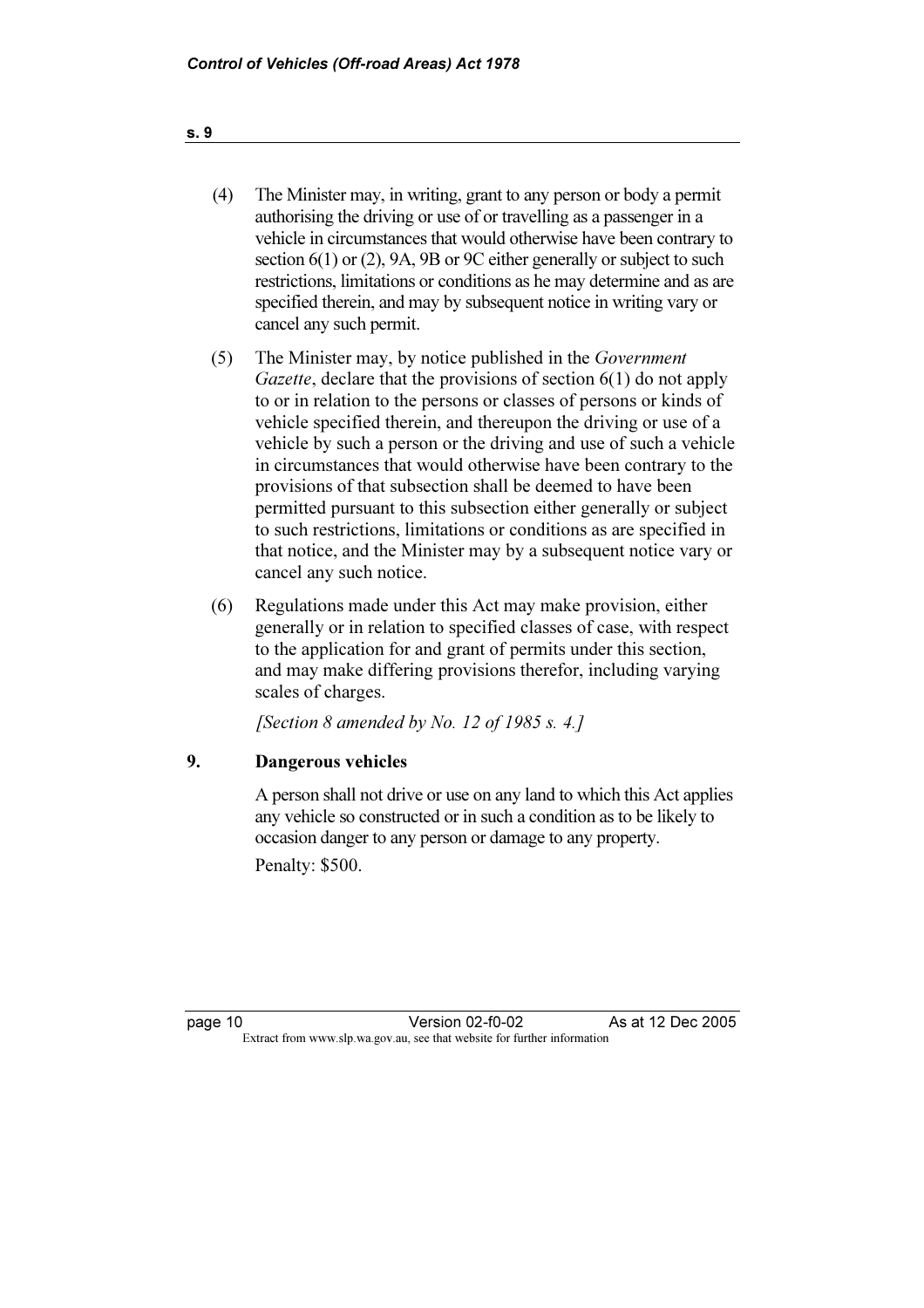## 9A. Seat belts to be fitted

- (1) A person shall not drive or use or permit to be driven or used a vehicle to which this section applies in an area to which this section applies unless the vehicle is equipped with —
	- (a) a seat belt for every seat position in the vehicle conforming to the standards and specifications prescribed by regulations; and
	- (b) seat belt anchorage points or seat belt anchorages in respect of every seat position in the vehicle conforming to the standards and specifications prescribed by regulations.

 Penalty: \$200 for a first offence and \$400 for a second or subsequent offence.

- (2) This section applies to motor cars, as described in the First Schedule to the *Road Traffic Act 1974*, and to off-road vehicles but does not apply to motor cycles.
- (3) This section applies in every area of the State to which the provisions of this Act apply except —
	- (a) on a road; or
	- (b) on private land on which the vehicle is used by consent, being private land that is neither a permitted area nor a prohibited area.

[Section 9A inserted by No. 12 of 1985 s. 5.]

#### 9B. Seat belts to be worn

 (1) A person shall not, while occupying a seat position in a motor vehicle to which this section applies and to which a seat belt has been fitted for that seat position, drive or travel as a passenger in an area to which this section applies unless he is wearing that seat belt and the seat belt is properly adjusted and securely fastened.

 Penalty: \$400 for a first offence and \$800 for a second or subsequent offence.

As at 12 Dec 2005 Persion 02-f0-02 page 11<br>Extract from www.slp.wa.gov.au, see that website for further information Version 02-f0-02 Extract from www.slp.wa.gov.au, see that website for further information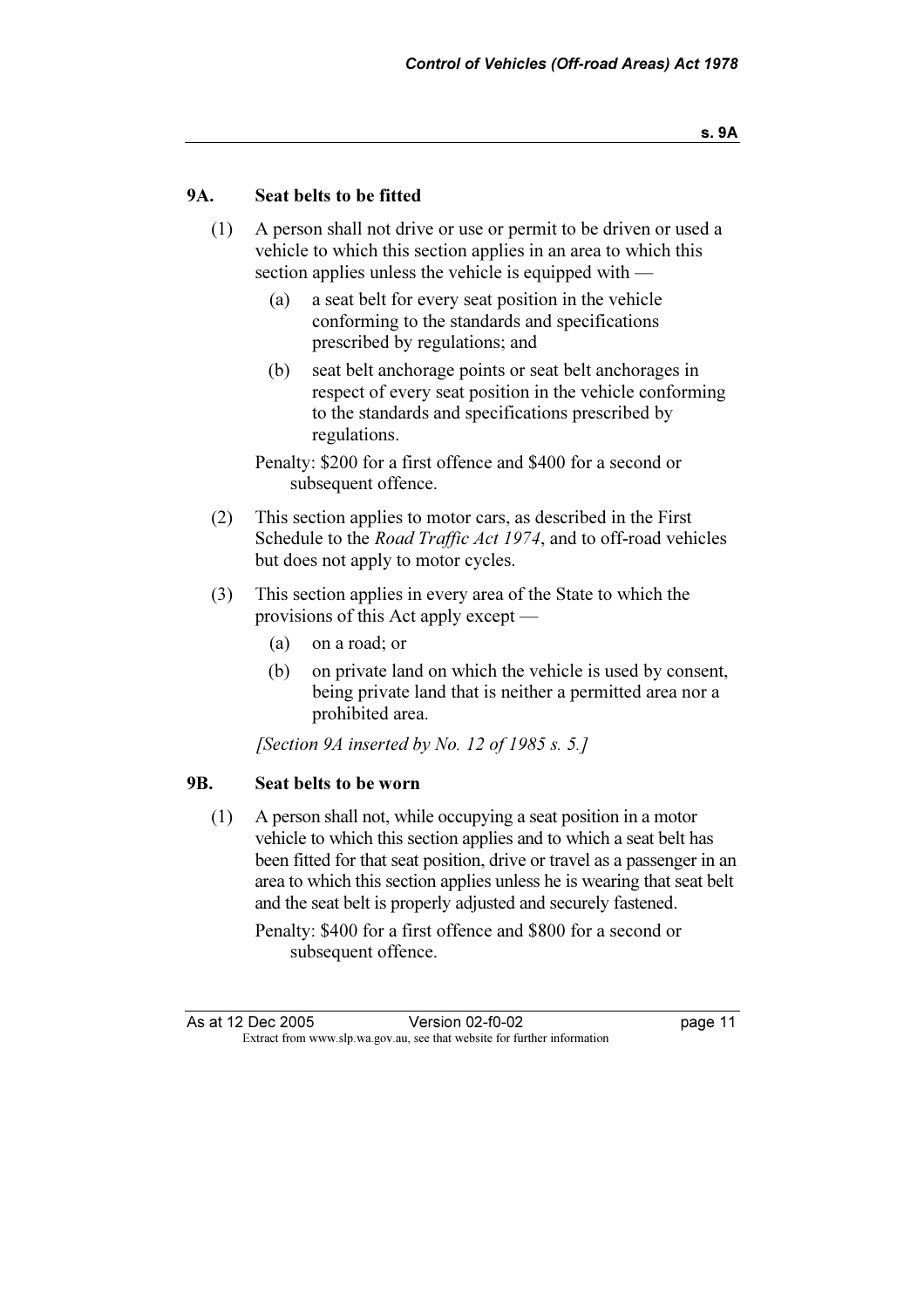| (2)<br>A person shall not, in a motor vehicle to which this section<br>applies and to which seat belts have been fitted and in an area to<br>which this section applies, travel as a passenger in or on any<br>part of the vehicle other than in a seat position for which a seat<br>belt has been fitted unless each seat position for which a seat<br>belt is fitted is occupied.<br>Penalty: \$400 for a first offence and \$800 for a second or<br>subsequent offence.<br>(3)<br>This section applies to motor cars, as described in the First<br>Schedule to the <i>Road Traffic Act 1974</i> , and to off-road vehicles<br>but does not apply to motor cycles.<br>This section applies in every area of the State to which the<br>(4)<br>provisions of this Act apply except<br>(a)<br>on a road; or<br>on private land on which the vehicle is used by consent,<br>(b)<br>being private land that is neither a permitted area nor a<br>prohibited area.<br>Subject to subsection $(6)$ , it is a defence to a charge of an<br>(5)<br>offence against a person under subsection $(1)$ or $(2)$ that the<br>person<br>is driving or travelling in a motor vehicle that is<br>(a)<br>travelling backwards;<br>is in possession of a certificate signed by a qualified<br>(b)<br>medical practitioner certifying that the person is unable for<br>medical reasons to wear a seat belt, or that because of the<br>person's size, build or other physical characteristics, it<br>would be unreasonable to require him to wear a seat belt,<br>while driving or travelling in a motor vehicle;<br>is under the age of 3 years; or<br>(c)<br>(d)<br>is travelling as a passenger in a motor vehicle and is of<br>or over the age of 70 years.<br>(6)<br>Where a certificate of the kind referred to in subsection $(5)(b)$ is<br>expressed to be of effect for a specified period, the certificate<br>Version 02-f0-02<br>As at 12 Dec 2005<br>page 12<br>Extract from www.slp.wa.gov.au, see that website for further information |  |  |
|-----------------------------------------------------------------------------------------------------------------------------------------------------------------------------------------------------------------------------------------------------------------------------------------------------------------------------------------------------------------------------------------------------------------------------------------------------------------------------------------------------------------------------------------------------------------------------------------------------------------------------------------------------------------------------------------------------------------------------------------------------------------------------------------------------------------------------------------------------------------------------------------------------------------------------------------------------------------------------------------------------------------------------------------------------------------------------------------------------------------------------------------------------------------------------------------------------------------------------------------------------------------------------------------------------------------------------------------------------------------------------------------------------------------------------------------------------------------------------------------------------------------------------------------------------------------------------------------------------------------------------------------------------------------------------------------------------------------------------------------------------------------------------------------------------------------------------------------------------------------------------------------------------------------------------------------------------------------------------------------------------------------------------------|--|--|
|                                                                                                                                                                                                                                                                                                                                                                                                                                                                                                                                                                                                                                                                                                                                                                                                                                                                                                                                                                                                                                                                                                                                                                                                                                                                                                                                                                                                                                                                                                                                                                                                                                                                                                                                                                                                                                                                                                                                                                                                                                   |  |  |
|                                                                                                                                                                                                                                                                                                                                                                                                                                                                                                                                                                                                                                                                                                                                                                                                                                                                                                                                                                                                                                                                                                                                                                                                                                                                                                                                                                                                                                                                                                                                                                                                                                                                                                                                                                                                                                                                                                                                                                                                                                   |  |  |
|                                                                                                                                                                                                                                                                                                                                                                                                                                                                                                                                                                                                                                                                                                                                                                                                                                                                                                                                                                                                                                                                                                                                                                                                                                                                                                                                                                                                                                                                                                                                                                                                                                                                                                                                                                                                                                                                                                                                                                                                                                   |  |  |
|                                                                                                                                                                                                                                                                                                                                                                                                                                                                                                                                                                                                                                                                                                                                                                                                                                                                                                                                                                                                                                                                                                                                                                                                                                                                                                                                                                                                                                                                                                                                                                                                                                                                                                                                                                                                                                                                                                                                                                                                                                   |  |  |
|                                                                                                                                                                                                                                                                                                                                                                                                                                                                                                                                                                                                                                                                                                                                                                                                                                                                                                                                                                                                                                                                                                                                                                                                                                                                                                                                                                                                                                                                                                                                                                                                                                                                                                                                                                                                                                                                                                                                                                                                                                   |  |  |
|                                                                                                                                                                                                                                                                                                                                                                                                                                                                                                                                                                                                                                                                                                                                                                                                                                                                                                                                                                                                                                                                                                                                                                                                                                                                                                                                                                                                                                                                                                                                                                                                                                                                                                                                                                                                                                                                                                                                                                                                                                   |  |  |
|                                                                                                                                                                                                                                                                                                                                                                                                                                                                                                                                                                                                                                                                                                                                                                                                                                                                                                                                                                                                                                                                                                                                                                                                                                                                                                                                                                                                                                                                                                                                                                                                                                                                                                                                                                                                                                                                                                                                                                                                                                   |  |  |
|                                                                                                                                                                                                                                                                                                                                                                                                                                                                                                                                                                                                                                                                                                                                                                                                                                                                                                                                                                                                                                                                                                                                                                                                                                                                                                                                                                                                                                                                                                                                                                                                                                                                                                                                                                                                                                                                                                                                                                                                                                   |  |  |
|                                                                                                                                                                                                                                                                                                                                                                                                                                                                                                                                                                                                                                                                                                                                                                                                                                                                                                                                                                                                                                                                                                                                                                                                                                                                                                                                                                                                                                                                                                                                                                                                                                                                                                                                                                                                                                                                                                                                                                                                                                   |  |  |
|                                                                                                                                                                                                                                                                                                                                                                                                                                                                                                                                                                                                                                                                                                                                                                                                                                                                                                                                                                                                                                                                                                                                                                                                                                                                                                                                                                                                                                                                                                                                                                                                                                                                                                                                                                                                                                                                                                                                                                                                                                   |  |  |
|                                                                                                                                                                                                                                                                                                                                                                                                                                                                                                                                                                                                                                                                                                                                                                                                                                                                                                                                                                                                                                                                                                                                                                                                                                                                                                                                                                                                                                                                                                                                                                                                                                                                                                                                                                                                                                                                                                                                                                                                                                   |  |  |
|                                                                                                                                                                                                                                                                                                                                                                                                                                                                                                                                                                                                                                                                                                                                                                                                                                                                                                                                                                                                                                                                                                                                                                                                                                                                                                                                                                                                                                                                                                                                                                                                                                                                                                                                                                                                                                                                                                                                                                                                                                   |  |  |
|                                                                                                                                                                                                                                                                                                                                                                                                                                                                                                                                                                                                                                                                                                                                                                                                                                                                                                                                                                                                                                                                                                                                                                                                                                                                                                                                                                                                                                                                                                                                                                                                                                                                                                                                                                                                                                                                                                                                                                                                                                   |  |  |

# s. 9B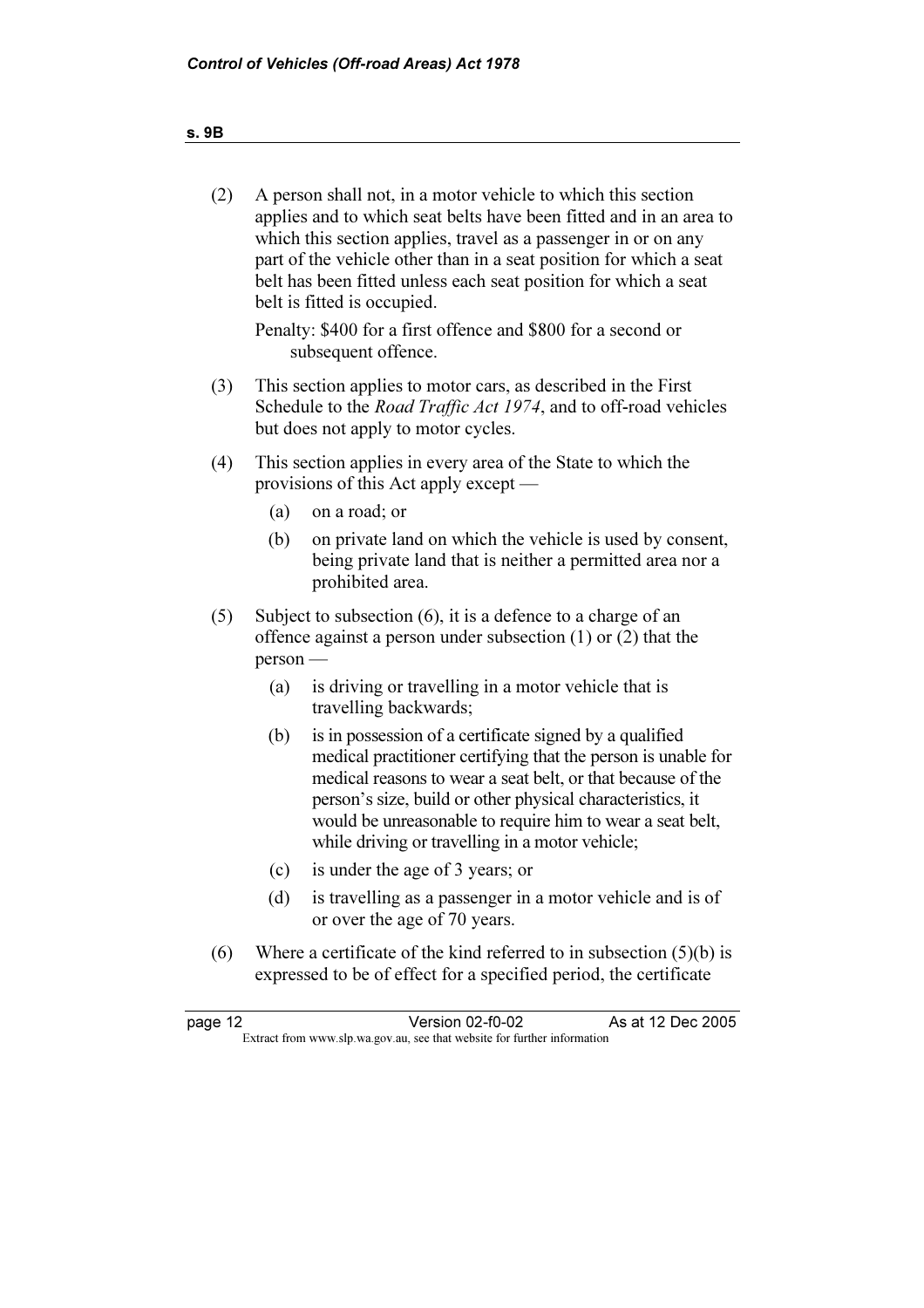shall cease to have effect for the purposes of that subsection at the expiration of the period so specified.

[Section 9B inserted by No. 12 of 1985 s. 5; amended by No. 84 of 2004 s. 80.]

# 9C. Motor cyclists to wear protective helmets

 (1) A person shall not drive or, being a person of not less than 6 years of age, travel as a passenger on a motor cycle in an area to which this section applies unless he is wearing securely on his head a protective helmet of a type and standard prescribed by regulations.

 Penalty: \$400 for a first offence and \$800 for a second or subsequent offence.

- (2) Subsection (1) does not apply so as to require the wearing of a protective helmet by a person who has been exempted in writing by the Director General from that requirement for a reason relating to the person's medical condition or for any other reason considered sufficient by the Director General.
- (3) This section applies in every area of the State to which the provisions of this Act apply except —
	- (a) on a road; or
	- (b) on private land on which the vehicle is used by consent, being private land that is neither a permitted area nor a prohibited area.

[Section 9C inserted by No. 12 of 1985 s. 5; amended by No. 76 of 1996 s. 27.]

## 10. Under age drivers

 A person shall not knowingly permit any other person under the age of 8 years to have charge of a vehicle on any land to which this Act applies, otherwise than on private land by consent. Penalty: \$200.

[11. Has not come into operation  $\frac{2}{1}$ ]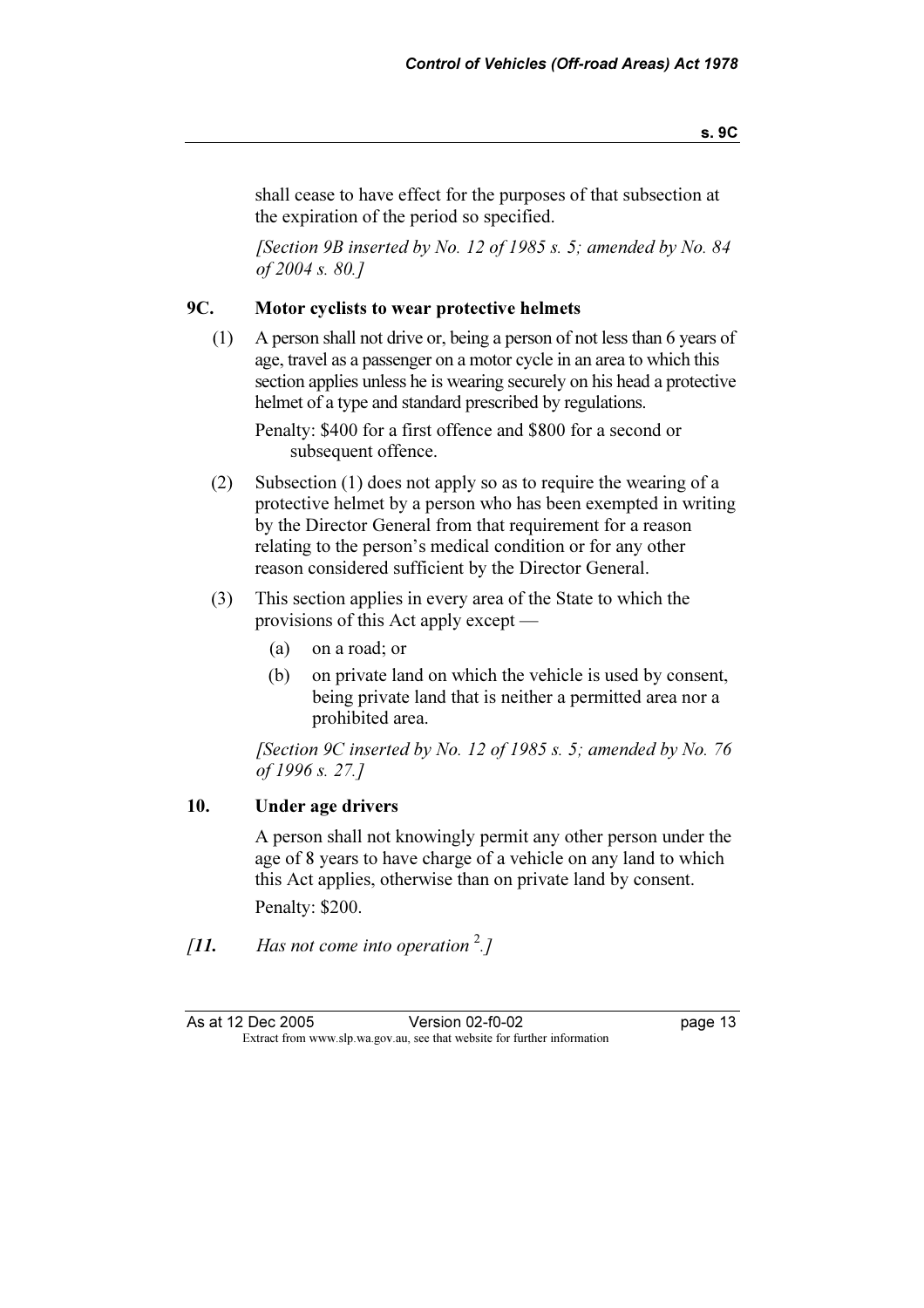#### s. 12

# 12. Permitted areas, generally

- (1) Following the publication of proposals by the Committee and consideration of any submissions relating thereto in the manner required by section 18, the Minister may, with the consent of the Governor, by notice published in the *Government Gazette* declare any land, other than private land, to be a permitted area for the purposes of this Act, and may in like manner but subject to section 18(3) vary or cancel any such declaration, and subject to the provisions of this Act effect shall be given to any such declaration.
- (2) A declaration as to a permitted area made under this section shall take effect on the date of the publication in the Government Gazette of the notice referred to in subsection (1) or such later date as may be specified in that notice.

# 13. Initial permitted areas

 The Minister may, with the consent of the Governor, within 3 months of the coming into operation of this section exercise the power conferred by section 12(1) to declare an area to be a permitted area notwithstanding that the initial proposal was not published or was not referred to the Committee, any local government, any public authority, or other person or body likely to be affected and that no recommendation in relation thereto was received from the Committee, but subsequent to the initial declaration of the area the provisions of section 12 shall apply to and in relation to any intended variation or cancellation of that permitted area.

[Section 13 amended by No. 14 of 1996 s. 4.]

# 14. Private land may be declared to be a permitted area

 The owner of any private land may in writing authorise the Minister to declare that land to be a permitted area for the purpose of this Act, and the Minister may, subject to any limitation imposed by that authorisation, thereupon exercise the powers conferred by section 12(1) in relation to that land or any part of that land as though that land had not been private land.

As at 12 Dec 2005 page 14 Version 02-f0-02<br>Extract from www.slp.wa.gov.au, see that website for further information Version 02-f0-02 Extract from www.slp.wa.gov.au, see that website for further information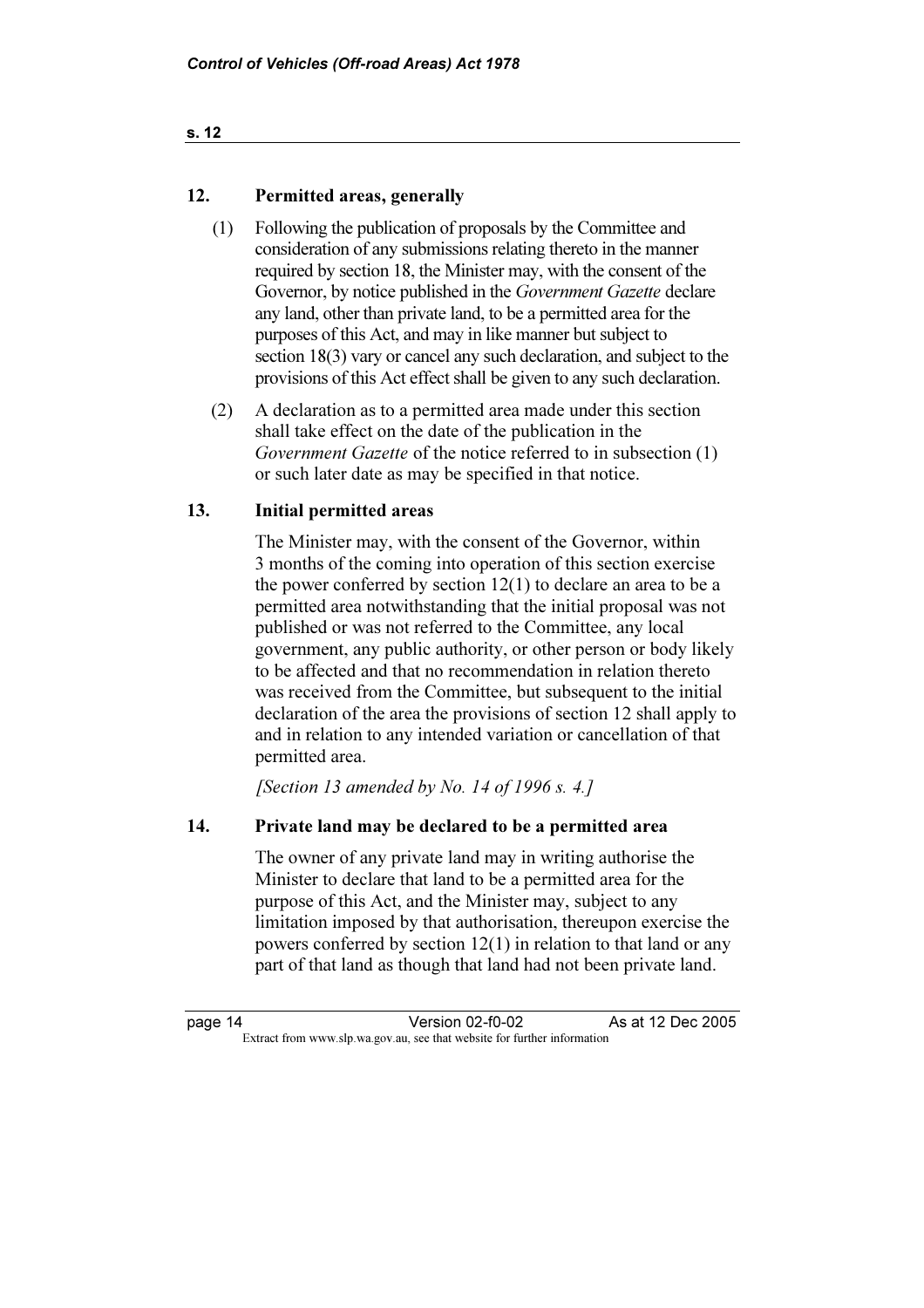## 15. Temporary closure of permitted areas

- (1) The Minister may, by notice published in the Government Gazette and in a newspaper circulating particularly in the locality of the land affected, close the whole or a specified part of a permitted area for the period and purposes therein specified and during the period so specified the land to which the notice relates shall be deemed not to be a permitted area.
- (2) A period of closure effected pursuant to subsection (1) shall not extend beyond 6 consecutive months unless renewed by notice so published; but may be varied within such limitation and may be revoked by a notice so published.

#### 16. Prohibited areas, generally

- (1) Following the publication of proposals by the Committee and consideration of any submissions relating thereto in the manner required by section 18, the Minister, if he is of the opinion that the public interest so requires, may, with the consent of the Governor, by notice published in the *Government Gazette* establish any land specified therein, whether or not private land and notwithstanding that the owner or occupier of that land does not consent to the proposals, as a prohibited area for the purposes of this Act either in relation to vehicles generally or, pursuant to section 20(2), in relation to specified vehicles or circumstances.
- (2) A declaration made and published under subsection (1) may, subject to the provisions of section 18(3), be varied or cancelled by a subsequent declaration so made and published.
- (3) A declaration made under this section shall take effect on the date of the publication of the notice in the Government Gazette or on such later date as may be specified in that notice.
- (4) Where pursuant to subsection (1) any private land is included within a prohibited area for the purposes of this Act a person who is the owner or an occupier normally resident on that land, or who is engaged in the working of that land on behalf of any such owner or occupier, who drives or uses a vehicle on that land shall not be taken to contravene the provisions of section 6(2).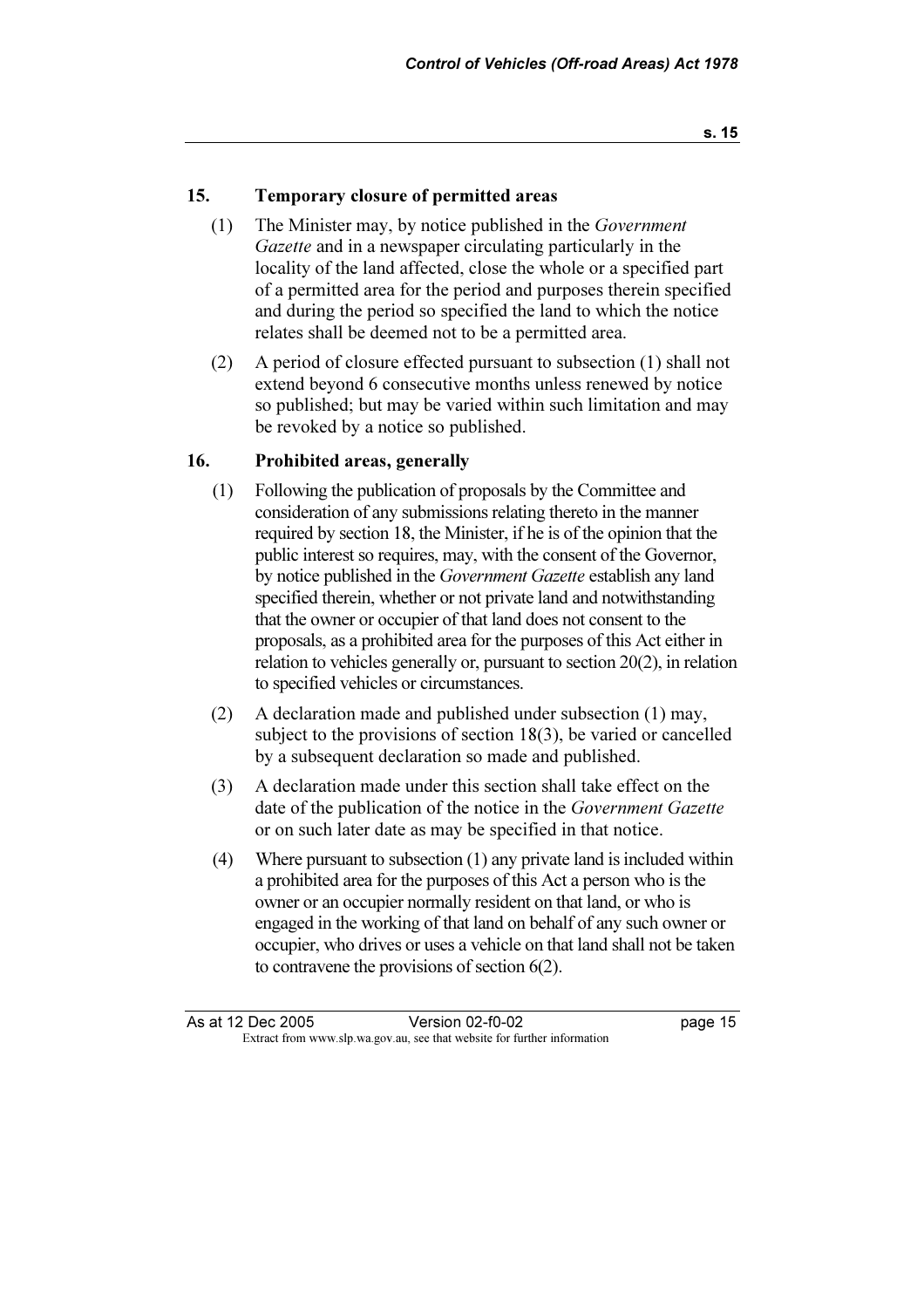- (4a) Where pursuant to subsection (1) any private land is included within a prohibited area for the purposes of this Act, a person who is the owner or an occupier normally resident on that land, or who is engaged in the working of that land on behalf of any such owner or occupier, who drives or uses or travels as a passenger in a vehicle on that land in circumstances that but for this subsection would constitute an offence against section 9A, 9B or 9C shall not in such circumstances be taken to contravene section 9A, 9B or 9C as the case may be.
- (5) The Minister shall not exercise the power conferred by subsection (1) in relation to any private land without the consent of the owner and of any lawful occupier of that land unless it is the opinion of the Minister that the public interest so requires by reason of —
	- (a) the need to provide for the protection of livestock or the preservation of any wildlife or flora;
	- (b) the environmentally sensitive nature of the land or things growing on the land;
	- (c) the proximity of any land used for residential purposes, or for purposes likely to be incompatible with the use of vehicles in the vicinity; or
	- (d) the provisions of any town planning scheme.

[Section 16 amended by No. 12 of 1985 s. 6.]

# 17. The Advisory Committee

- (1) For the purposes of this Act there shall be an Advisory Committee constituted in accordance with section 21.
- (2) It shall be the general duty of the Committee to advise the Minister on matters relating to the use of land by vehicles, as to private and other land to which it is proposed that the provisions of this Act should be applied or to which such provisions do apply, and as to such other matters as are referred to the Committee by the Minister.

page 16 Version 02-f0-02<br>Extract from www.slp.wa.gov.au, see that website for further information Version 02-f0-02 As at 12 Dec 2005 Extract from www.slp.wa.gov.au, see that website for further information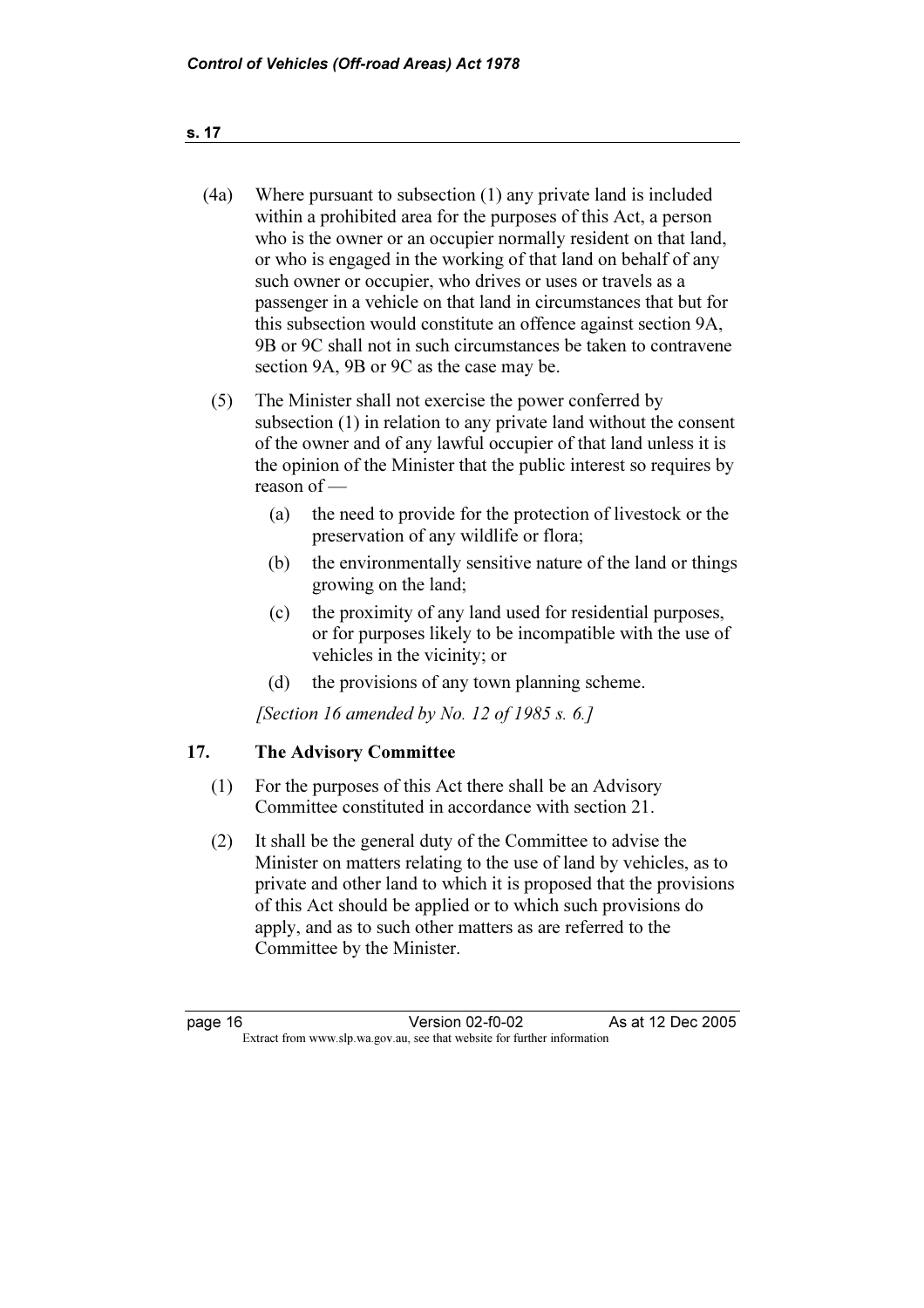- (3) The Committee shall
	- (a) consider, and make recommendations to the Minister upon, submissions, proposals, complaints and objections received from members of the public generally in relation to the use or proposed use of any land by vehicles;
	- (b) consider and advise the Minister upon submissions made by any local government, owners or occupiers of land, public authorities, and other interests likely to be substantially affected by the operation of this Act in relation to any land to which the provisions of this Act apply or may be applied; and
	- (c) carry on consultations with such bodies or persons as to the effect from time to time of the use of any land by vehicles.
- (4) The Minister may give to the Committee directions of a general character as to the exercise of its functions, and the Committee shall give effect to such a direction, but any such direction may distinguish between different classes of case.
- (5) The Committee shall, in so far as those duties are consistent with the provisions of this Act, carry out such duties as may be required of it by the Minister in furtherance of the objectives of this Act, but may, of its own initiative, bring any other matter relevant to this Act to the notice of the Minister.

[Section 17 amended by No. 14 of 1996 s. 4.]

## 18. Functions of the Committee as to permitted or prohibited areas, and the use of vehicles

 (1) Except in so far as the provisions of section 13 apply, the Minister shall not declare any land to be a permitted area, or declare any land to be established as a prohibited area, until the recommendations of the Committee have been sought by him, and the Minister is required to have regard to, but not necessarily to give effect to, any recommendations the Committee may make in relation to the locality in question.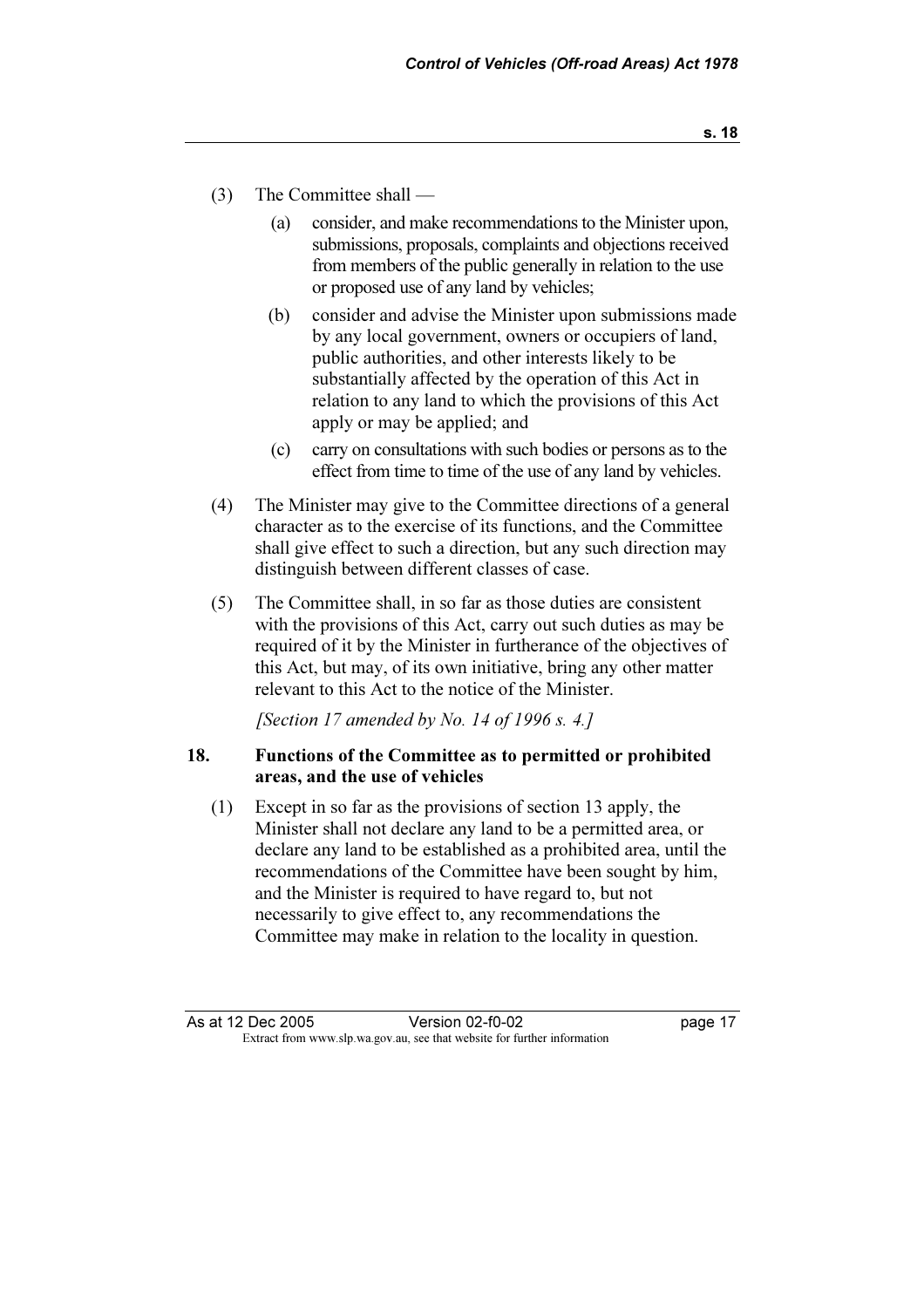# (2) The Committee may, and if the Minister so requires shall, prepare and submit to the Minister recommendations as to the declaration of permitted areas and prohibited areas, and in relation to the variation, temporary closure, or cancellation of such areas from time to time.

- (3) The Minister shall refer to the Committee any question as to the declaration, variation or cancellation of a permitted area or a prohibited area which is not of a nature that falls within existing recommendations of the Committee or which does not relate only to a minor variation.
- (4) Where the Minister is of the opinion that an investigation and recommendation of the Committee is necessary or expedient in relation to the use of any kind of vehicle the Minister may require the Committee to make such investigation and recommendation.
- (5) The Committee shall not make any recommendation under this Act in relation to the declaration of any land as a permitted area or prohibited area or as to the cancellation of any such declaration without a prior investigation, notice of which the Committee shall cause to be published in a newspaper circulating throughout the State and in any newspaper circulating particularly in, or in the vicinity of, the locality of the land to be investigated.
- (6) The notice to be published pursuant to subsection  $(5)$  shall
	- (a) describe the land to be investigated sufficiently to enable it to be readily determined;
	- (b) state the general nature of the proposals;
	- (c) give an address where further details of the land and of the proposals may be obtained, and a plan of the land and its general location may be inspected;
	- (d) state that submissions sent to the Committee at the address and in the manner therein specified will be considered if they are received within 30 days of such notice.

page 18 Version 02-f0-02 As at 12 Dec 2005<br>Extract from www.slp.wa.gov.au, see that website for further information Version 02-f0-02 Extract from www.slp.wa.gov.au, see that website for further information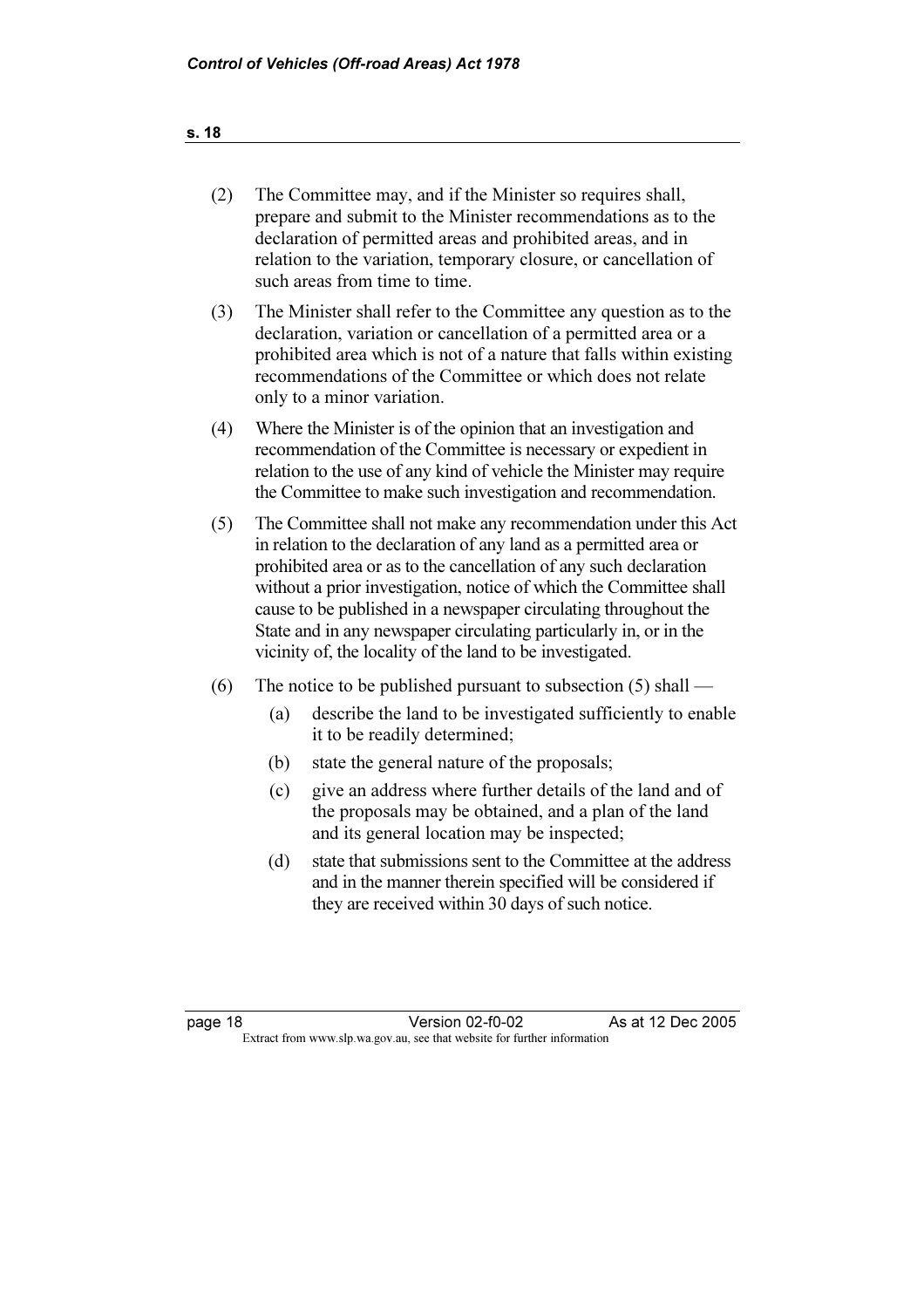- (7) For the purposes of preparing a report on an investigation the Committee shall send a copy of the notice published under subsection  $(5)$  to, and have regard to the views of, —
	- (a) any local government
		- (i) in the district of which the land, or any part of the land, to which the proposals relate is situated or is regarded as being situated for the purposes of this Act; or
		- (ii) the inhabitants of whose district are by reason of proximity likely to be affected by the proposals;
	- (b) the CEO within the meaning of the *Environmental* Protection Act 1986 and any public authority that in the opinion of the Committee has an interest in the land to which the proposals relate or in the use of that land or land likely to be affected by the proposals; and
	- (c) any person or body who or which in the opinion of the Committee has an especial interest in respect of the investigation,

 and shall consider any submissions on, or objections to, the proposals received within the period specified in the notice published under subsection (5) or such longer period as may be agreed upon.

 (8) On completing an investigation under this section the Committee shall prepare a report setting out the recommendations of the Committee, specifically drawing to the notice of the Minister all objections received and advising the Minister thereon.

 [Section 18 amended by No. 14 of 1996 s. 4; No. 54 of 2003 s. 142.]

# 19. Identification of areas

- (1) Where any land is declared to be a permitted area or is established as a prohibited area for the purposes of this Act the Minister shall as soon as is practicable thereafter —
	- (a) cause a map of the area and a description of the land to be made available for inspection by interested persons —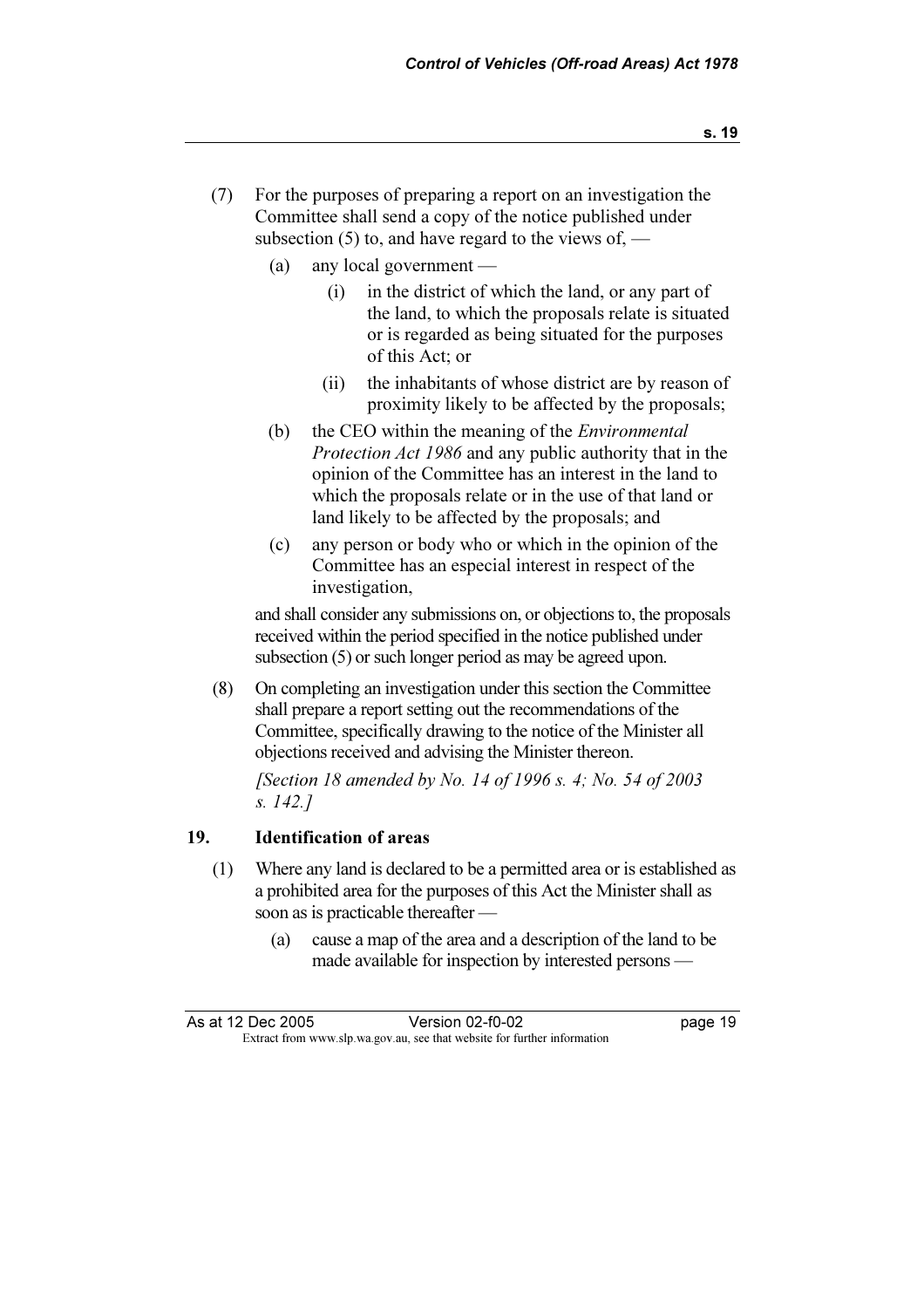- $(i)$  at the office of the Lands and Surveys Department<sup>4</sup>;
	- (ii) at the office of any local government, the district of which for the purpose of this Act is wholly or partly within the area; and
	- (iii) at such other places likely to be convenient to persons affected by the declaration as he may think fit;

and

- (b) cause a notice, briefly describing the area concerned and stating where a map of the area may be inspected, to be published in a newspaper circulating in each of the districts wholly or partly affected.
- (2) It shall not be necessary that the boundaries of any permitted area or prohibited area be surveyed or demarcated but where practicable the local government of the district in which the boundary is situated shall delineate that boundary by the erection or establishment of suitable notices or marks.
- (3) A person shall not destroy, damage, alter, move, or interfere with any notice or mark erected or established pursuant to subsection  $(2)$ .

Penalty: \$100.

[Section 19 amended by No. 14 of 1996 s. 4.]

# 20. Effect of the declaration of a permitted area, or the establishment of a prohibited area

- (1) Subject to the provisions of section 8(4) and (5), a declaration of an area of land as a permitted area for the purposes of this Act —
	- (a) may apply in relation to vehicles generally, or may be limited in its application to vehicles of the class or kind specified therein or to vehicles of that class or kind when used in the manner or in the circumstances thereby permitted;

page 20 Version 02-f0-02 As at 12 Dec 2005<br>Extract from www.slp.wa.gov.au, see that website for further information Version 02-f0-02 Extract from www.slp.wa.gov.au, see that website for further information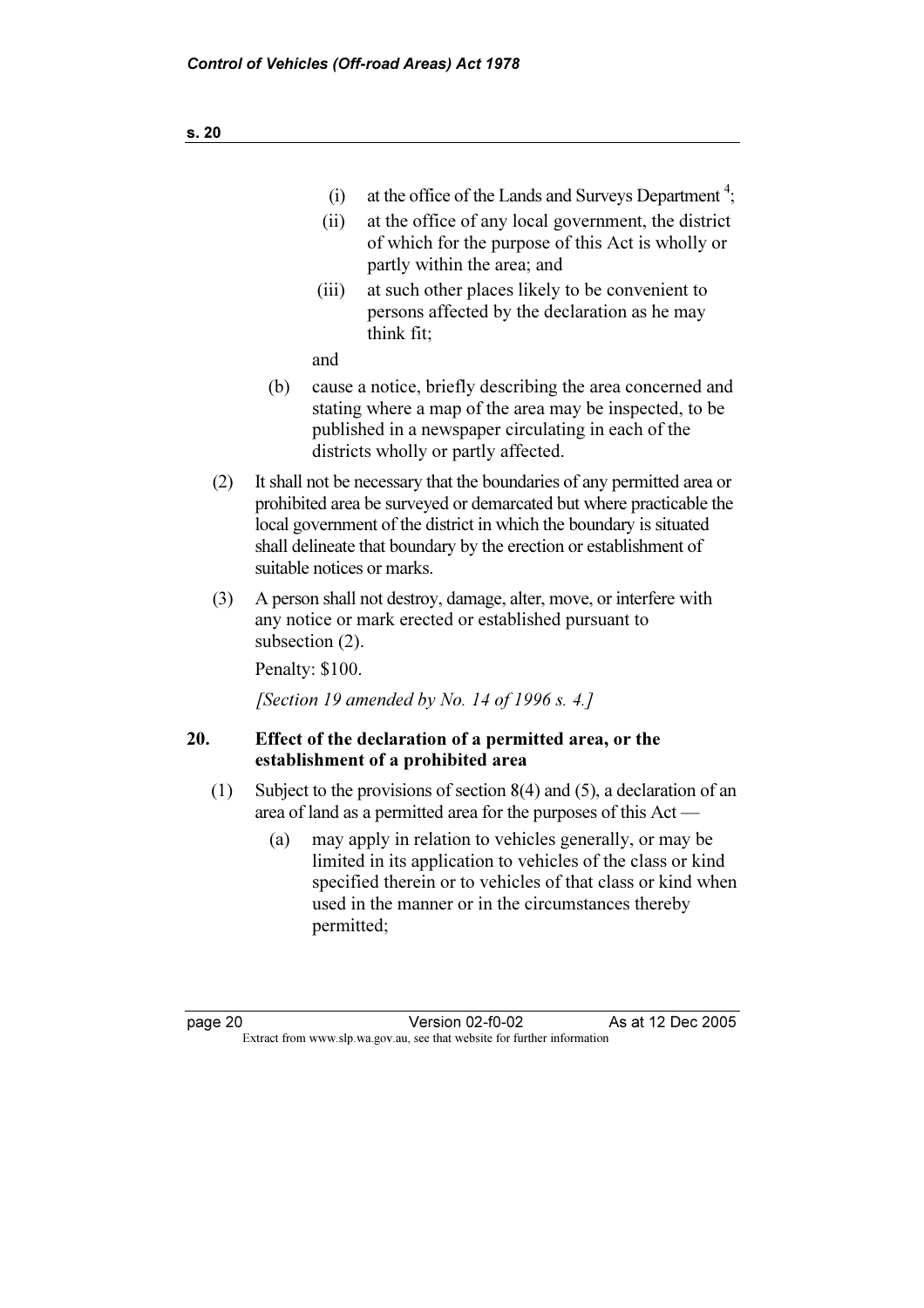- (b) may apply so that the area in question is a permitted area in respect of some classes or kinds of vehicles notwithstanding that it is not a permitted area in relation to other vehicles;
- (c) shall not have effect in or in relation to any part of the State, and if in force in relation to any such area shall cease to have effect, where under the provisions of any other Act or law of the State or of the Commonwealth access thereto or the use of vehicles therein is or becomes prohibited.
- (2) Subject to the provisions of section 8(4), a declaration made and published under section 16 establishing an area of land as a prohibited area for the purposes of this Act —
	- (a) may apply in relation to vehicles generally;
	- (b) may apply in relation to vehicles generally except when used in the manner or circumstances therein specified;
	- (c) may be limited in its application to vehicles of the class or kind specified, or to vehicles of that class or kind when used in the manner or in the circumstances thereby prohibited; and
	- (d) may apply so that the area in question is a prohibited area in respect of some classes or kinds of vehicles or in specified circumstances notwithstanding that it is not a prohibited area in relation to other vehicles or in other circumstances.
- (3) An area of land may be declared to be a permitted area in relation to specified vehicles or circumstances notwithstanding that it is established as a prohibited area in relation to other vehicles or other circumstances.
- (4) Regulations and local laws made under this Act may make provision for the control of vehicles in a permitted area and for the safety and obligations of persons who use vehicles in the area, and a person shall not drive or use a vehicle in a permitted area unless he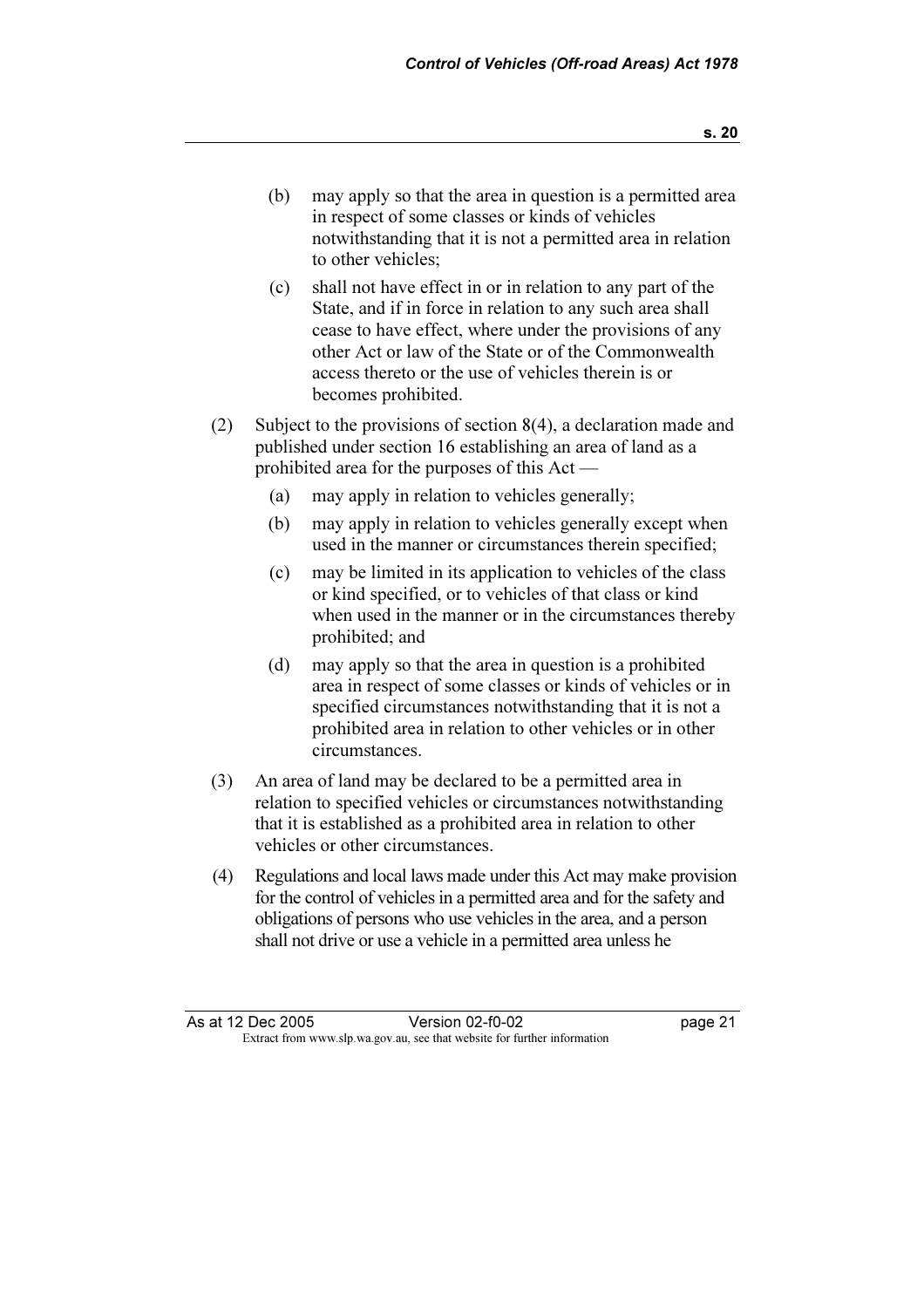# complies in all respects with such regulations and local laws and any conditions, restrictions or limitations thereby imposed.

Penalty: \$200.

[Section 20 amended by No. 14 of 1996 s. 4.]

## 21. Constitution of the Committee

- (1) The Advisory Committee shall consist of 7 permanent members of whom—
	- (a) one shall hold office as Chairman of that Committee;
	- (b) 2 shall be persons selected from a panel of names submitted to the Minister by the body known as the Western Australian Local Government Association;
	- $[(c)$  deleted]
	- (d) 2 shall be persons selected from amongst persons who have in the opinion of the Minister appropriate experience in the operation of off-road vehicles;
	- (e) one shall be a person selected from amongst persons who have in the opinion of the Minister appropriate experience in the operation of four wheel drive vehicles; and
	- (f) one shall be a person nominated by the Minister to whom the administration of the Conservation and Land Management Act 1984 is for the time being committed by the Governor, being a person who in the opinion of that Minister has appropriate experience in environmental matters,

 each of whom shall be appointed by the Minister and shall hold office for such period not exceeding 3 years as is specified in the instrument of appointment, unless his appointment is sooner terminated pursuant to this Act.

- (2) The person appointed as Chairman of the Committee shall preside at all meetings at which he is present.
- (3) In the absence of the Chairman, the permanent members present shall select one of their number to preside at the meeting and the

| page 22 | Version 02-f0-02                                                         | As at 12 Dec 2005 |
|---------|--------------------------------------------------------------------------|-------------------|
|         | Extract from www.slp.wa.gov.au, see that website for further information |                   |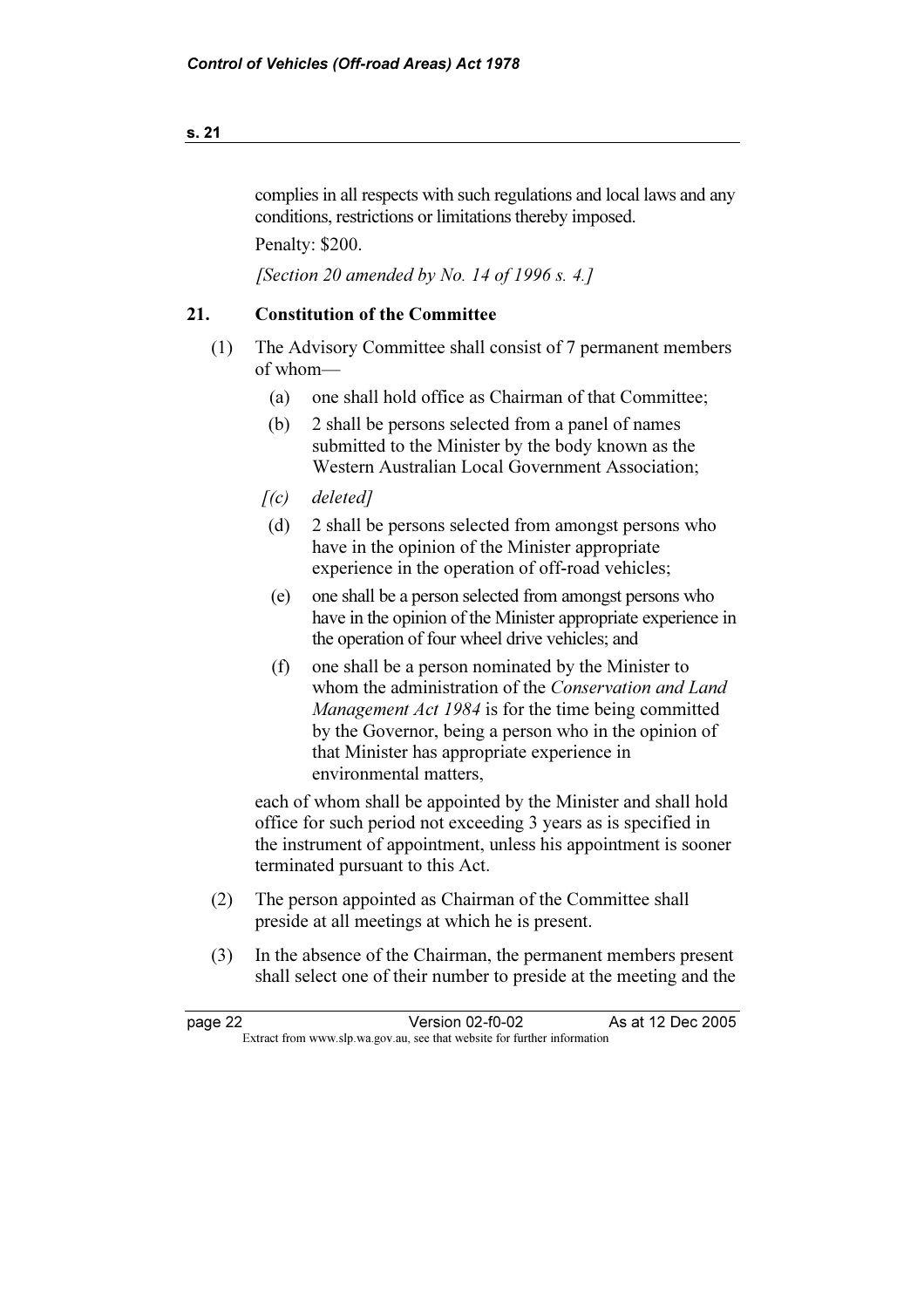member so selected shall whilst so presiding have and may exercise all the powers of the Chairman.

- (4) The Committee shall hold meetings at such times and places as it determines, but the Minister or the Chairman may at any time convene a meeting of the Committee.
- (5) The quorum at any meeting of the Committee shall be constituted by not less than 4 permanent members.
- (6) The permanent members are eligible to attend every meeting of the Committee and to vote on any matter.
- (7) The Minister may for the purposes of any meeting co-opt any person possessing special experience, knowledge or qualifications, or having a particular interest, relevant to the matters under consideration, and a person so co-opted is not eligible to vote but in all other respects shall be deemed to be a member of the Committee for the purposes of that meeting.
- (8) Where the Committee, or the Minister, considers that the advice of any departmental adviser should be sought in relation to any matter the presence of such an adviser shall be requested by the Committee and that departmental adviser has a right to be heard on any matter under consideration by the Committee where the matter is likely materially to affect the interest which he represents, but a departmental adviser is not eligible to vote and any question as to whether or not the interest which he represents is likely to be materially affected may be referred to the member presiding at that meeting whose decision is final.
- (9) A person who has no right to vote or be heard on any particular matter may, with the consent of the member presiding, nevertheless speak to, and be heard, on the matter.
- (10) Each member present and eligible to vote may cast a deliberative vote on any question and the question shall be decided by the majority, but if the votes are equal the question shall be taken to have been decided in the negative.
- (11) A person who is a member of the Committee, other than a person to whom Part 3 of the *Public Sector Management Act 1994*, applies,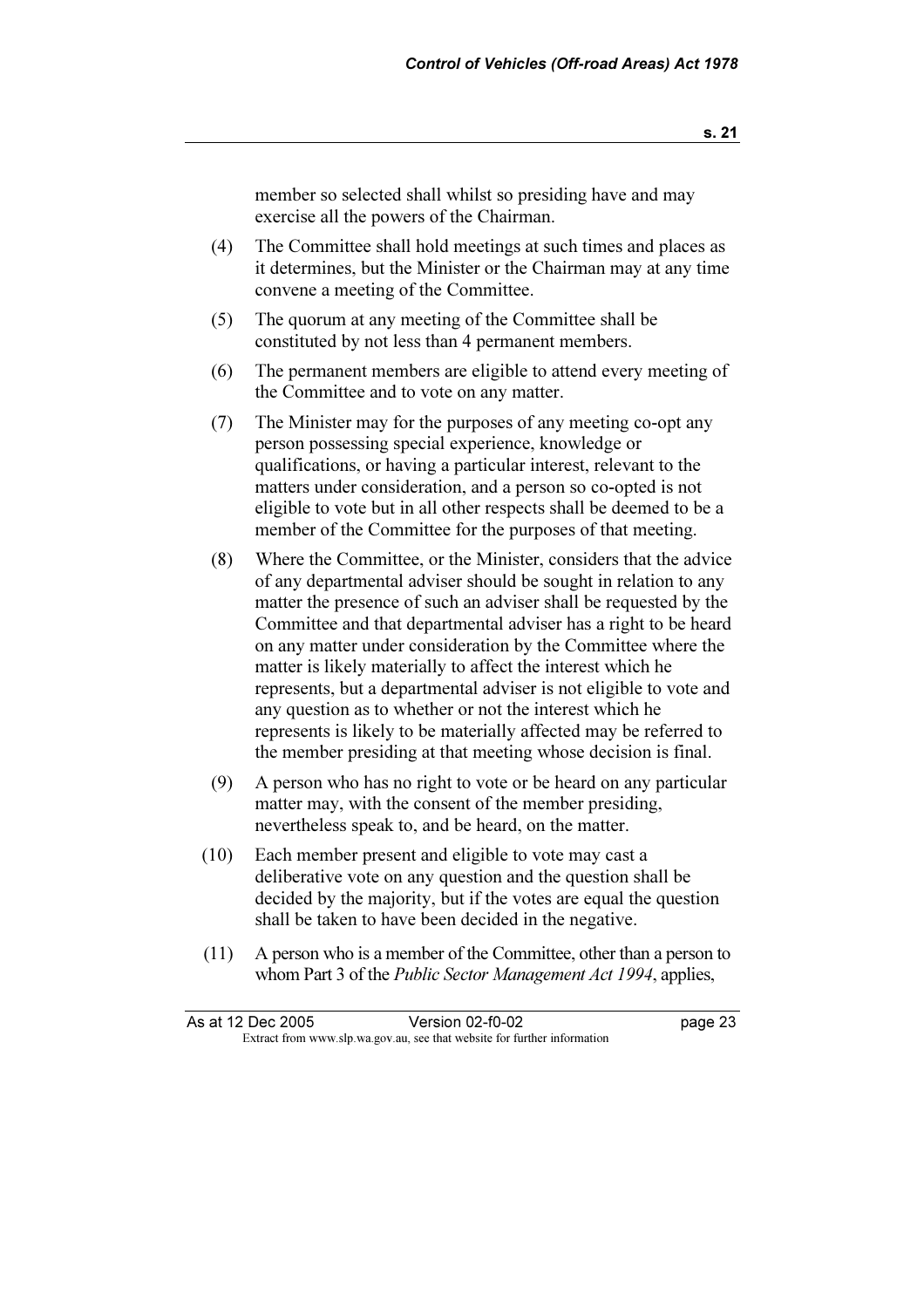|         |     |                                                                                                                                                                                                                                       | may be paid such remuneration or allowances as the Minister from<br>time to time determines, and any member of the Committee may be<br>reimbursed in respect of expenditure incurred pursuant to this Act in<br>such manner as the Minister may determine. |  |
|---------|-----|---------------------------------------------------------------------------------------------------------------------------------------------------------------------------------------------------------------------------------------|------------------------------------------------------------------------------------------------------------------------------------------------------------------------------------------------------------------------------------------------------------|--|
| (12)    |     | Subject to the requirement that a quorum be present at any<br>meeting, the performance or exercise of any function, duty or<br>obligation shall not be affected by reason only of there being a<br>vacancy in the office of a member. |                                                                                                                                                                                                                                                            |  |
| (13)    |     |                                                                                                                                                                                                                                       | Subject to this Act, and to any direction which may be given by<br>the Minister, the proceedings of the Committee may be<br>regulated in such manner as the members think fit.                                                                             |  |
| (14)    |     | succeeding meeting.                                                                                                                                                                                                                   | A record of the proceedings of every meeting shall be kept by<br>the Committee and shall be amended as necessary and thereafter<br>certified as correct by the member presiding at that or the next                                                        |  |
| (15)    |     |                                                                                                                                                                                                                                       | The office of a member becomes vacant if -                                                                                                                                                                                                                 |  |
|         | (a) |                                                                                                                                                                                                                                       | his term of office expires;                                                                                                                                                                                                                                |  |
|         | (b) | member;                                                                                                                                                                                                                               | he is a person in respect of whom an administration<br>order is in force under Part 6 of the Guardianship and<br>Administration Act 1990 or he otherwise becomes<br>permanently incapable of performing his duties as a                                    |  |
|         | (c) | Minister;                                                                                                                                                                                                                             | he resigns his office by written notice addressed to the                                                                                                                                                                                                   |  |
|         | (d) |                                                                                                                                                                                                                                       | he is or becomes an undischarged bankrupt or a person<br>whose property is subject to an order or arrangement<br>under the laws relating to bankruptcy; or                                                                                                 |  |
|         | (e) | $\gamma$ grounds —                                                                                                                                                                                                                    | he is removed from office by the Minister on the                                                                                                                                                                                                           |  |
|         |     | (i)                                                                                                                                                                                                                                   | of neglect of duty, incompetence or misbehaviour; or                                                                                                                                                                                                       |  |
|         |     | (ii)                                                                                                                                                                                                                                  | that he has ceased to represent the interest in<br>relation to which he was appointed.                                                                                                                                                                     |  |
|         |     |                                                                                                                                                                                                                                       |                                                                                                                                                                                                                                                            |  |
| page 24 |     |                                                                                                                                                                                                                                       | Version 02-f0-02<br>As at 12 Dec 2005                                                                                                                                                                                                                      |  |
|         |     |                                                                                                                                                                                                                                       | Extract from www.slp.wa.gov.au, see that website for further information                                                                                                                                                                                   |  |
|         |     |                                                                                                                                                                                                                                       |                                                                                                                                                                                                                                                            |  |
|         |     |                                                                                                                                                                                                                                       |                                                                                                                                                                                                                                                            |  |

<u> 1989 - Johann Stoff, fransk politik (d. 1989)</u>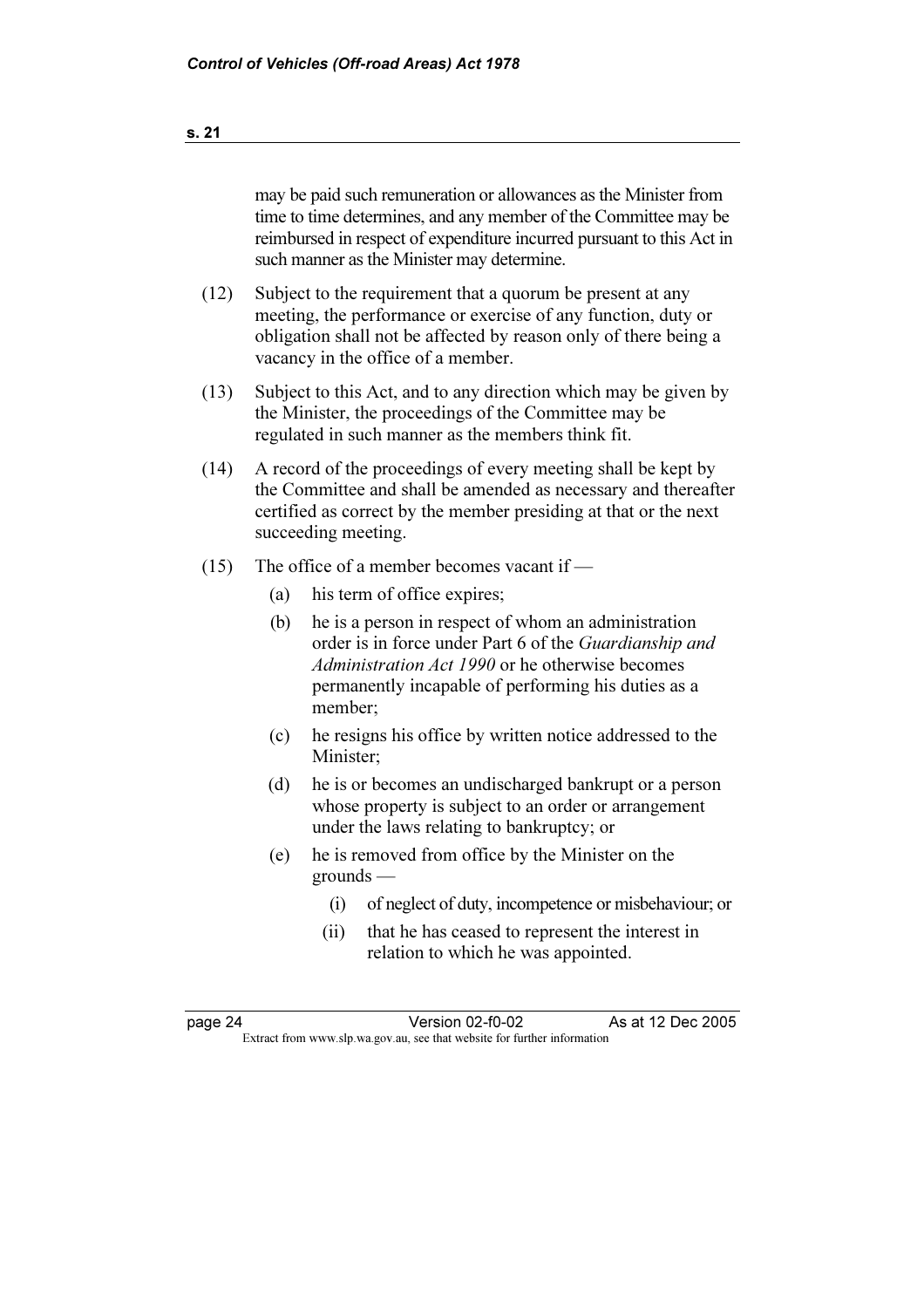(16) All acts done at any meeting shall, notwithstanding it is afterwards discovered that there was some defect in the appointment of a person purporting to be a member, be as valid as if that defect had not existed.

> [Section 21 amended by No. 56 of 1986 s. 4; No. 24 of 1990 s. 123; No. 32 of 1994 s. 3(1); No. 49 of 2004 s. 13.]

# 22. Departmental advisers

- (1) For the purpose of assisting the Committee in its deliberations generally, and in particular by attending its meetings when requested on reasonable notice, the Minister may request the Minister concerned with the administration of any Department of the Public Service of the State, statutory body, or government instrumentality to appoint an officer from that Department, body, or instrumentality to act as a departmental adviser to the Committee on matters likely to be affected by the provisions of this Act which are the concern of that Department, body, or instrumentality, and an appropriate officer shall thereupon be so appointed and so act.
- (2) The persons following shall be deemed to have been appointed pursuant to subsection (1) to act as departmental advisers to the Committee in relation to their respective interests —
	- (a) an officer of the Department of Conservation and the Environment<sup>3</sup> nominated by the chief executive officer<sup>6</sup> of that Department;
	- (b) an officer of the Soil Conservation Service of the Department of Agriculture nominated by the Commissioner of Soil Conservation;
	- (c) an officer of the Western Australian Planning Commission nominated by the chairperson of the Western Australian Planning Commission;
- (d) an officer of the Forests Department  $\prime$  nominated by the Conservator of Forests<sup>8</sup>;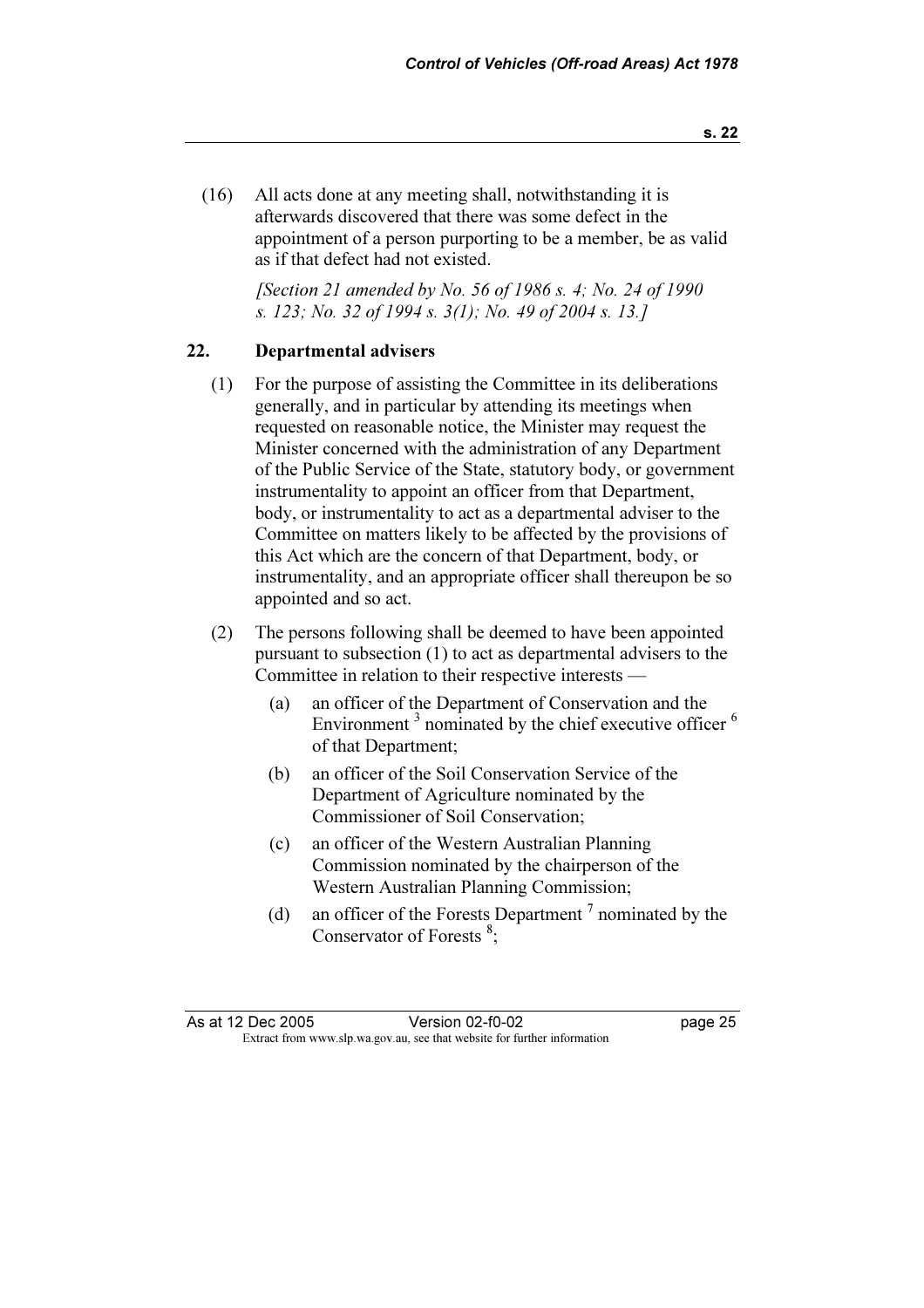- (e) an officer of the Local Government Department  $9$ nominated by the chief executive officer  $\delta$  of that Department;
- (f) an officer of the Public Health Department  $10$ experienced in noise control measures nominated by the Commissioner of Public Health $^{11}$ : and
- (g) an officer of the Public Service of the State nominated by the chief executive officer <sup>6</sup> of the Department for Youth, Sport and Recreation.
- (3) A reference to the holder of an office referred to in subsection (2) shall be construed as including a reference to a person holding or acting in that office or any other office substituted for that office by virtue of any Act or change of name.

[Section 22 amended by No. 84 of 1994 s. 46.]

# 23. Nominations may be requested

 Where a body has, by virtue of section 21, the right to submit to the Minister a panel of the names of persons to be considered for selection and appointment to the membership of the Committee the Minister may, as the occasion requires, by notice in writing to a responsible officer of that body request that body to submit those names within such period of not less than 30 days as is therein specified and if upon the expiration of that period no person, or no suitable person, is so nominated the Minister may appoint to membership of the Committee such person as, having regard to the interests in respect of which the person was to be so nominated, the Minister thinks fit.

# 24. Deputies

 (1) The Minister may, in respect of each member of the Committee other than the Chairman, appoint a person to be deputy to that member and a person so appointed is, in the event of the absence from any meeting of that member, entitled to attend that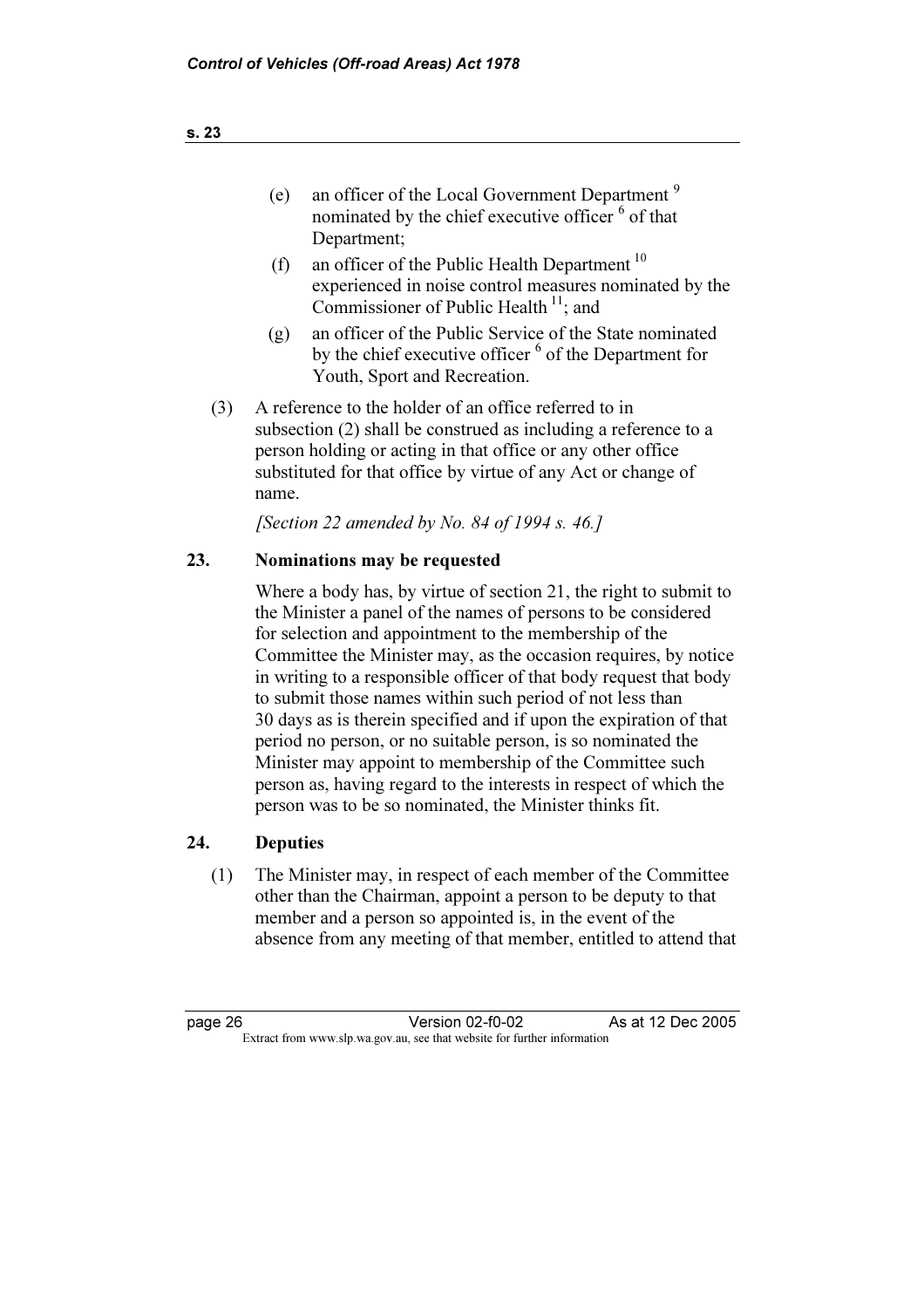meeting of the Committee and, when so attending, is deemed to be a member and has all the powers and duties of a member.

- (2) If at any time the office of a member becomes vacant, the person who is at that time the deputy of that member is, until the office of that member is filled by the appointment of another person as member, deemed to be a member and has all the powers and duties of a member.
- (3) The provisions of section 21(1)(b), (c), (d), (e) and (f), and of section 23, that apply to and in relation to the appointment of a member apply, with any necessary modification, to and in relation to the appointment of the deputy of that member.

[Section 24 amended by No. 56 of 1986 s. 5.]

# 25. Committee members, and the Public Sector Management Act 1994

- (1) Acceptance of or acting in the office of a member of the Committee by any person does not of itself render the provisions of Part 3 of the Public Sector Management Act 1994, or any other Act applying to persons as officers of the Public Service of the State, applicable to that person, or affect or prejudice the application to him of those provisions if they applied to him at the time of the acceptance of or acting in that office.
- (2) Where the services of any person are for the time being utilised by the Committee under the provisions of this Act, it does not prejudice that person's existing or accruing rights under the Public Sector Management Act 1994<sup>12</sup>, or under any other Act, and service rendered on behalf of the Committee pursuant to this Act shall be regarded as not constituting a break in the service in which he would otherwise have been employed.

[Section 25 amended by No. 32 of 1994 s.  $3(1)$ .]

## 26. Assistance to the Committee

 All Departments and all instrumentalities of the Government of the State and all other authorities, whether corporate or not corporate,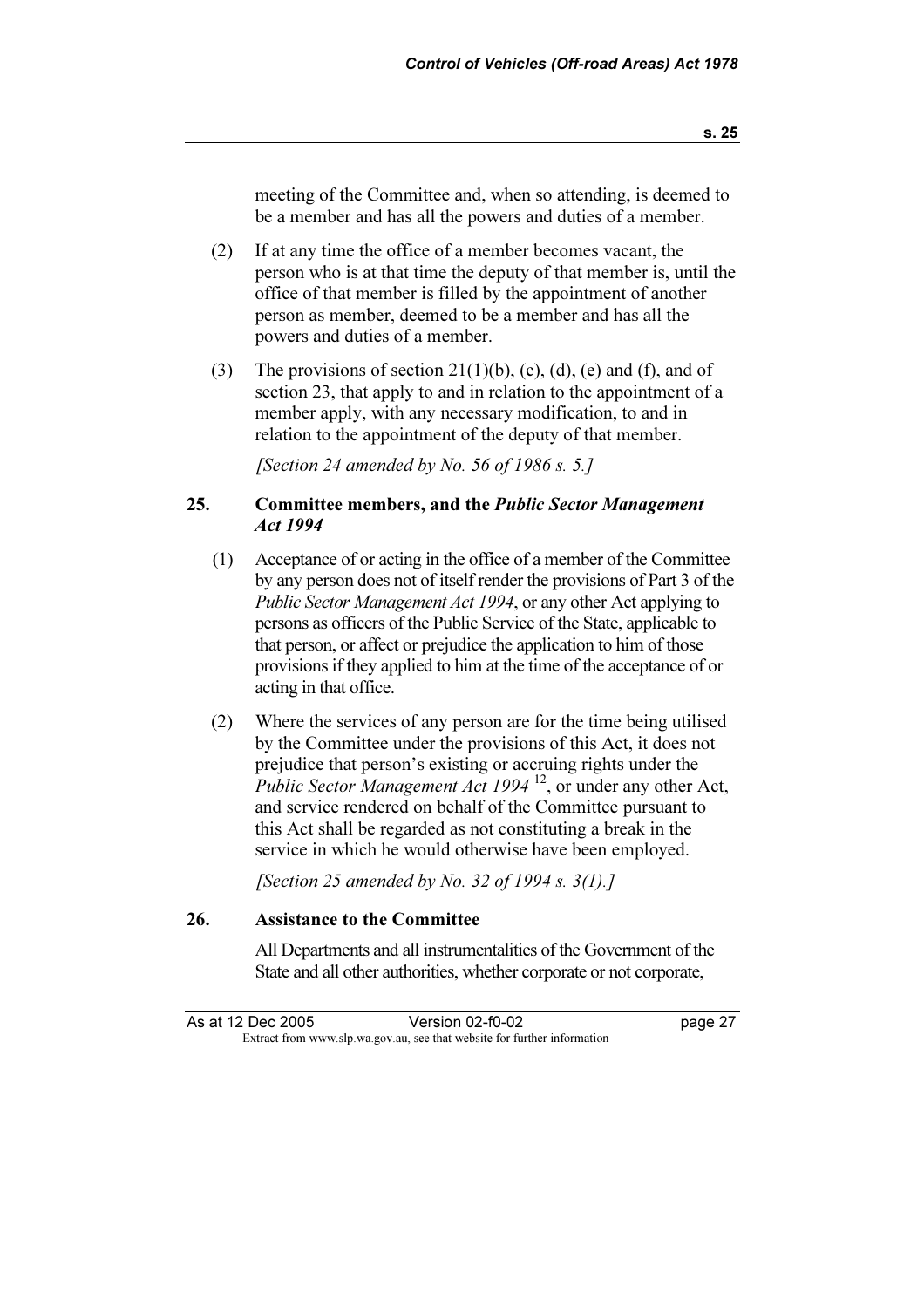# established or administered pursuant to any Act (including any local government) are hereby authorised to give to the Committee such assistance in the carrying out of its functions as is reasonably practical.

[Section 26 amended by No. 14 of 1996 s. 4.]

# 27. Sub-committees

 The Committee may, from time to time, appoint a sub-committee or sub-committees, consisting in each case of 2 or more persons who need not be members of the Committee, to advise the Committee on such matters relating to its functions as are referred by the Committee to the sub-committee.

# 28. Registration scheme

- (1) The scheme of registration of vehicles under this Act is to be administered by the Director General, who is to maintain a separate financial record in relation to that scheme.
- (2) The Director General shall maintain a register of the particulars  $of -$ 
	- (a) the registrations of vehicles and renewals thereof effected under this Act; and
	- (b) transfers of registration effected under this Act.
- (3) A vehicle shall not be registered under this Act in the name of a person under the age of 18 years.
- (4) Nothing in this Act shall require the Director General to register, or renew the registration of, a vehicle which is so constructed or is in such a condition that in the opinion of the Director General it would occasion danger to any person or damage to property.
- (5) The registration of a vehicle under this Act, or the renewal of any such registration, may be withheld until the vehicle has been examined by a person authorised by the Director General.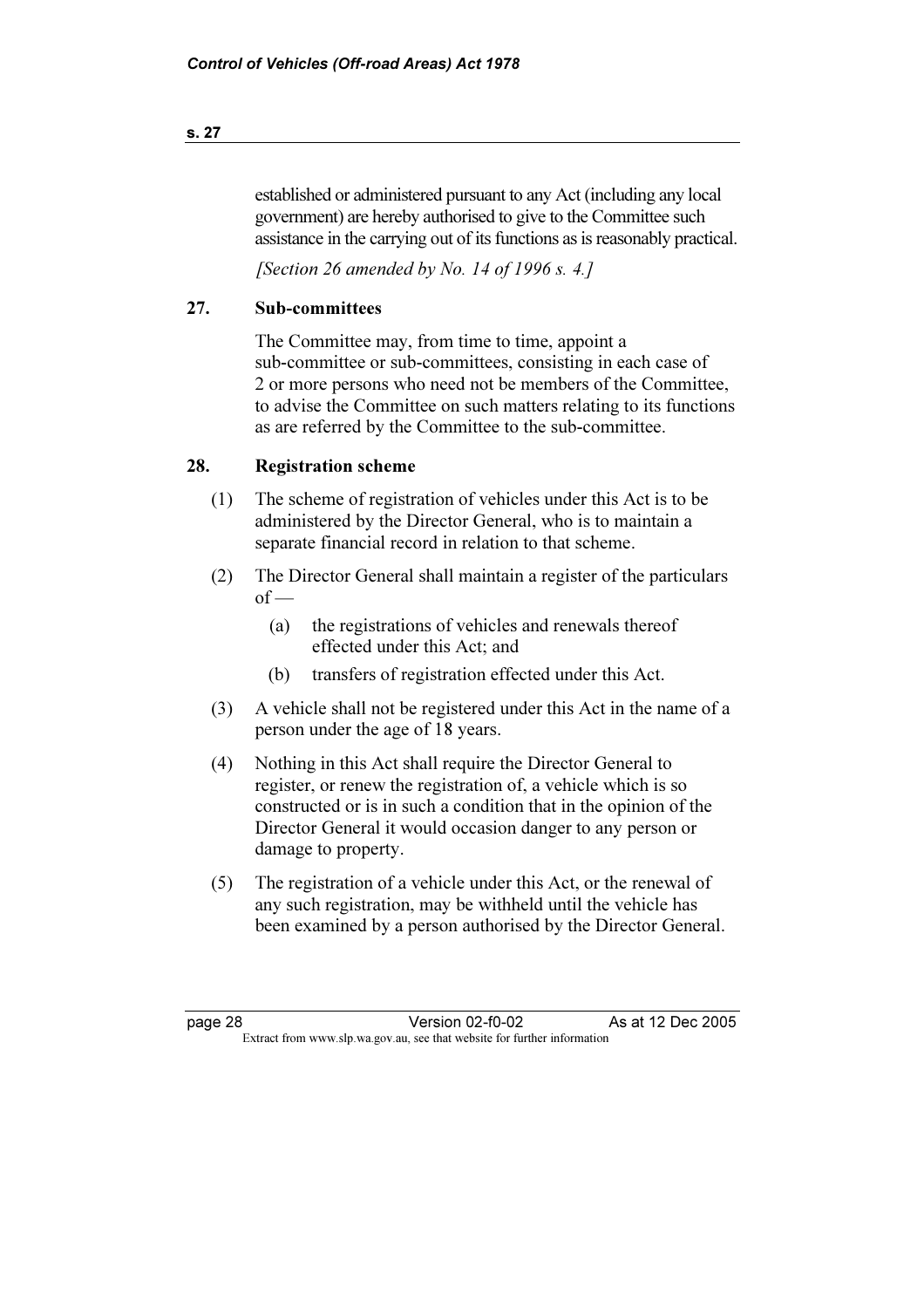- (6) Where it appears to the Director General that any vehicle registered under this Act is so constructed or in such condition that it is likely to occasion danger to any person or damage to property, the registration of that vehicle may be suspended by a notice in the prescribed form served personally or by post on the owner.
- (7) During the period of any suspension of the registration of a vehicle under this Act the vehicle shall for all purposes of this Act be deemed to be an unregistered vehicle.
- (8) The suspension of the registration of a vehicle under this Act may be withdrawn by a notice in the prescribed form served personally or by post on the owner.

[Section 28 amended by No. 106 of 1981 s. 34; No. 76 of 1996 s. 27; No. 7 of 2002 s. 8.]

#### 29. Registration procedure

- (1) A person who is the owner of a vehicle may apply to the Director General in a form approved by the Director General for the registration of the vehicle under this Act.
- (2) Subject to the provisions of section 28, where an application is made in accordance with the provisions of this section the Director General, upon payment by the applicant of the prescribed fee, if any, and receipt from the applicant of a statutory declaration made pursuant to section 106 of the Evidence Act 1906, in a form approved by the Director General as to the compliance of the vehicle with the prescribed safety and noise requirements, shall register the vehicle and issue to the owner a certificate of that registration, and on payment of the prescribed fee a number plate displaying the symbols or numbers or the symbols and numbers allotted to the vehicle by the Director General.
- (3) The registration of a vehicle granted under subsection (2) shall be valid for such period of not less than 6 months and not more than 18 months as is determined by the Director General and specified in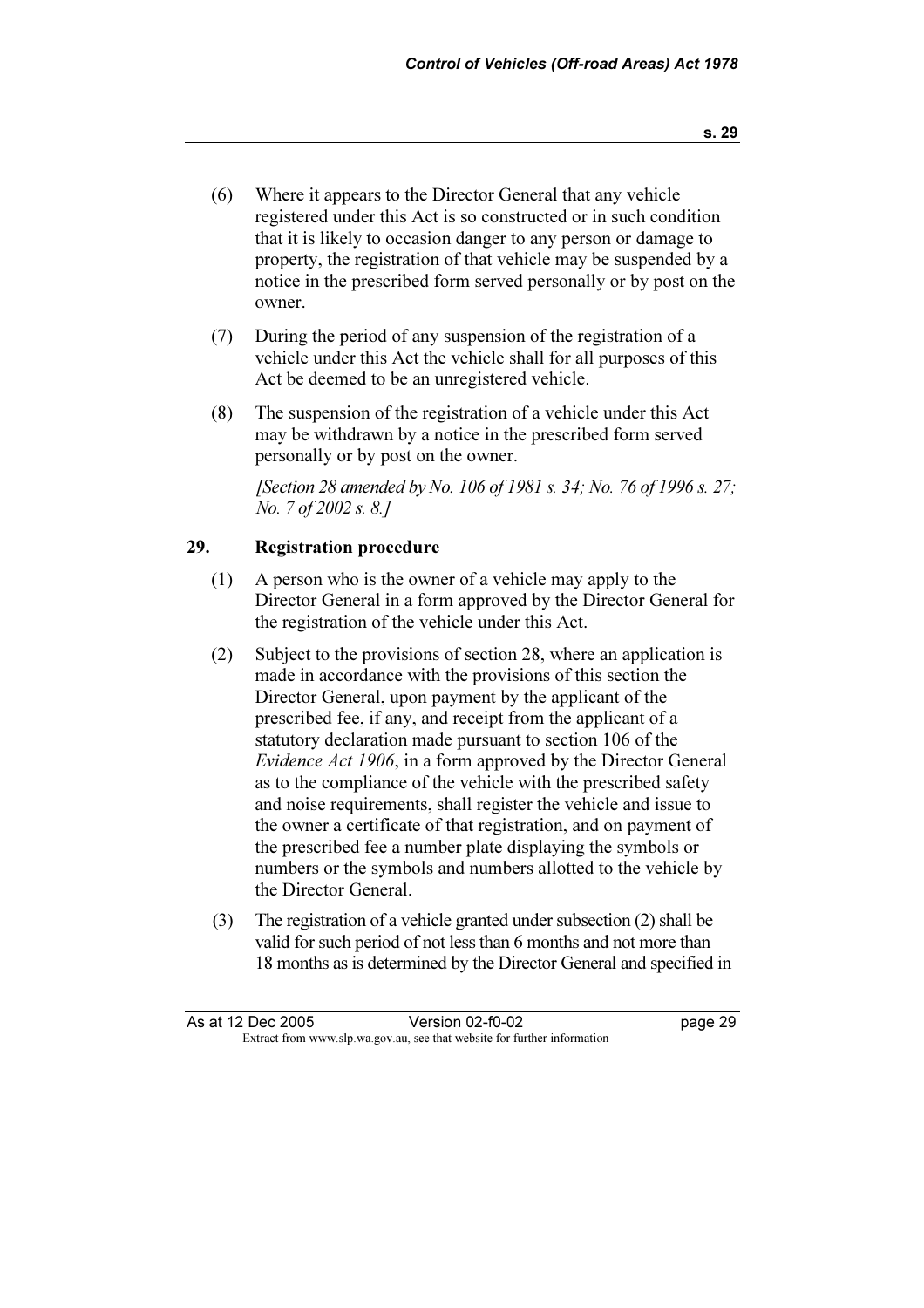the certificate of registration, and where a registration fee is payable that fee shall be such amount as is prescribed.

- (4) Regulations made under this Act may make differing provision in respect of the registration fees to be payable in relation to specified classes or kinds of vehicles or by reference to the ownership of the vehicle or to the location of the vehicle or the purposes for which the vehicle is designed or adapted or is to be used, and may provide that no such fee shall be payable in specified circumstances.
- (5) Subject to the provisions of section 28, where an application for the renewal of the registration of a vehicle is made —
	- (a) within the period of 30 days immediately preceding the day on which the registration expires; or
	- (b) within the period of 15 days immediately succeeding the day on which the registration expired,

 and the appropriate prescribed fee, if any, is paid and a statutory declaration furnished as to the compliance of the vehicle with the prescribed safety and noise requirements, the Director General shall renew the registration for a period of 12 months and the renewal shall be deemed to be a continuation of the registration and to have effect on and from the day next succeeding the day on which the registration expires or expired.

- (6) Where an application for the renewal of the registration of a vehicle is made after the expiration of the period of 15 days immediately succeeding the day on which the registration expired, the Director General may renew the registration for a period which terminates 12 months after the date of expiration of the registration which has already expired but that renewal shall take effect on and from the day on which it is effected and the fee payable shall be the fee applicable to a full 12 month period.
- (7) Where a person to whom a certificate of registration of a vehicle has been granted ceases to be the owner of the vehicle, he shall -
	- (a) forthwith give notice in writing to the Director General of the name and address of the new owner of the vehicle; and

| page 30 | Version 02-f0-02                                                         | As at 12 Dec 2005 |
|---------|--------------------------------------------------------------------------|-------------------|
|         | Extract from www.slp.wa.gov.au, see that website for further information |                   |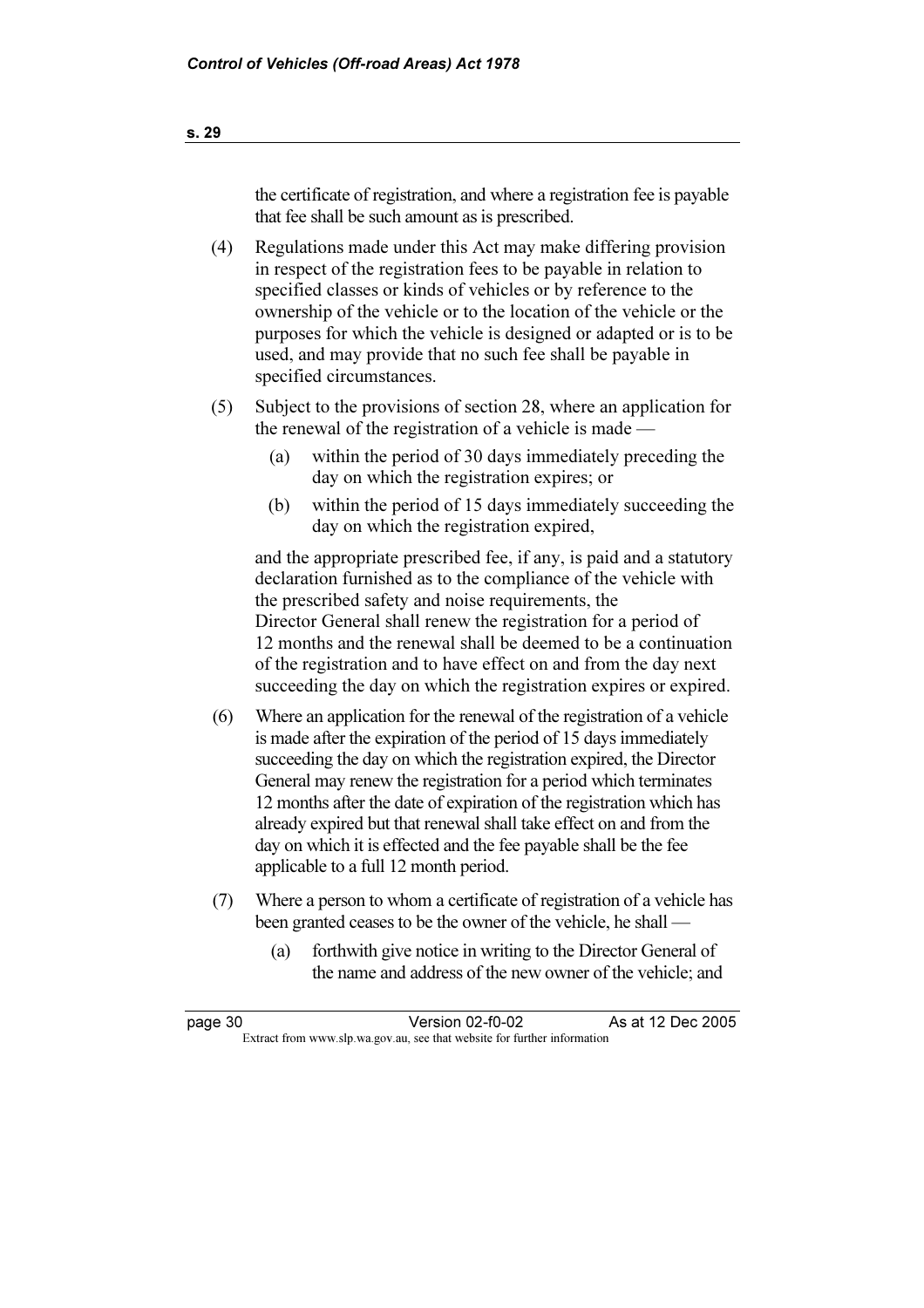- (b) if the registration had, pursuant to the provisions of this Act, been granted or renewed without payment of a fee or on payment of a reduced registration fee which was less than the fee that would otherwise have been payable in relation to that vehicle had the particular circumstances not applied, and unless the provisions of section 30(1) have been complied with, forthwith return the certificate of registration and the number plate issued in respect of that vehicle to the Director General.
- (8) Subject to subsection (9), where a person to whom a certificate of registration in respect of a vehicle has been granted dies, the Director General shall on payment of the transfer fee, if any, by the executor or administrator of the estate of that person endorse on the certificate the transfer thereof to that executor or administrator.
- (9) An application for a transfer may be refused for any reason for which an application for a certificate of registration by the same person for the same vehicle might be refused.
- (10) A person who becomes the owner of a vehicle in respect of which a certificate of registration has been granted shall, immediately upon becoming the owner, —
	- (a) apply to the Director General for the transfer of the certificate of registration to him and pay the prescribed transfer fee; or
	- (b) deliver up to the Director General the number plate issued in respect of the vehicle.
- (11) A person shall not, whether on his own behalf or on behalf of any other person, knowingly make any false or misleading statement in relation to the registration of a vehicle under this Act, or to any application in respect thereof. Penalty: \$200.

[Section 29 amended by No. 106 of 1981 s. 34; No. 76 of 1996 s. 27; No. 7 of 2002 s. 9.]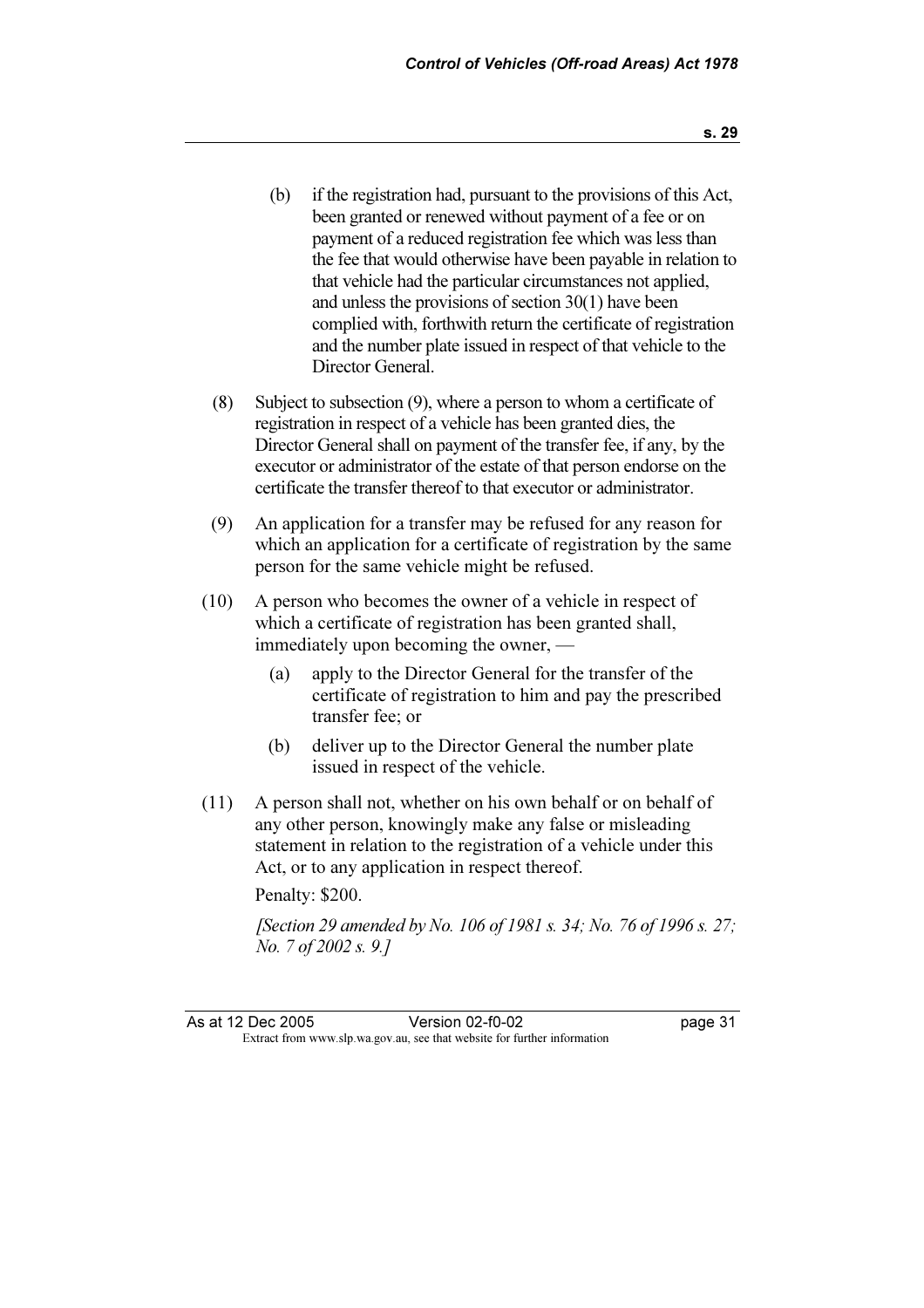# 30. Change in fee payable

- (1) Where a certificate of registration has been issued by the Director General without the payment of a fee, or upon the payment of a reduced fee, by reason of specified conditions or of the circumstances applicable to the ownership, location or use of the vehicle, and those conditions are not observed or those circumstances are changed, or the vehicle is put to some other use, then, unless or until the fee that would otherwise have been payable, or the difference between that fee and the reduced fee, has been paid in respect of that vehicle a person who uses that vehicle contravenes the provisions of section 7.
- (2) Where a certificate of registration is issued pursuant to the provisions of this Act and the fees paid in respect of that registration are subsequently found to be either in excess of or less than the fees which are properly payable in respect of the registration, the Director General —
	- (a) shall forthwith upon demand refund the amount of the excess to the person to whom the certificate of registration was issued;
	- (b) may recover the deficiency in a court of competent jurisdiction from the person to whom the certificate of registration was issued, if that person fails to pay the deficiency to the Director General within 7 days after the amount of the deficiency has been demanded in writing from him.

[Section 30 amended by No. 106 of 1981 s. 34; No. 76 of 1996 s. 27.]

# 31. Registration obtained by means of dishonoured cheque void

 (1) Where the fees for the issue or renewal of a certificate of registration are paid by a cheque which is not honoured by the financial institution on which it is drawn, the registration is void as from the time of issue or renewal as the case may be.

page 32 Version 02-f0-02 As at 12 Dec 2005<br>Extract from www.slp.wa.gov.au, see that website for further information Version 02-f0-02 Extract from www.slp.wa.gov.au, see that website for further information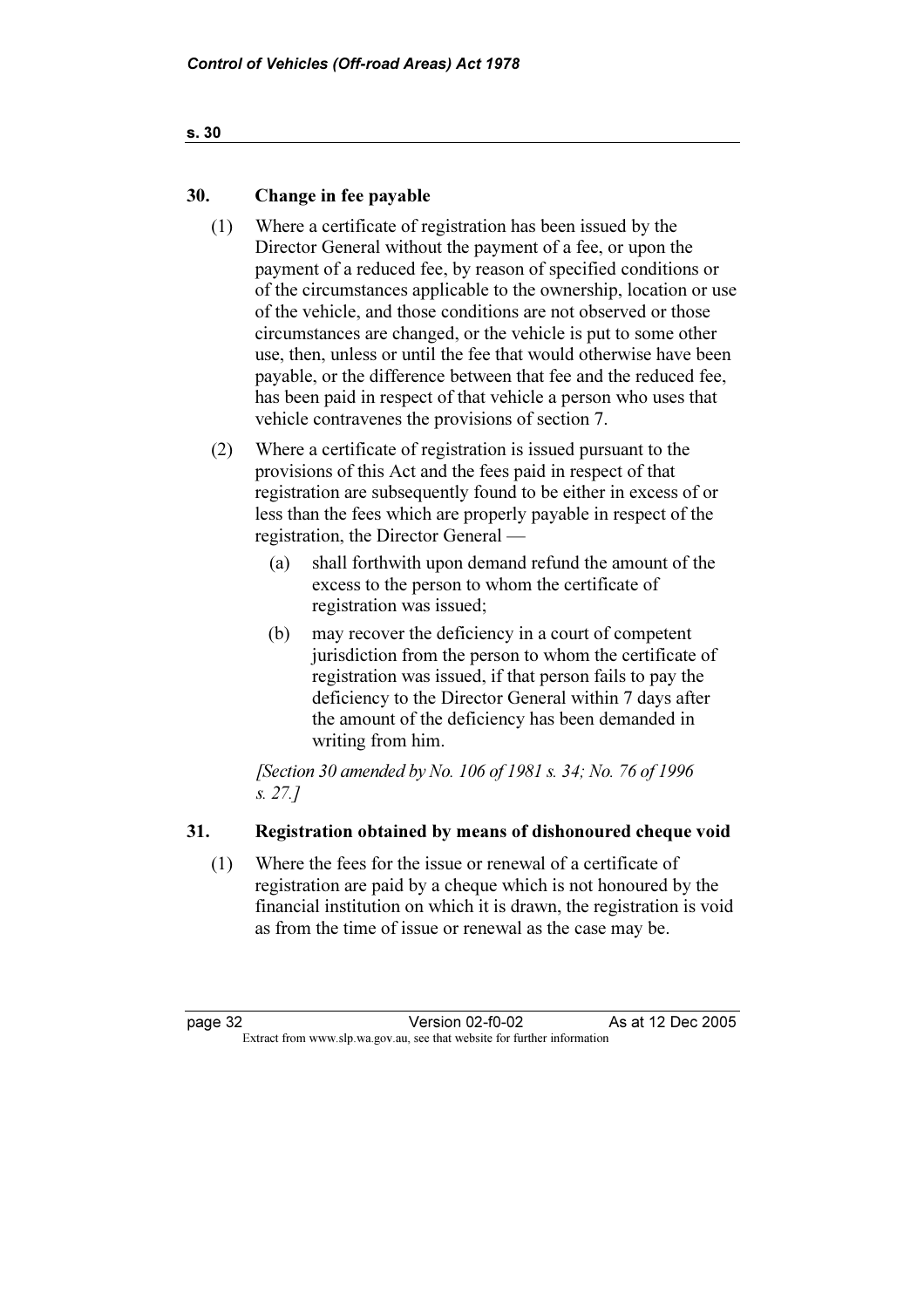- (2) The person to whom a certificate of registration is issued in the circumstances referred to in subsection (1) shall, on demand made by or on behalf of the Director General forthwith deliver the certificate of registration and the number plate relating to that registration to the Director General.
- (3) A person to whom a certificate of registration is so issued shall not, after demand so made, —
	- (a) fail so to deliver the certificate of registration or the number plate; or
	- (b) use or continue to use, or allow any other person the use of, the certificate of registration or the number plate relating to that registration.
	- Penalty: For a first offence a fine not exceeding \$40; for any subsequent offence, a fine not exceeding \$100.

[Section 31 amended by No. 106 of 1981 s. 34; No. 76 of 1996 s. 27; No. 24 of 2000 s. 48.]

# 32. Refund of registration fees

- (1) The Director General may refund a fair proportion of the registration fee paid in respect of any vehicle in any circumstances which in the opinion of the Director General render it just and convenient that a refund should be made.
- (2) Where a refund of any registration fee, or a proportion thereof, is made under any provision of this Act, the Director General shall charge a prescribed fee for such refund and deduct that fee from the amount to be refunded.

[Section 32 amended by No. 106 of 1981 s. 34; No. 76 of 1996] s. 27.]

## 33. Review

 There is a right to apply to the State Administrative Tribunal for a review of a decision —

 (a) to refuse a registration, or the renewal or a transfer of a registration, under this Act; or

| As at 12 Dec 2005 | Version 02-f0-02                                                         | page 33 |
|-------------------|--------------------------------------------------------------------------|---------|
|                   | Extract from www.slp.wa.gov.au, see that website for further information |         |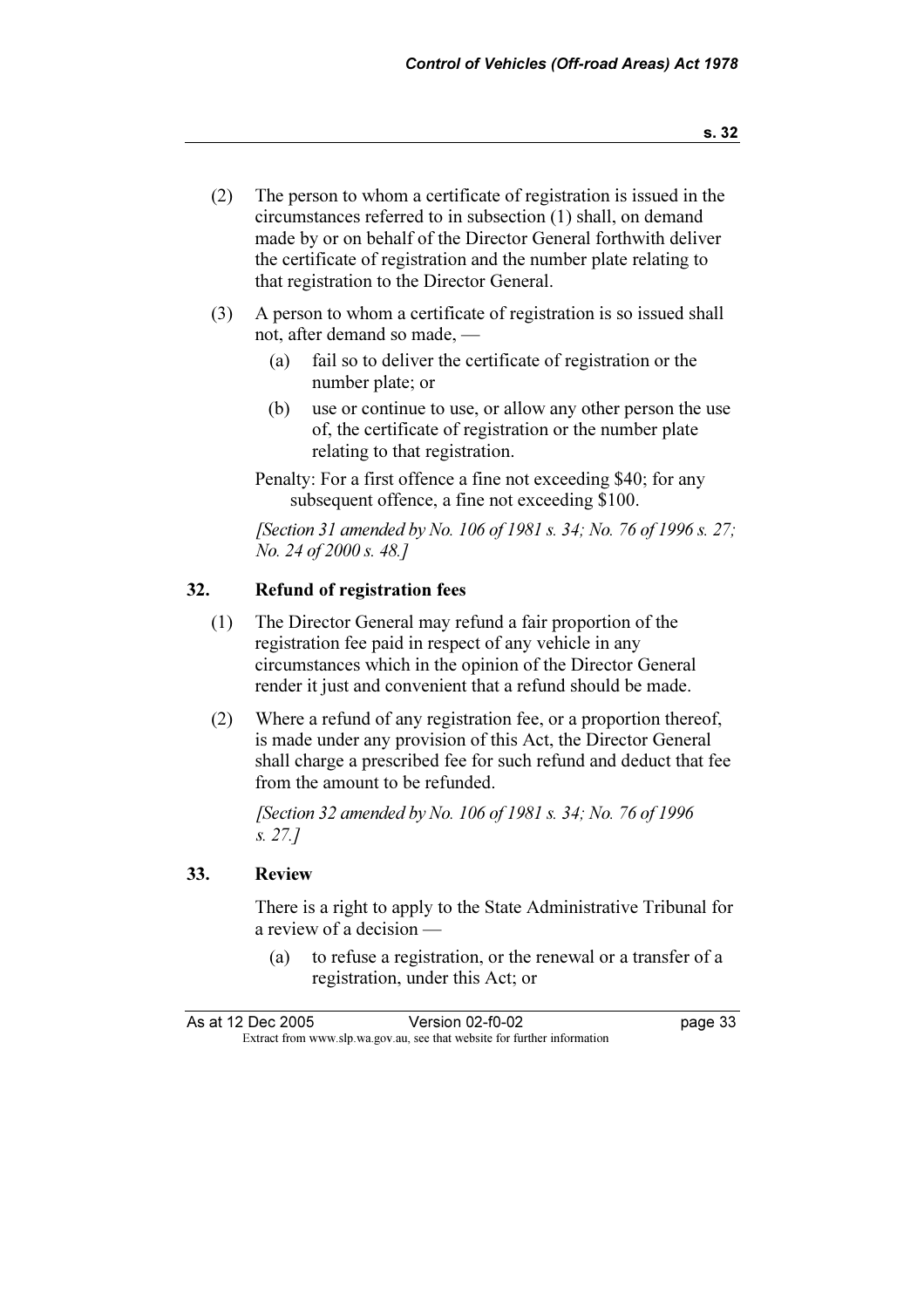#### s. 34

(b) to suspend a registration.

[Section 33 inserted by No. 55 of 2004 s. 147.]

# 34. Number plate to be displayed

- (1) A person shall not drive or use a vehicle registered under this Act, otherwise than on private land by consent, unless the number plate issued in respect of the vehicle is affixed to the vehicle so that it is plainly visible and complies with any prescribed requirement relating thereto.
- (2) A person shall not drive or use a vehicle licensed under the Road Traffic Act 1974, on any land (except in the circumstances prescribed under that Act, on private land by consent, or otherwise with the prior approval of either the Director General under this Act or the Director General under that Act) unless the number plates issued under that Act in respect of the vehicle are affixed to the vehicle in the manner required by that Act and the regulations in force thereunder.

# Penalty: \$200.

 [Section 34 amended by No. 106 of 1981 s. 34; No. 76 of 1996 s. 27; No. 7 of 2002 s. 10.]

## 35. Other offences concerning number plates

A person shall not —

- (a) wilfully alter or deface any number plate issued under this Act;
- (b) cause or permit a number plate issued under this Act to be affixed to a vehicle other than the vehicle for which that number plate was issued;
- (c) being the owner of a vehicle which was registered under this Act, but for which the registration has expired and not been renewed for a period exceeding 15 days, fail to deliver up the number plate issued under this Act in respect of the vehicle; or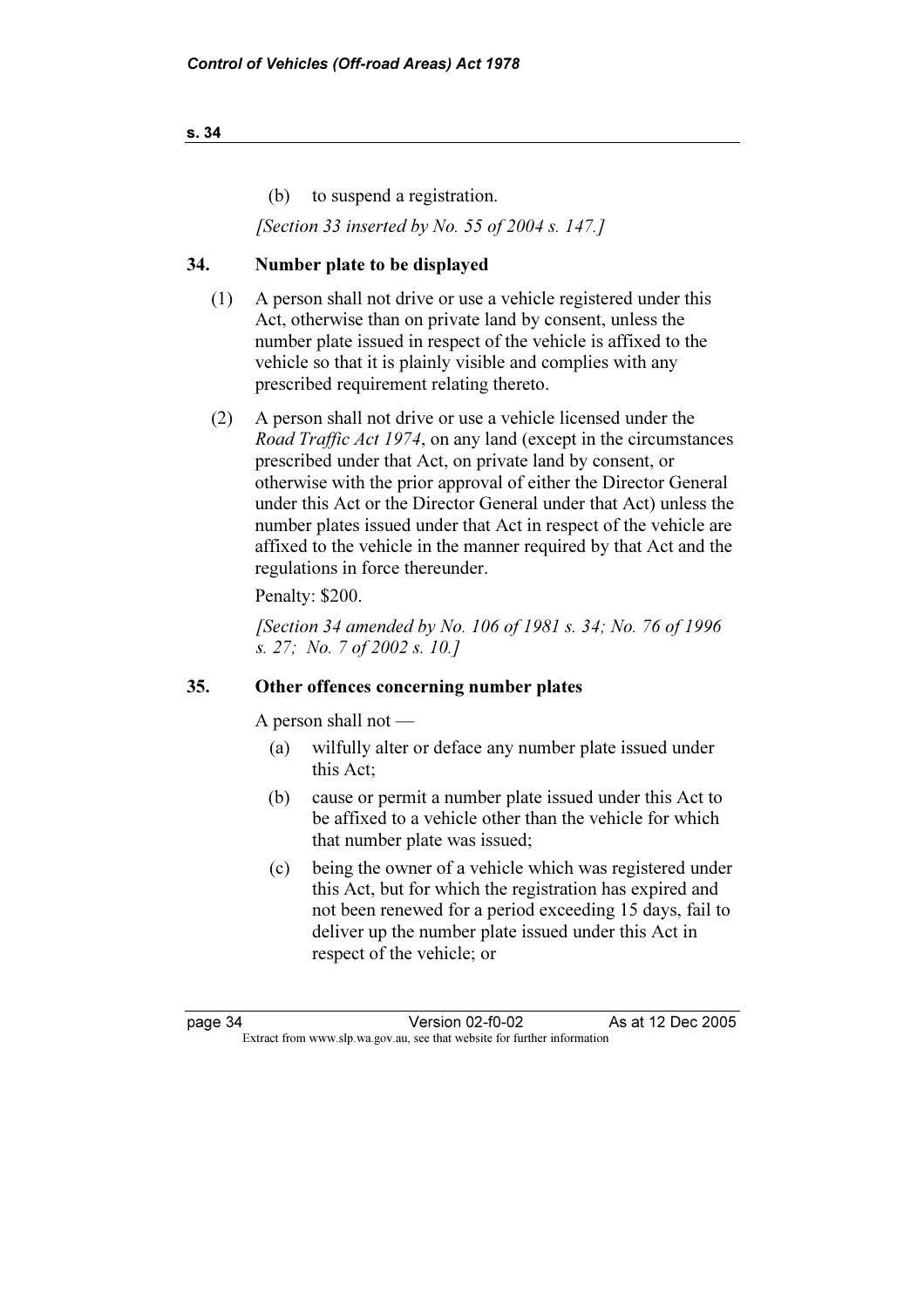(d) use on any vehicle a number plate not issued in respect of that vehicle, or any counterfeit or false number plate or any thing apparently intended to resemble or pass for a number plate.

Penalty: \$200.

#### 36. Road Traffic Act provisions

 In the application of the provisions of the Road Traffic Act 1974, to vehicles to which this Act applies or to persons using vehicles in circumstances to which this Act applies —

- (a) the obligations set out in section  $54(6)$  and section  $56(1)$ of that Act shall be deemed to extend to and in relation to the use of a vehicle otherwise than on a road; and
- (b) any reference in section 53, section 54, section 57, section 58, section 86A or section 89 of that Act to a member of the Police Force shall be construed as a reference to an authorised officer within the meaning of this Act.

[Section 36 amended by No. 106 of 1981 s. 33.]

[36A. Repealed by No. 76 of 1996 s. 25.]

# 37. Infringement notices

- (1) Where an authorised officer has reason to believe that a person has committed any offence against this Act or any regulation or local law made pursuant to this Act in respect of which a modified penalty is prescribed he may serve on that person an infringement notice in the prescribed form, informing the person that, if he does not wish to be prosecuted for the alleged offence in a court, he may pay to the office of the local government specified in the notice, within 21 days after the date of the service of the notice, the amount of the modified penalty.
- (2) An infringement notice may, in any case, be served on the alleged offender personally or be addressed to and served on the owner of the vehicle within 30 days after the date on which the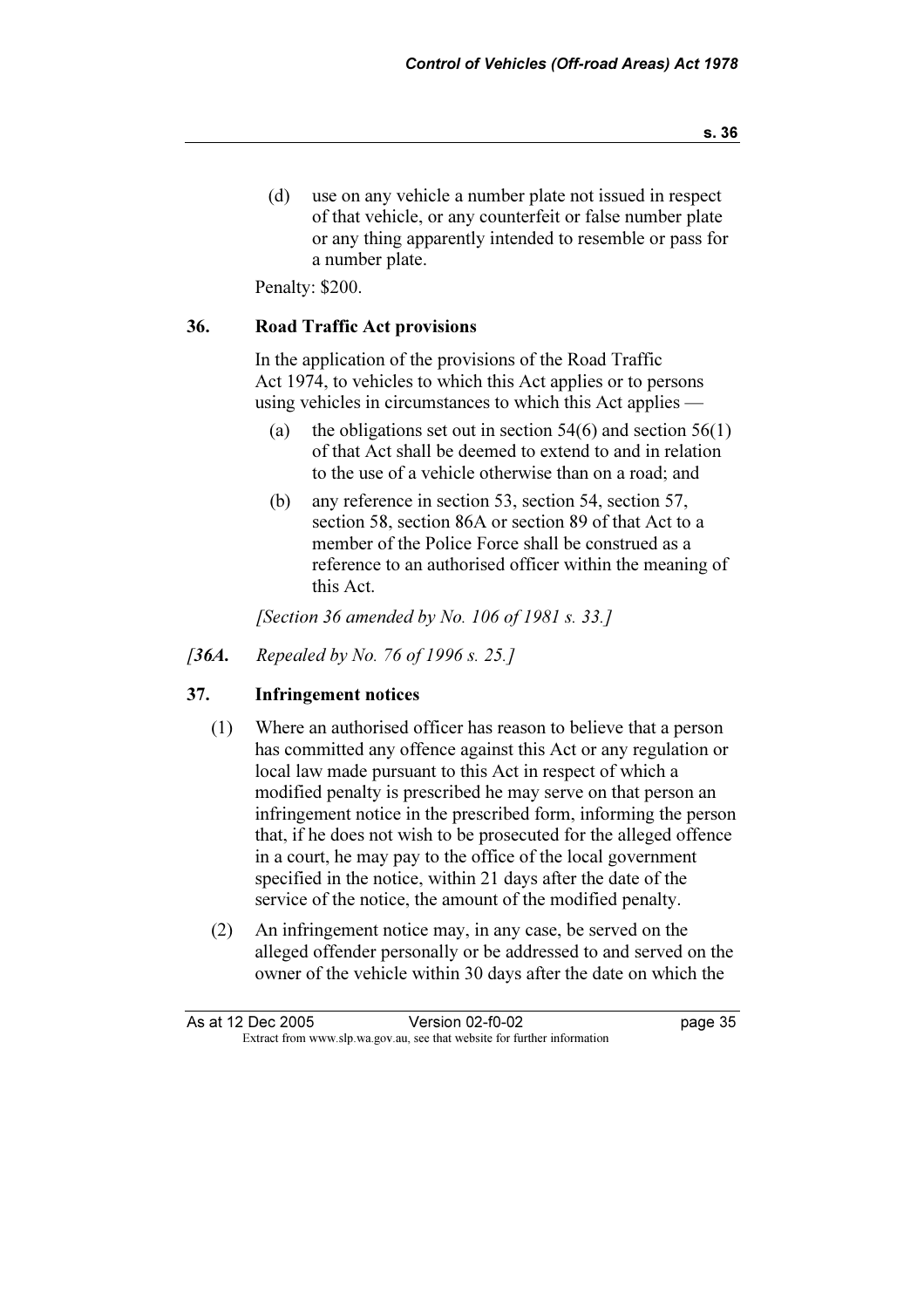offence is alleged to have been committed, but where the identity of the driver or person in charge of a vehicle in respect of which an offence is alleged to have been committed is not known and cannot immediately be ascertained, an infringement notice may be addressed to the owner of the vehicle, without naming him or stating his address, and be served by attaching it to the vehicle or leaving it in or on the vehicle.

- (3) Where, under the provisions of subsection (2), an infringement notice is addressed to and served on the owner of a vehicle within the time specified in that subsection or addressed to the owner of a vehicle and served by attaching it to the vehicle or leaving it in or on the vehicle, then, unless within 21 days after the date of the service of the infringement notice —
	- (a) the modified penalty is paid; or
	- (b) the owner of the vehicle
		- (i) informs the chief executive officer of the local government or such other person as may be specified in that notice as to the identity and address of the person who was the driver or person in charge of the vehicle at the time the offence is alleged to have been committed; or
		- (ii) satisfies the chief executive officer of the local government that the vehicle had been stolen or unlawfully taken, or was being unlawfully used, at the time the offence is alleged to have been committed,

 the owner is, the absence of proof to the contrary, deemed to have been the driver or person in charge of the vehicle at the time of the alleged offence.

 (4) A person who receives an infringement notice may decline to be dealt with under the provisions of this section and, where he fails to pay the prescribed modified penalty within the period of 21 days after the date of service of the notice or within such further time as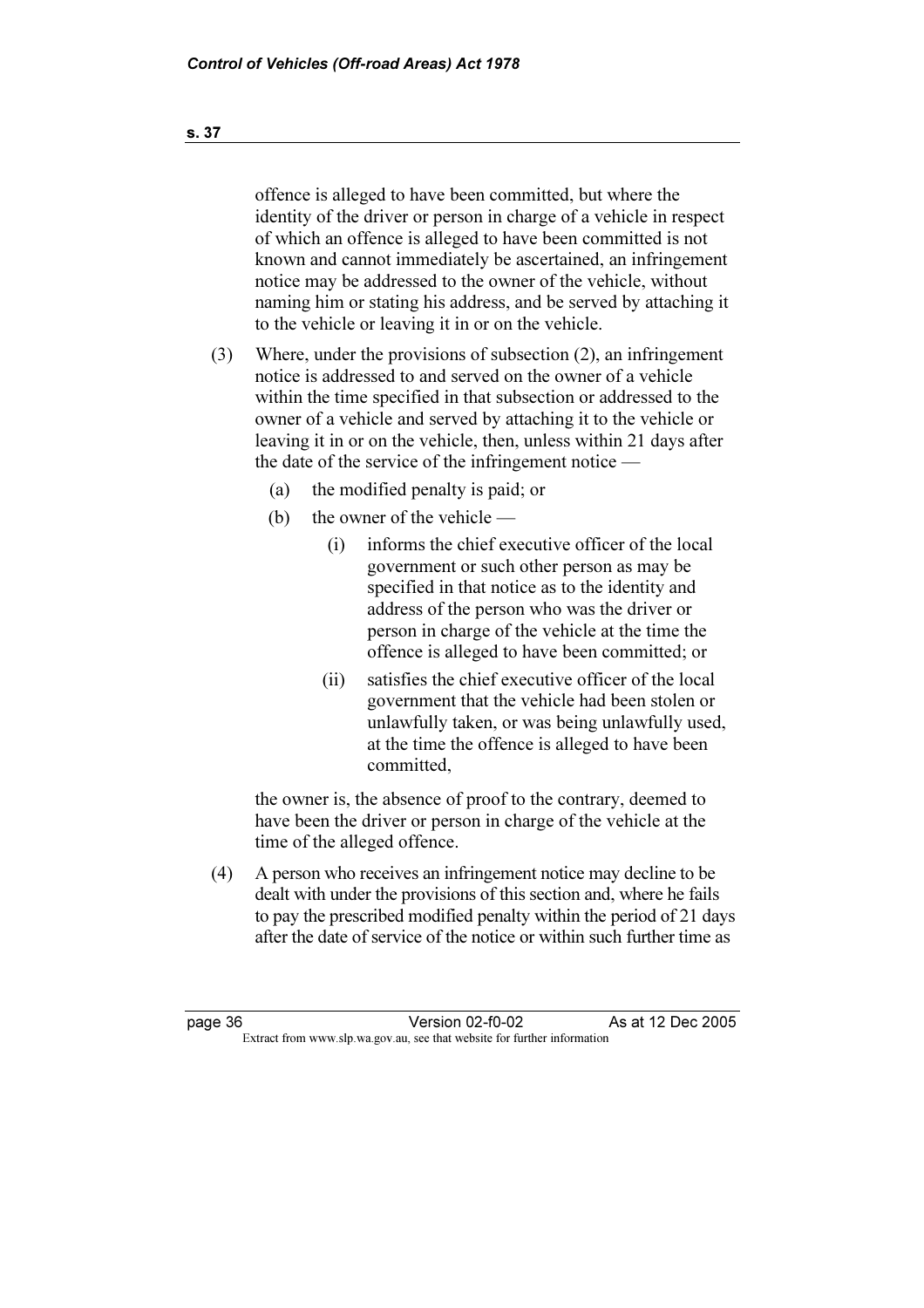may, in any particular case, be allowed, he is deemed to have declined to be dealt with under those provisions.

- (5) An infringement notice may, whether or not the modified penalty has been paid, be withdrawn at any time within 28 days after the service of the notice, by the sending of a notice, in the prescribed form, signed by a person authorised by the local government, to the alleged offender advising the alleged offender that the infringement notice has been withdrawn, and, in that event, the amount of any modified penalty that has been paid shall be refunded.
- (6) Where a modified penalty has been paid pursuant to an infringement notice and the notice has not been withdrawn as provided by subsection (5), proceedings shall not be brought against any person with respect to the offence alleged in the notice.
- (7) The payment of a modified penalty pursuant to an infringement notice constitutes a conviction of an offence, but shall not be regarded as an admission of liability for the purpose of, nor in any way affect or prejudice, any civil claim, action or proceeding arising out of the occurrence by reason of which the infringement notice was given.
- (8) A person, other than the owner, driver or person in charge of a vehicle in respect of which an offence is alleged to have been committed, shall not remove any infringement notice relating to the offence affixed to the vehicle or left in or on the vehicle by an authorised person.

Penalty: \$50.

- (9) An infringement notice served under subsection (2) shall inter alia contain a short statement of the effect of subsection (3).
- (10) Regulations or local laws made under this Act may make provision in respect of the issue and use of infringement notices and may prescribe modified penalties not exceeding \$50 for any contravention specified therein and may prescribe differing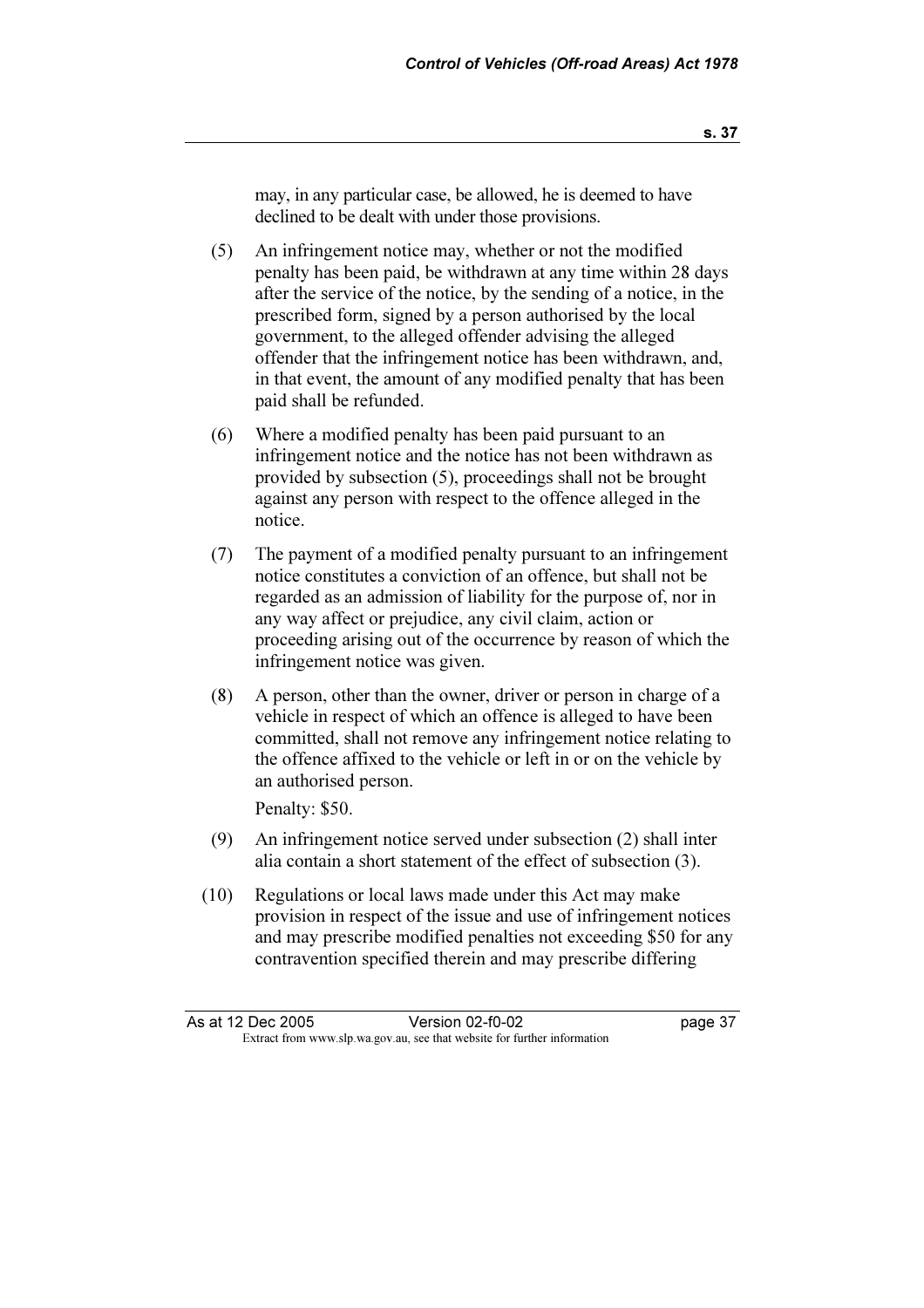# penalties for the same offence according to the circumstances by which the offence is attended.

[Section 37 amended by No. 14 of 1996 s. 4; No. 84 of 2004] s. 80.]

# 38. Authorised officers

- (1) For the purposes of this Act an authorised officer is  $-$ 
	- (a) any member of the Police Force;
	- (b) any person appointed as such pursuant to subsection (2) within the area of jurisdiction entrusted to him by the appointment;
	- (c) any person appointed as such pursuant to subsection (3) within the area of jurisdiction entrusted to him by the appointment.
- (2) The Minister may appoint any person who is or acts in the office  $of$  —
	- (a) an inspector, under the Environmental Protection Act  $1971^{13}$ :
- (b) a forest officer, under the Forests Act 1918<sup>14</sup>;
	- (c) a wildlife officer, under the Wildlife Conservation Act 1950;
	- (d) a ranger, under the National Parks Authority *Act 1976*<sup>14</sup>;
	- (e) an honorary warden, under the Aboriginal Heritage Act 1972;
	- (f) an inspector or honorary warden, under the Waterways Conservation Act 1976;
	- (g) a fisheries officer referred to in the Fish Resources Management Act 1994; or
	- (ga) a warden, under the Road Traffic Act 1974;
	- (h) a prescribed officer of a public authority,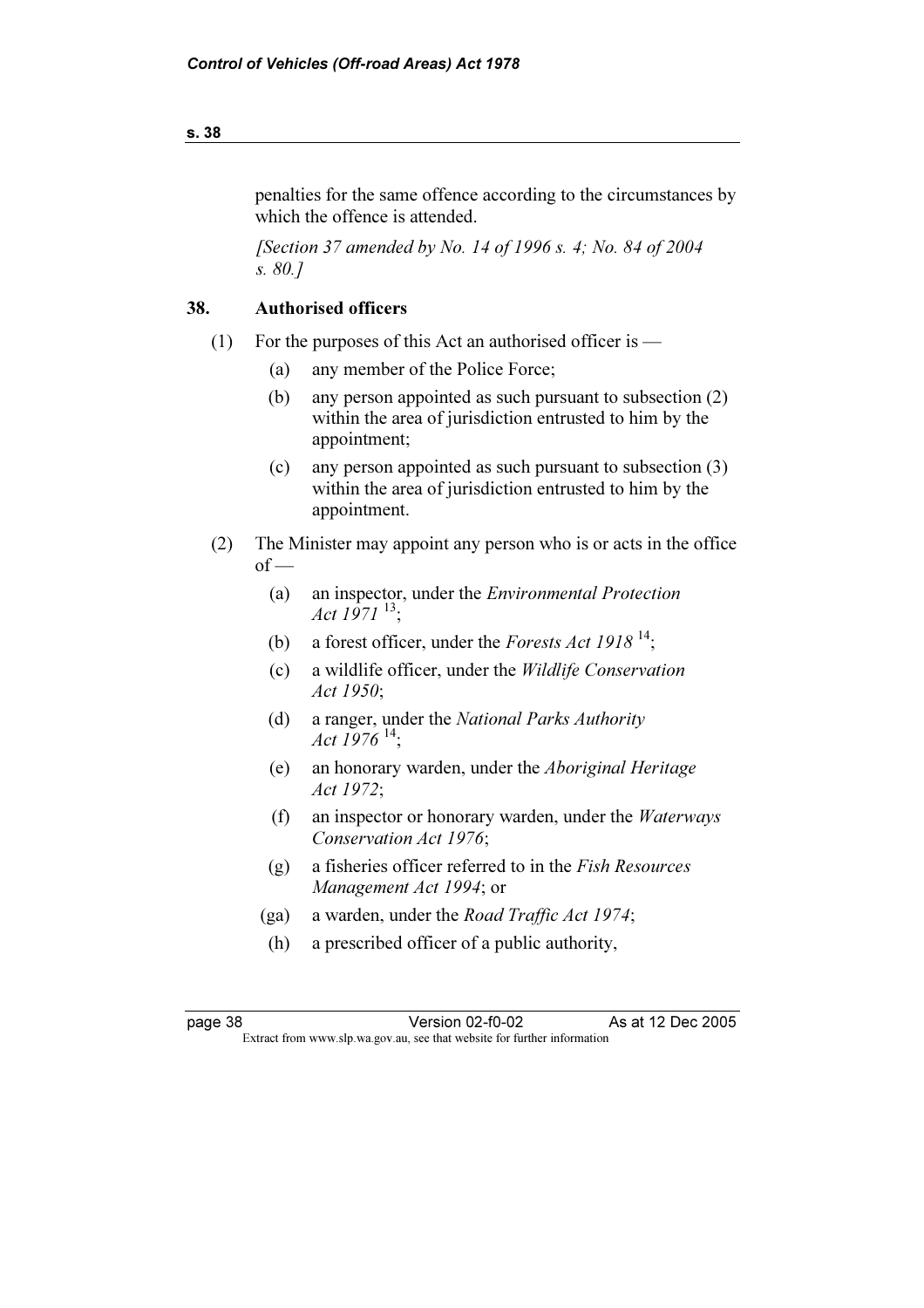to be an authorised officer for the purposes of this Act either in respect of the whole of the State or any part thereof defined in the appointment.

- (3) A local government may by resolution appoint
	- (a) any employee of the local government; and
	- (b) where the Minister by notice published in the Government Gazette authorises the local government to do so, any member of the council of that local government,

 to be an authorised officer for the purposes of this Act either in respect of the whole of its district or any part thereof defined in the appointment.

- (4) A person who is appointed as an authorised officer pursuant to subsection  $(2)$  or subsection  $(3)$  —
	- (a) has within the area of jurisdiction entrusted to him by the appointment the duties and powers of an authorised officer under this Act, and may exercise such powers within that area;
	- (b) may exercise the powers conferred upon him by this Act in relation to any person or vehicle which he has reason to believe is concerned in a contravention of this Act notwithstanding that such person or vehicle is not then within the area of jurisdiction entrusted to him if that person or vehicle was pursued from that area or is known to have been in that area at the time of the contravention;
	- (c) may, for the purposes of this Act in the course of his duty, enter on any land or, using only such force as is necessary, may enter a vehicle for the purpose of removing it; and
	- (d) shall be issued with a certificate of his appointment as an authorised officer in the prescribed form, evidencing the area of jurisdiction entrusted to him under this Act, which he shall, on reasonable demand, produce for inspection by any person.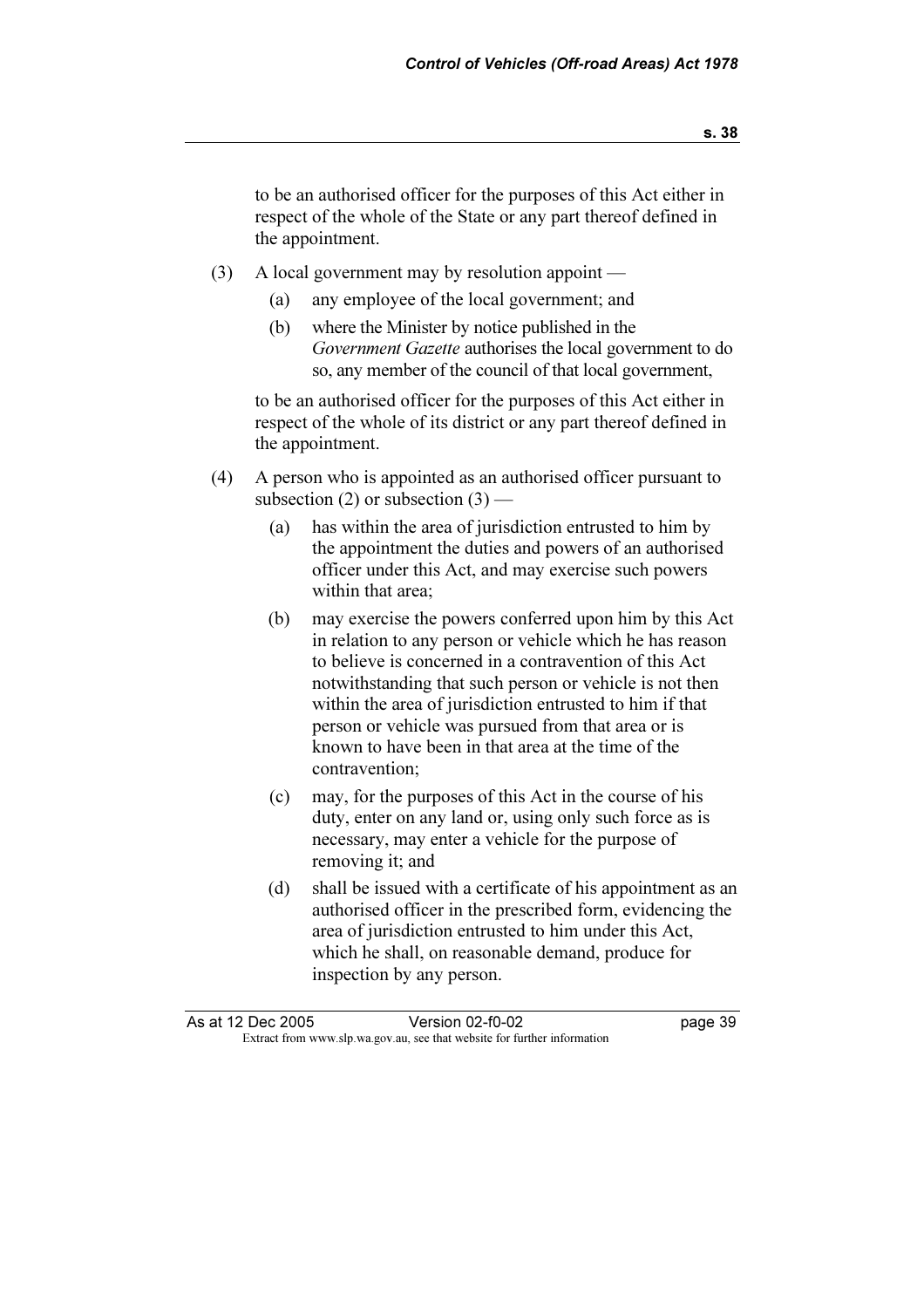- (5) The Minister may appoint any person to be an honorary inspector under this Act, and a person so appointed shall have within the area of jurisdiction entrusted to him by the appointment the powers conferred on an honorary inspector by this Act, including the power to issue infringement notices, and the duty to report to the local government contraventions of this Act, and any such person shall be issued with a certificate of his appointment in the prescribed form and shall, on reasonable demand, produce that certificate for inspection.
- (6) A person shall not wilfully obstruct any authorised officer or an honorary inspector acting in the execution of this Act. Penalty: \$200.
- (7) Where an authorised officer or an honorary inspector has reasonable grounds to believe that a person has contravened or that a vehicle contravenes, or was used or driven in contravention of, the provisions of this Act, the officer or inspector may stop that person or vehicle and may request that person to furnish his name and address to that officer or inspector or to produce any license, registration, permit or exemption relating to the vehicle in his possession, and to give full information as to the ownership, use, construction and equipment of that vehicle and where such a person fails or refuses to do so, or furnishes a name or address or other information that the officer or inspector reasonably believes to be false, he shall be treated as having wilfully obstructed that officer or inspector for the purposes of subsection (6).
- (8) An authorised officer may require any person to permit him to examine and test drive a vehicle in the possession of that person and may require that person to unlock or open any such vehicle and to deliver any key relating thereto, and where he has reason to believe that any vehicle is so constructed or in such condition that it is likely to occasion danger to any person or damage to property or otherwise does not comply with the prescribed requirements for vehicles registered under this Act he may attach to the vehicle a notice, in a prescribed form, prohibiting the use of that vehicle, except for the purpose of presenting it for inspection and such other purposes as

page 40 Version 02-f0-02<br>Extract from www.slp.wa.gov.au, see that website for further information As at 12 Dec 2005 Version 02-f0-02 Extract from www.slp.wa.gov.au, see that website for further information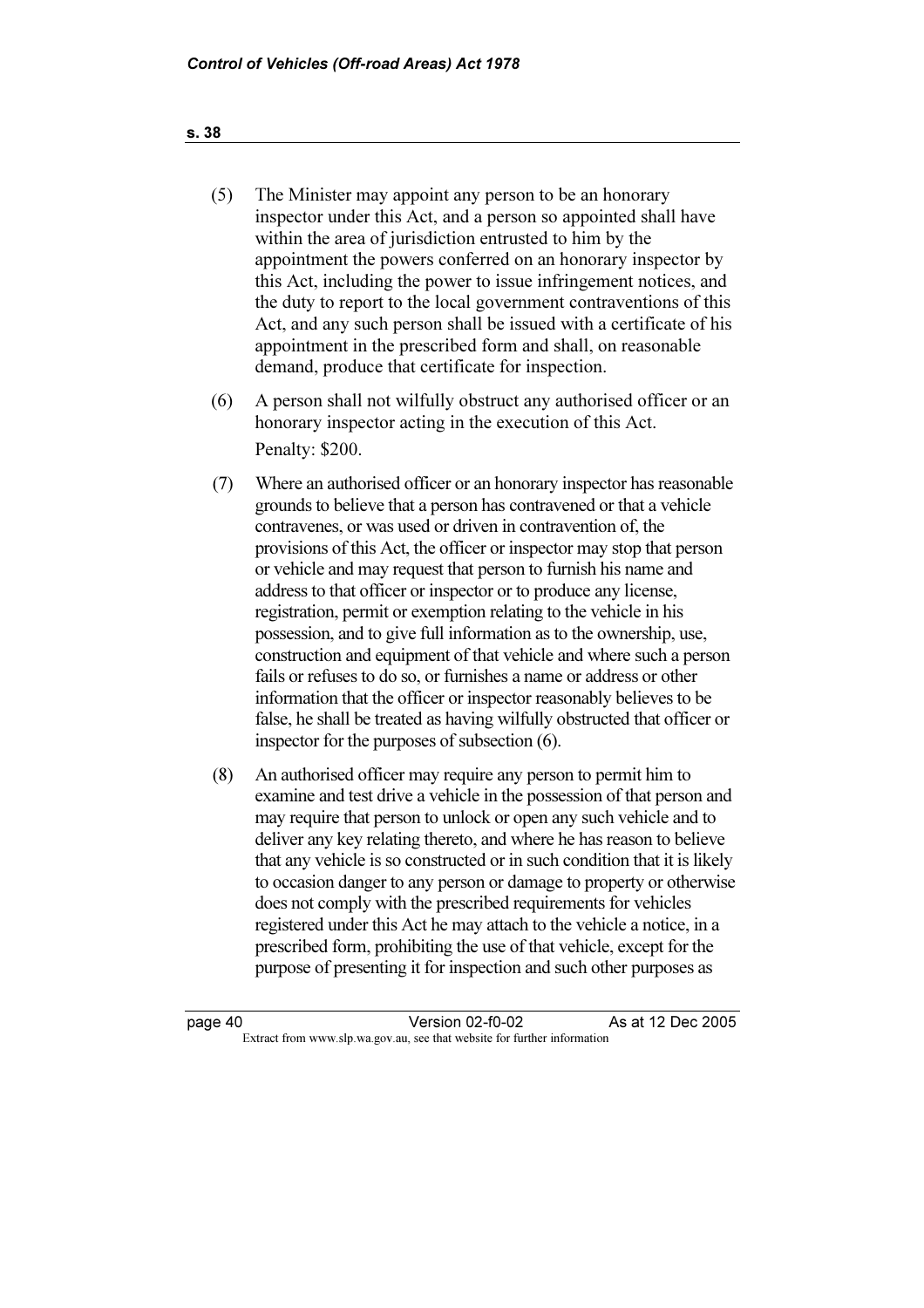may be specified in that notice, either forthwith or on or after a date specified in the notice, until —

- (a) the defects specified in the notice have been remedied or the requirements specified in the notice have been met; and
- (b) the vehicle has been presented for further inspection at a place designated by the Director General and the notice has been removed by or on behalf of the Director General after an inspection of the vehicle has been made.
- (9) Where an authorised officer pursuant to subsection (8) orders a driver to discontinue using a vehicle of which he is not the owner the driver shall bring the notice to the attention of the owner.
- (10) A person who uses a vehicle in respect of which a notice under subsection (8) is in force otherwise than for a purpose specified in that notice or for the purpose of presenting the vehicle to the Director General for inspection by or on behalf of the Director General, or who wilfully removes, damages or obliterates any such notice attached to a vehicle, commits an offence.

Penalty: \$200.

- (11) An authorised officer may without warrant stop, seize and detain any vehicle which he has reason to believe contravenes, or was used or driven in contravention of the provisions of this Act if —
	- (a) the vehicle appears to him to be neither licensed under the Road Traffic Act 1974, nor registered under this Act; and
	- (b) the identity of the owner or driver of the vehicle can not be established to the satisfaction of that officer,

 and may cause the vehicle to be conveyed to a place of safe custody until such time as it may be dealt with according to law.

 (12) Any member of the Police Force may without warrant stop, seize and detain —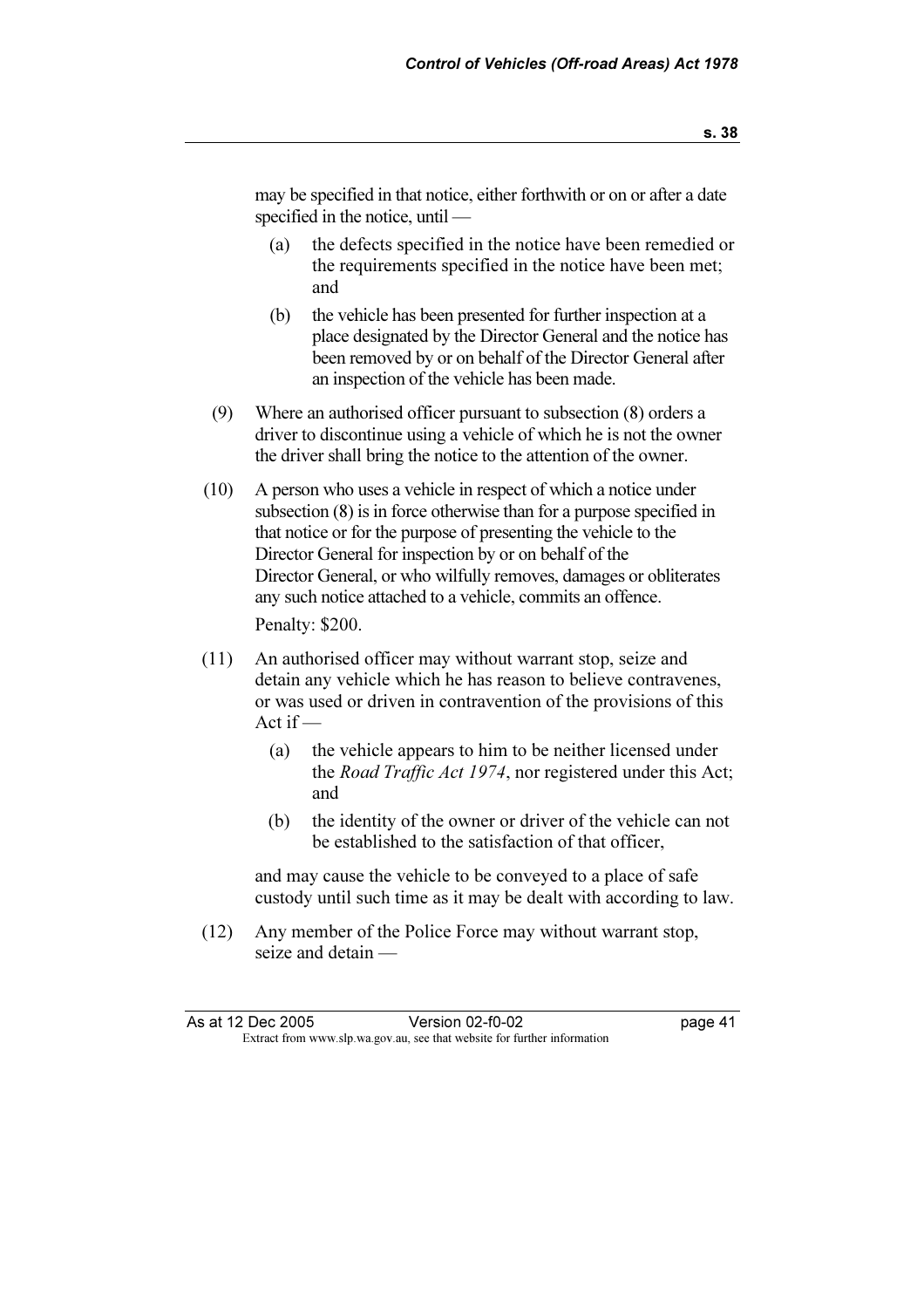- (a) any off-road vehicle; or
- (b) any vehicle licensed under the Road Traffic Act 1974, when in use otherwise than on a road or private land by consent,

 if the vehicle is in his opinion so constructed or in such condition that it is likely to occasion danger to any person or damage to any property, and may cause the vehicle to be conveyed to a place of safe custody until such time as it may be dealt with according to law.

- (13) No authorised officer or other person acting in the performance of his duties shall be liable for anything done or seizure made under this Act for which there shall have been reasonable cause, nor in respect of any loss or damage, however arising, during any period in which a vehicle is detained under this Act.
- (14) Regulations made under this Act may make provision in respect of the removal and detention of vehicles pursuant to this Act, and for the custody, disposal or sale of such vehicles, and in respect of recouping the costs of the removal, custody, and disposal or sale whether by deduction from the proceeds of sale or by recovery from the owner in a court of competent jurisdiction, and for the payment or appropriation of the proceeds of any such sale or other moneys relating thereto.
- (15) If a vehicle is seized under subsection (11), it may be detained until the officer is satisfied —
	- (a) that it is licensed under the Road Traffic Act 1974 or registered under this Act; or
	- (b) as to the identity of the owner or driver,

 or until an order is made under section 42, whichever happens first.

 (16) A person claiming to be the owner of a vehicle seized under subsection (11) or (12) may apply to the Magistrates Court for an order that the vehicle be delivered to him.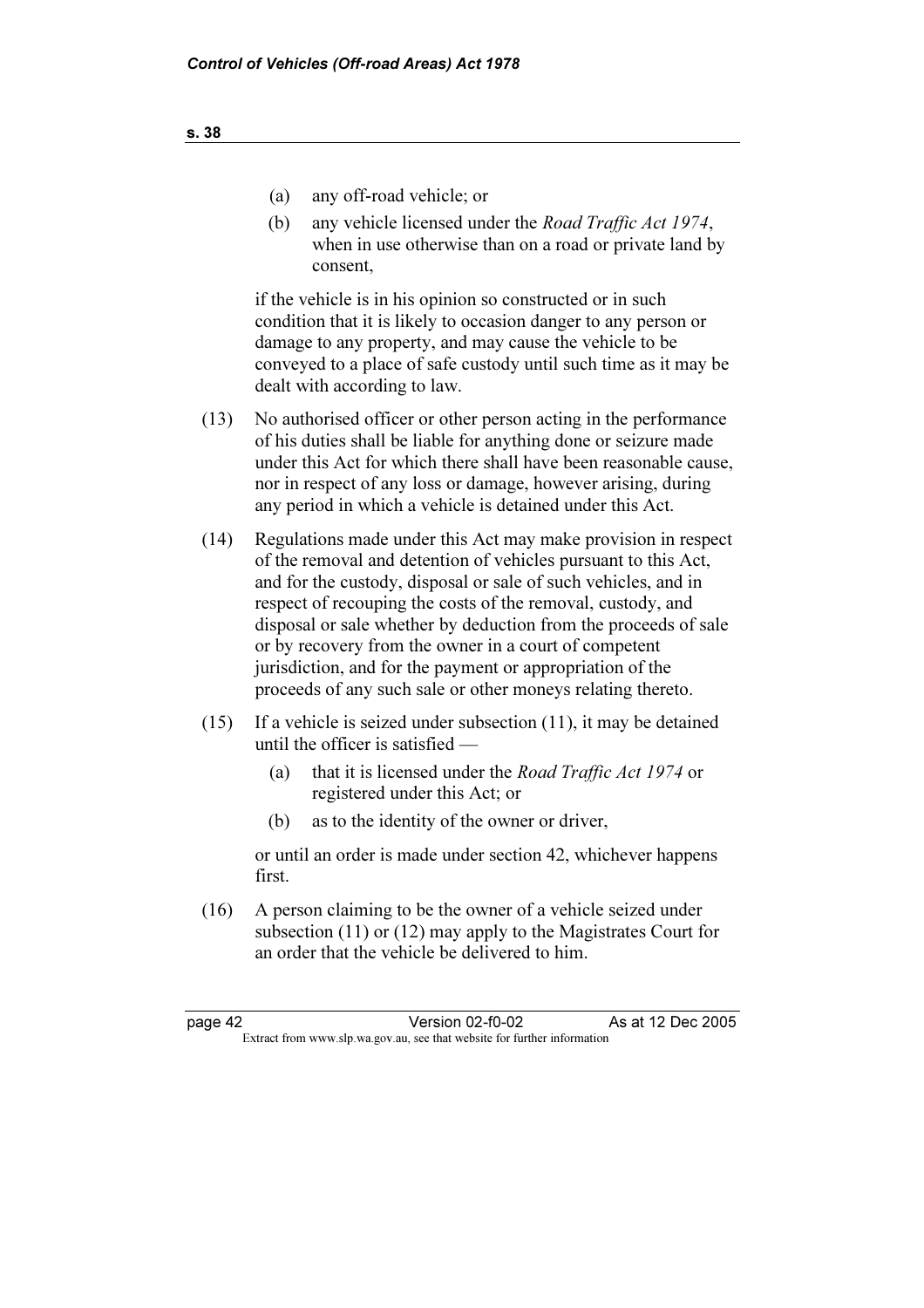- (17) A vehicle detained
	- (a) under subsection (11) or (12) by a member of the Police Force; or
	- (b) under subsection (11) by an authorised officer appointed under subsection (2),

is to be taken to be detained in the name of the Director General.

 (18) A vehicle detained under subsection (11) by an authorised officer appointed by a local government under subsection (3) is to be taken to be detained by the local government.

[Section 38 amended by No. 106 of 1981 s. 34; No. 24 of 1995] s. 53; No. 53 of 1994 s. 264; No. 14 of 1996 s. 4; No. 76 of 1996 s. 26 and 27; No. 59 of 2004 s. 141.]

## 39. Proof of certain matters

- (1) In any proceedings for an offence against this Act
	- (a) an averment in the prosecution notice that
		- (i) any place at which a vehicle is alleged to have been driven or used is, or is not, as the averment may specify, within a permitted area or within a prohibited area;
		- (ii) a vehicle was not licensed under the Road Traffic Act 1974; or
		- (iii) a vehicle was not registered under this Act,

 shall be deemed to be proved in the absence of proof to the contrary;

- (b) the onus of proving that
	- (i) any place at which a vehicle was driven or used is situate on private land, or is within a permitted area; or
	- (ii) any vehicle was being used in circumstances where the provisions of this Act do not apply, or pursuant to and in accordance with any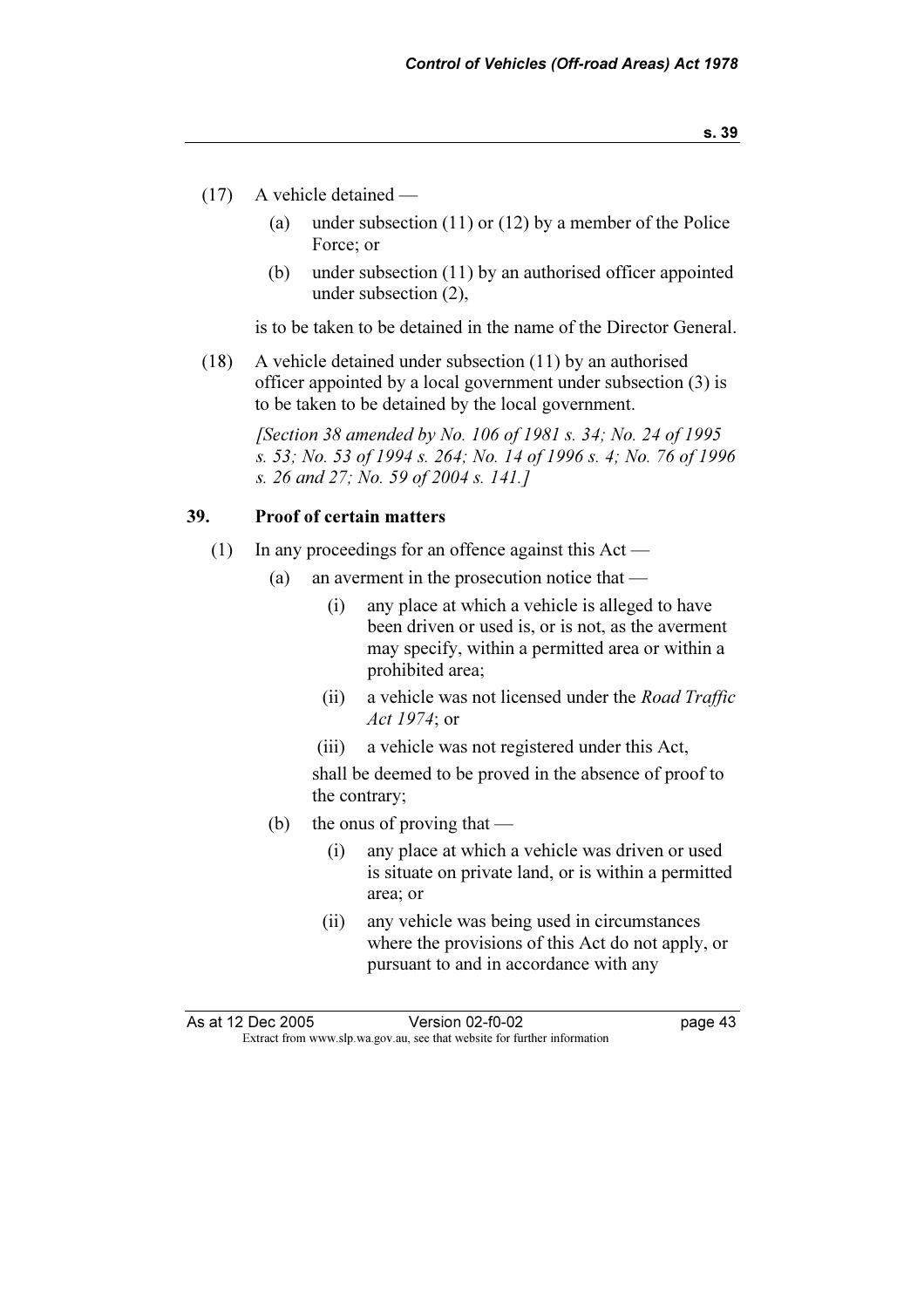restrictions, limitations or conditions applicable to a permit or exemption granted under this Act,

is on the person alleging that to be the case; and

- (c) the averment on the process that an employee of a local government is authorised to take the proceedings shall be sufficient proof of that fact and of his appointment as such an employee unless the contrary is shown.
- (2) Where by way of defence to any prosecution for an offence under this Act it is alleged that any vehicle was driven or used or was intended to be driven or used on private land by consent that defence shall not be taken to have been established unless —
	- (a) it is shown that the land in question was
		- (i) land (not being land comprised in a reserve under Part 4 of the Land Administration Act 1997, whether or not vested in or leased to any person or body under that Act) which is alienated from the Crown for any estate or interest;
		- (ii) land the subject of any conditional purchase agreement or of any lease from the Crown;
		- (iii) land comprised in a reserve under any Act and leased for any purpose; or
		- (iv) other land, in respect of which a right of occupation or use is held by any person or body not being a right conferred principally for mining purposes,

 and that the vehicle was driven or used in that place at the material time with the specific prior consent of a lawful occupier or the owner of that land; or

 (b) the Court is otherwise satisfied that the vehicle was lawfully in a place the property or use of which is vested in a person or body who or which consented to the vehicle being there, not being land of the kind referred to in paragraph (a).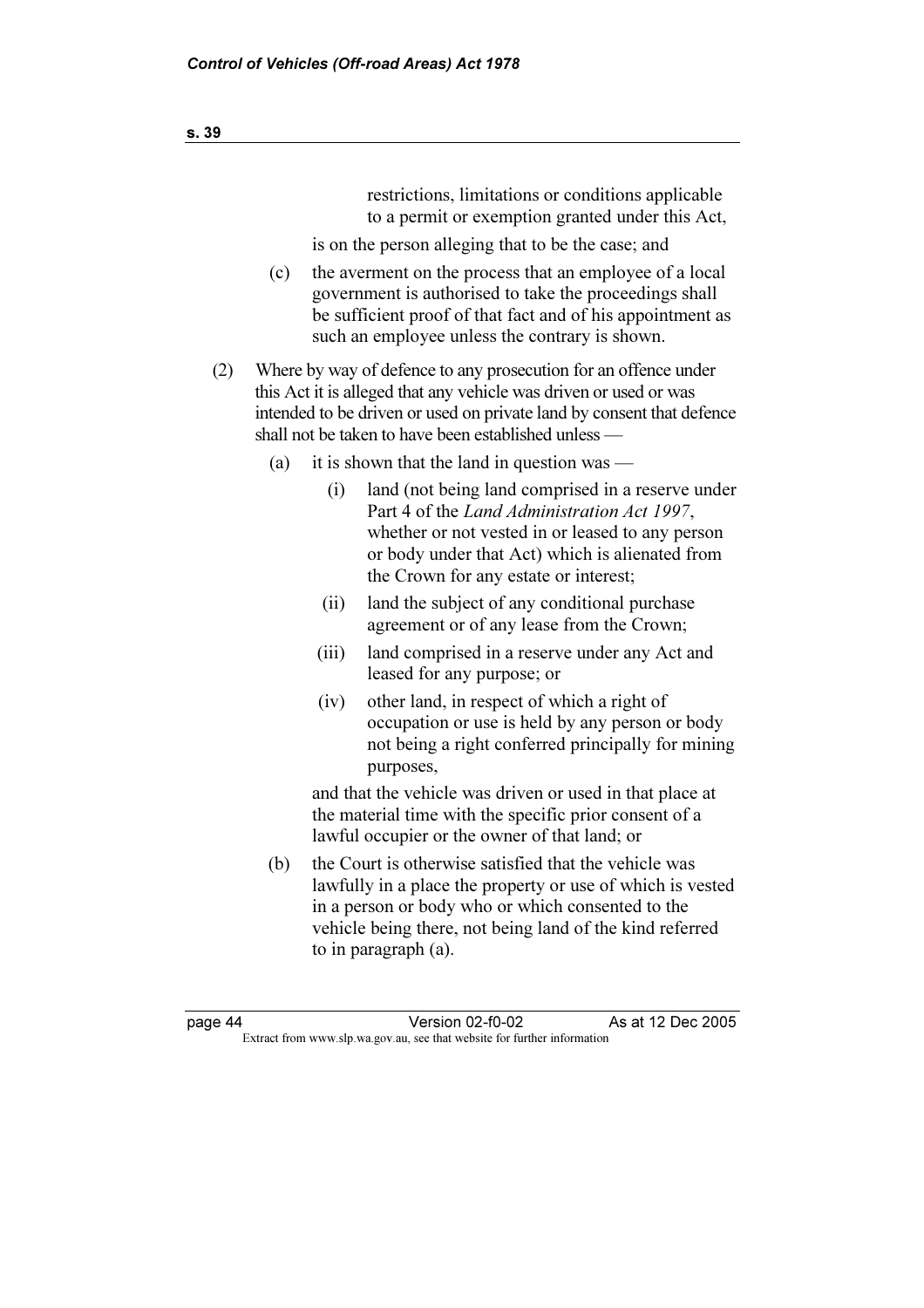[Section 39 amended by No. 14 of 1996 s. 4; No. 31 of 1997 s. 17; No. 84 of 2004 s. 80.]

# 40. Summary proceedings

 All proceedings for offences under this Act may be instituted by any person aggrieved, or by any employee of a local government or other authorised officer.

 [Section 40 amended by No. 14 of 1996 s. 4; No. 59 of 2004 s. 141.]

# 41. General penalty

- (1) Any person convicted of an offence against this Act is liable, where no penalty is expressly provided for the offence, to a penalty not exceeding \$100.
- $(2)$  repealed]

[Section 41 amended by No. 78 of 1995 s. 17.]

# 42. Detention of vehicles

- (1) Where the Court finds that any vehicle is so constructed or in such condition that it is likely to occasion danger to any person or damage to property or that any vehicle has been used in the commission of an offence against this Act the Court may order that the vehicle shall be detained by or on behalf of the Director General or a local government —
	- (a) for a period not exceeding 12 months; or
	- (b) until the Director General is satisfied that arrangements have been made that will ensure that the construction or condition of the vehicle will be so changed as to eliminate the source of danger,

 but where it appears to the Court that some person is lawfully entitled to possession and is not guilty of an offence in relation thereto the Court may order the vehicle to be delivered to that person.

As at 12 Dec 2005 As 2005 Version 02-f0-02 page 45<br>Extract from www.slp.wa.gov.au, see that website for further information Extract from www.slp.wa.gov.au, see that website for further information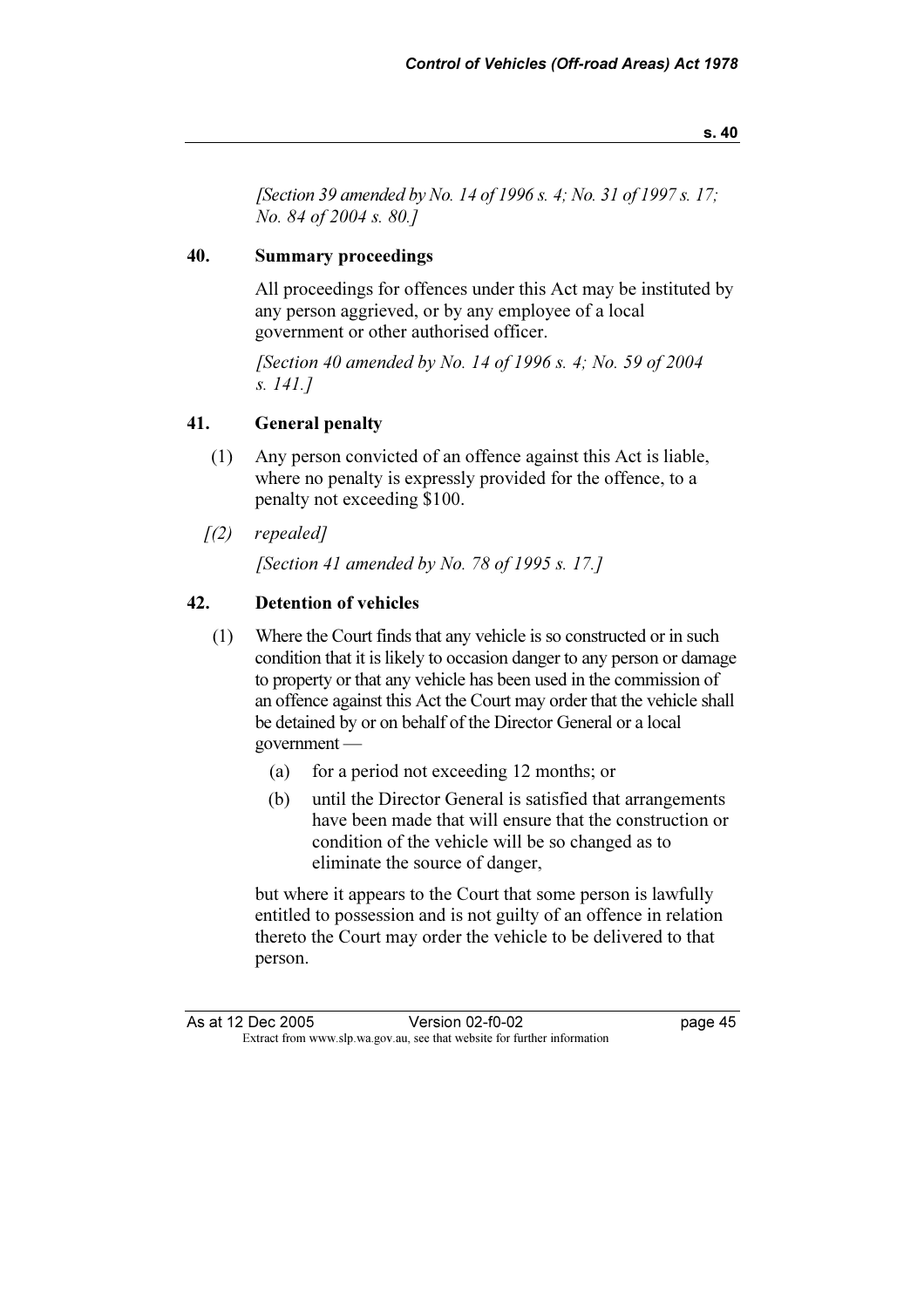| Where any vehicle is detained by or on behalf of the        |
|-------------------------------------------------------------|
| Director General or a local government pursuant to this Act |
| and $-$                                                     |

- (a) the owner cannot be found after reasonable inquiry; or
- (b) the owner dies, and after reasonable inquiry no other person appears to the Director General or that local government to be lawfully entitled to possession of the vehicle; or
- (c) the vehicle is not recovered from the custody of the Director General or that local government within a prescribed period,

 then, after the expiry of the period of detention relating thereto, the Director General or that local government may dispose of or sell that vehicle and apply the proceeds of that disposal or sale in accordance with regulations made under this Act.

 [Section 42 amended by No. 106 of 1981 s. 34; No. 14 of 1996 s. 4; No. 76 of 1996 s. 27; No. 59 of 2004 s. 141.]

#### 43. Expenses of this Act, and appropriation of penalties, etc.

- (1) The expenses of the Minister in connection with the administration of this Act shall be paid out of moneys from time to time appropriated by Parliament for that purpose.
- (2) The expenses of the Director General in connection with the administration of this Act shall be paid in so far as is practicable out of moneys derived from the administration of the scheme of registration effected by this Act, and in so far as such moneys shall not be sufficient for that purpose out of moneys from time to time appropriated by Parliament for that purpose.
- (3) Subject to subsection (2), moneys derived by the Director General pursuant to the provisions of this Act shall be credited to an account to be established as a trust account under the Financial Administration and Audit Act 1985 section 15B and called the "Off-Road Vehicles Account" which shall be dealt with in such manner as the Minister, with approval of the Treasurer, may direct.

page 46 Version 02-f0-02<br>Extract from www.slp.wa.gov.au, see that website for further information Version 02-f0-02 As at 12 Dec 2005 Extract from www.slp.wa.gov.au, see that website for further information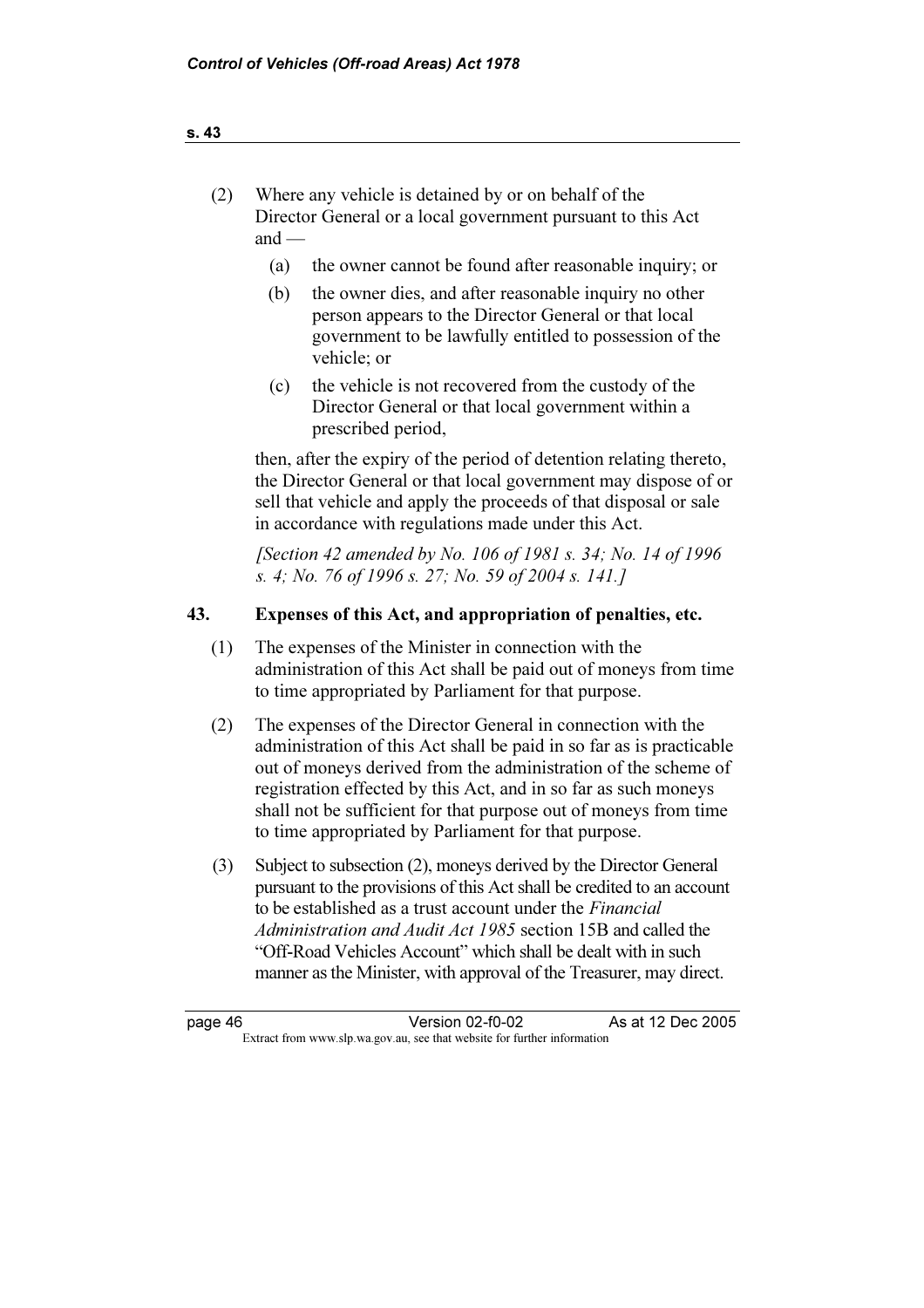s. 44

[Section 43 amended by No. 106 of 1981 s. 34; No. 78 of 1995] s. 17; No. 49 of 1996 s. 64; No. 76 of 1996 s. 27; No. 7 of  $2002^{15}$  s. 11(1).]

#### 44. Regulations to operate as local laws

- (1) The Governor may make regulations that are to operate as if they were local laws for each district to which they apply.
- (2) Regulations made under this section may deal with any matter in respect of which local laws may be made under this Act.
- (3) Regulations under this section, other than those that only repeal or amend other regulations, are to contain a statement to the effect that they apply as if they were local laws.
- (4) A local government is to administer any regulation made under this section to the extent that it relates to any place where the local government may perform functions, as if the regulation was a local law.
- (5) If there is any inconsistency between a regulation made under this section and a local law, the regulation prevails to the extent of the inconsistency.

[Section 44 inserted by No. 14 of 1996 s. 4.]

#### 45. Local laws

A local government may make local laws —

- (a) for its district and any other area that is to be regarded, for the purposes of this Act, as being within that district;
- (b) in accordance with subdivision 2 of Division 2 of Part 3 of the Local Government Act 1995; and
- (c) for the purposes permitted by this Act.

[Section 45 inserted by No. 14 of 1996 s. 4.]

As at 12 Dec 2005 As 12 Dec 2005 Version 02-f0-02<br>
Extract from www.slp.wa.gov.au, see that website for further information Version 02-f0-02 Extract from www.slp.wa.gov.au, see that website for further information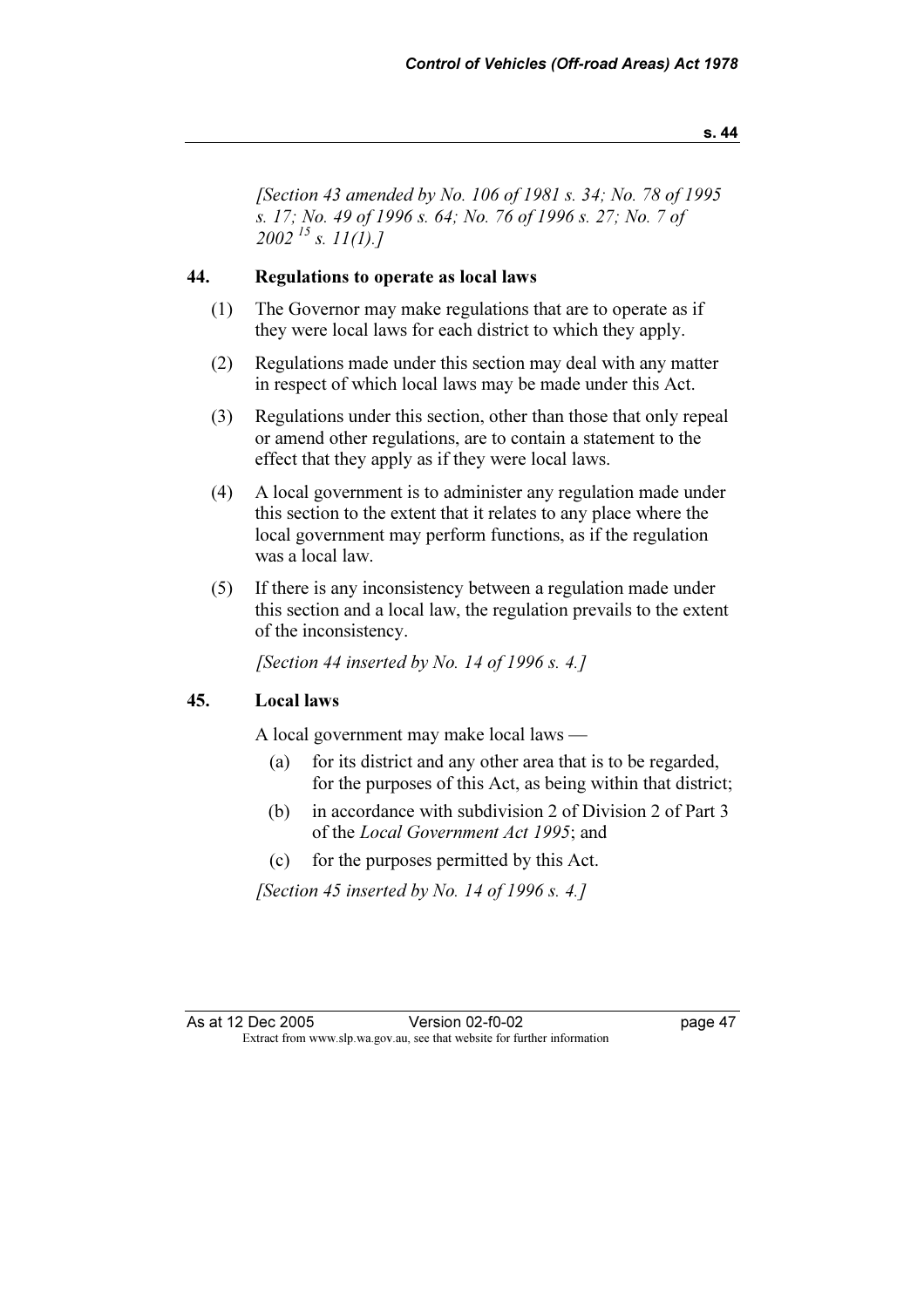#### s. 45A

## 45A. Model local laws

- (1) The Governor may cause to be prepared and published in the Gazette model local laws the provisions of which a local law made under this Act may adopt by reference, with or without modification.
- (2) Model local laws have no effect except to the extent that they are adopted.
- (3) The Governor may, by notice published in the Gazette, amend a model local law published under this section.
- (4) An amendment to a model local law does not affect any local law that adopted the model local law before the amendment but the amendment may be adopted by a further local law.

[Section 45A inserted by No. 14 of 1996 s. 4.]

#### 45B. Governor may amend or repeal local laws

- (1) The Governor may make a local law to amend the text of, or repeal, a local law.
- (2) Subsection (1) does not include the power to amend a local law to include in it a provision that bears no reasonable relationship to the local law as in force before the amendment.
- (3) The Minister is to give a local government notice in writing of any local law that the Governor makes to amend the text of, or repeal, any of the local government's local laws.
- (4) A local law made under this section is to be taken, for all purposes, to be a local law made by the local government which made the local law that is amended or repealed.
- (5) Section 3.17 of the Local Government Act 1995 does not apply in relation to local laws made under this Act.

[Section 45B inserted by No. 14 of 1996 s. 4.]

page 48 Version 02-f0-02 As at 12 Dec 2005<br>Extract from www.slp.wa.gov.au, see that website for further information Version 02-f0-02 Extract from www.slp.wa.gov.au, see that website for further information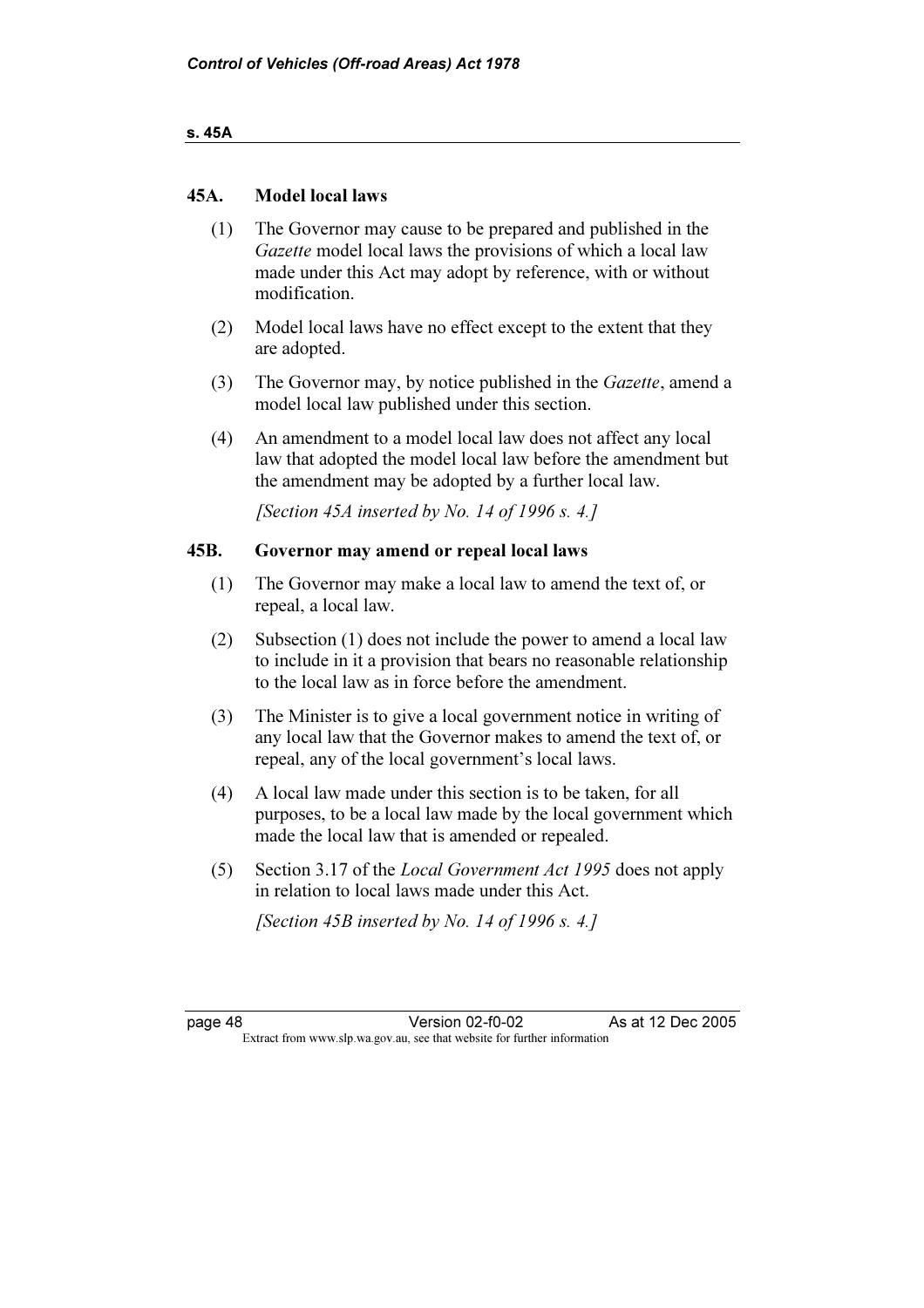## 46. Local laws and regulations generally

- (1) Any regulation made under section 44 or local law made under this Act may be so made —
	- (a) as to apply generally or in a particular class of case, or particular classes of cases, at all times or at a specified time or specified times, throughout the district or in a specified part or specified parts of the district and in areas which although not within the district are by the operation of the provisions of this Act nevertheless to be regarded as being within the district;
	- (b) as to require a matter affected by it to be in accordance with a specified requirement, or as approved by, or to the satisfaction of, a specified person or body, or class of person or body, and so as to delegate to or confer upon a specified body a discretionary authority; and
	- (c) as to provide that in specified cases, or a specified class of case, or specified classes of cases, whether on specified conditions or unconditionally, persons or things may be exempted from its provisions either wholly or to such extent as is specified.
- (2) Any regulation made under section 44 or local law may make provision for the imposition of penalties not exceeding \$100 in respect of any contravention.
- (3) Where in relation to a regulation made under section 44 or local law made under this Act the expression "specified" is used, the expression, unless the context requires otherwise, means specified in that regulation or local law.

[Section 46 amended by No. 14 of 1996 s. 4.]

## 47. Revocation or amendment of local laws and town planning schemes

 (1) Where any local law has been or is made by a local government under this Act or the Local Government Act 1995, or any town planning scheme has been or is made under the Town Planning

As at 12 Dec 2005  $\frac{12005}{2005}$  Version 02-f0-02<br>Extract from www.slp.wa.gov.au, see that website for further information Version 02-f0-02 Extract from www.slp.wa.gov.au, see that website for further information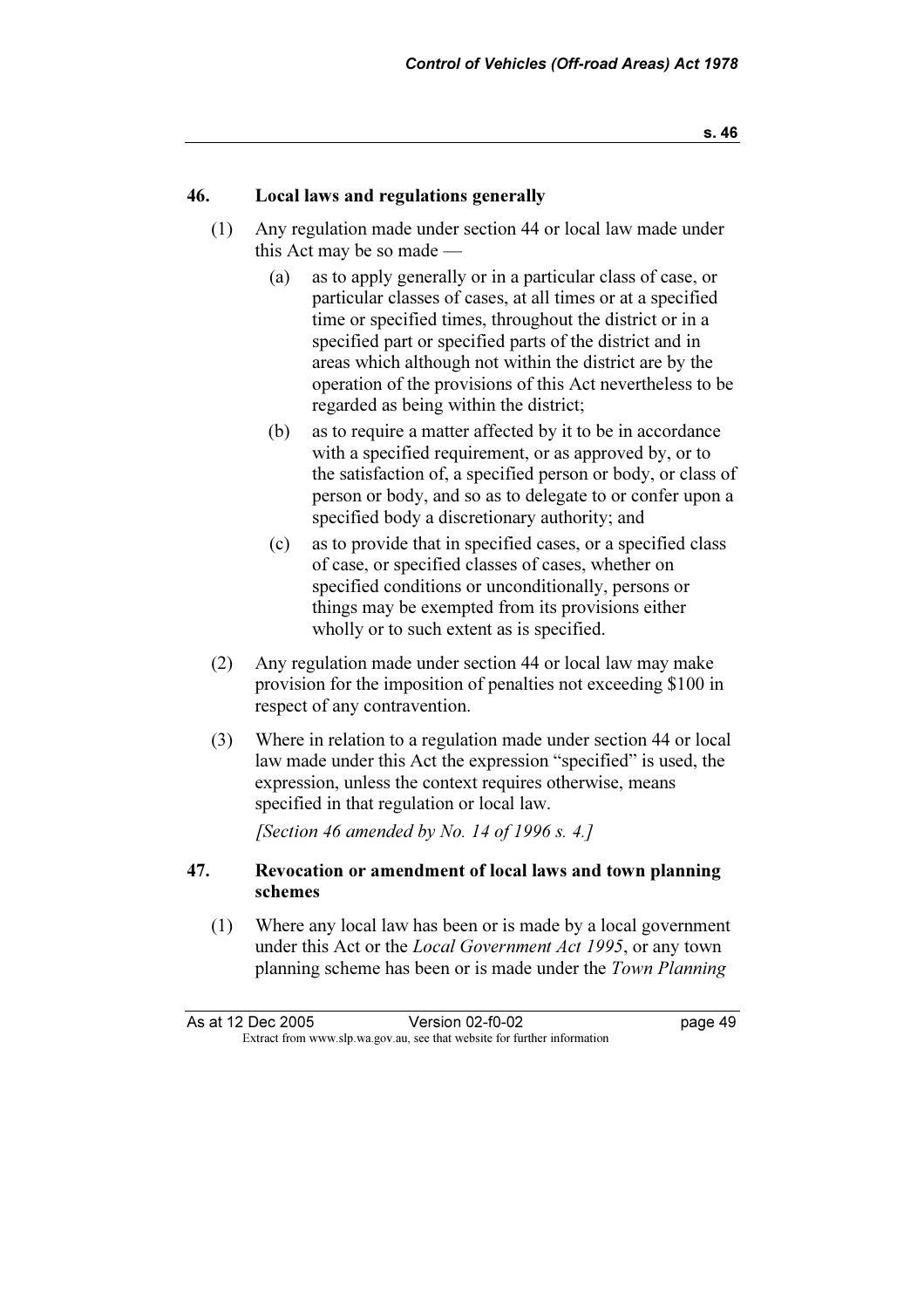and Development Act 1928 and that local law or scheme, or any provision of such a local law or scheme, is in the opinion of the Governor repugnant to or inconsistent with the provisions of this Act the Governor may by notice published in the Government Gazette revoke or amend that local law or scheme, or the relevant provision thereof, in so far as it is so repugnant or inconsistent and effect shall be given to any such revocation or amendment but without affecting the validity, or curing the invalidity, of any thing done, or of the omission of any thing, in the meantime.

 (2) The Minister shall cause a copy of any notice published under this section to be laid before each House of Parliament within 6 sitting days of that House next following the publication, and if either House of Parliament passes a resolution of which notice has been given within the first 14 sitting days of that House after the copy of a notice under this section has been laid before that House that the notice be disallowed, the notice thereupon ceases to have effect, but the disallowance of the notice does not affect or invalidate anything done in good faith before the passing of the resolution.

[Section 47 amended by No. 14 of 1996 s. 4.]

# 48. Regulations

- (1) The Governor may make regulations for or with respect to any matter or thing which is required or permitted for the proper administration of this Act or for achieving the objects and purposes of this Act.
- (2) The regulations may prescribe penalties not exceeding a fine of \$100 in respect of a breach of any of the regulations.
- (3) The regulations may require that any information or form required to be given or furnished thereunder shall be verified by statutory declaration.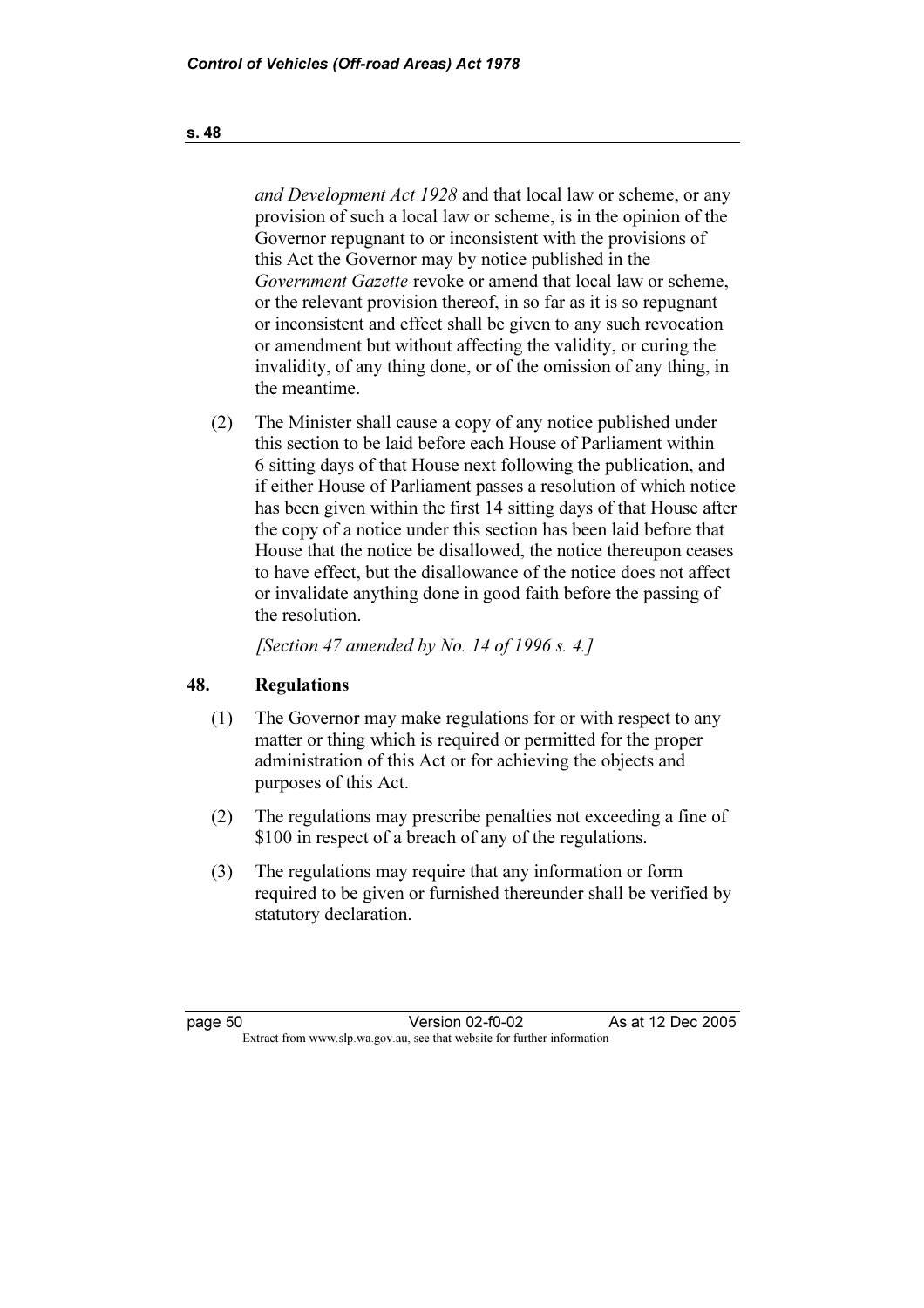(4) Where and to the extent that there is inconsistency between any regulation made under this Act and any local law made under this Act, the provisions of the regulation prevail.

[Section 48 amended by No. 14 of 1996 s. 4.]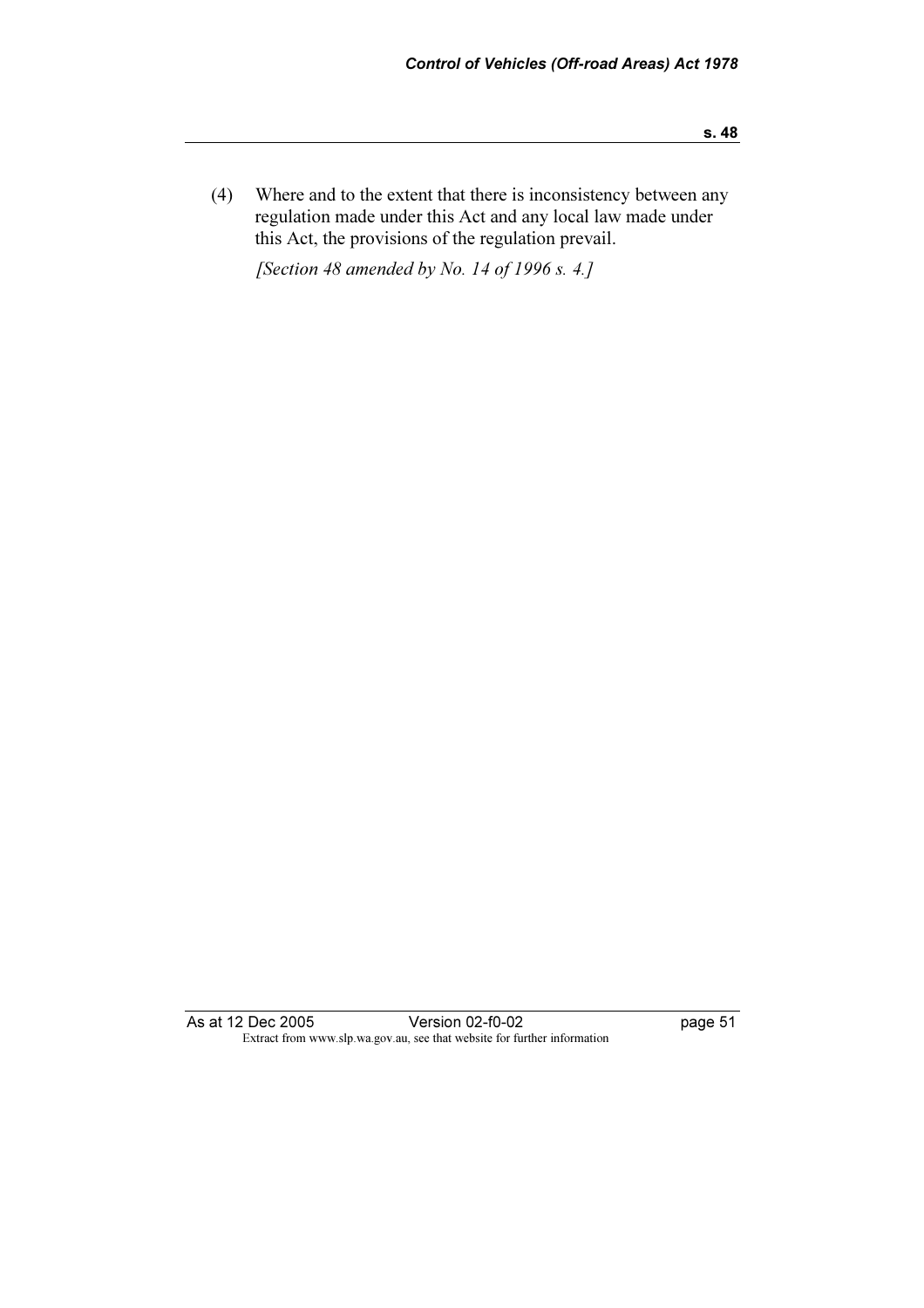# **Notes**

<sup>1</sup> This is a compilation of the Control of Vehicles (Off-road Areas) Act 1978 and includes the amendments made by the other written laws referred to in the following table  $1a$ . The table also contains information about any reprint.

# Compilation table

| <b>Short title</b>                                                      | <b>Number</b><br>and year | Assent      | Commencement                                                                      |
|-------------------------------------------------------------------------|---------------------------|-------------|-----------------------------------------------------------------------------------|
| <b>Control of Vehicles</b><br>(Off-road Areas) Act 1978                 | 117 of 1978               | 12 Dec 1978 | Act other than s. 11: 5 Oct 1979<br>(see s. 2 and Gazette 5 Oct 1979)<br>p. 3079) |
| Acts Amendment (Traffic<br>Board) Act 1981 Pt. VII                      | 106 of 1981               | 4 Dec 1981  | 2 Feb 1982 (see s. 2 and Gazette<br>2 Feb 1982 p. 393)                            |
| Acts Amendment and<br>Repeal (Credit) Act 1984<br>Pt. III               | 102 of 1984               | 19 Dec 1984 | 31 Mar 1985 (see s. 2 and<br>Gazette 8 Mar 1985 p. 867)                           |
| Control of Vehicles<br>(Off-road Areas)<br>Amendment Act 1985           | 12 of 1985                | 12 Apr 1985 | 1 Dec 1985 (see s. 2 and Gazette<br>1 Nov 1985 p. 4189)                           |
| Control of Vehicles<br>(Off-road Areas)<br>Amendment Act 1986           | 56 of 1986                | 26 Nov 1986 | 15 May 1987 (see s. 2 and<br>Gazette 15 May 1987 p. 2119)                         |
| Guardianship and<br><b>Administration Act 1990</b><br>s. 123            | 24 of 1990                | 7 Sep 1990  | 20 Oct 1992 (see s. 2 and<br>Gazette 2 Oct 1992 p. 4811)                          |
| <b>Acts Amendment (Public</b><br>Sector Management)<br>Act 1994 s. 3(1) | 32 of 1994                | 29 Jun 1994 | 1 Oct 1994 (see s. 2 and Gazette<br>30 Sep 1994 p. 4948)                          |
| <b>Fish Resources</b><br>Management Act 1994<br>s. 264                  | 53 of 1994                | 2 Nov 1994  | 1 Oct 1995 (see s. 2 and Gazette<br>29 Sep 1995 p. 4649)                          |
| Planning Legislation<br>Amendment Act (No. 2)<br>$1994$ s. 46(6)        | 84 of 1994                | 13 Jan 1995 | 1 Mar 1995 (see s. 2 and<br>Gazette 21 Feb 1995 p. 567)                           |
| Aboriginal Heritage<br>Amendment Act 1995 s. 53                         | 24 of 1995                | 30 Jun 1995 | 1 Jul 1995 (see s. 2 and Gazette<br>30 Jun 1995 p. 2781)                          |
| Sentencing (Consequential<br>Provisions) Act 1995 Pt. 14                | 78 of 1995                | 16 Jan 1996 | 4 Nov 1996 (see s. 2 and<br>Gazette 25 Oct 1996 p. 5632)                          |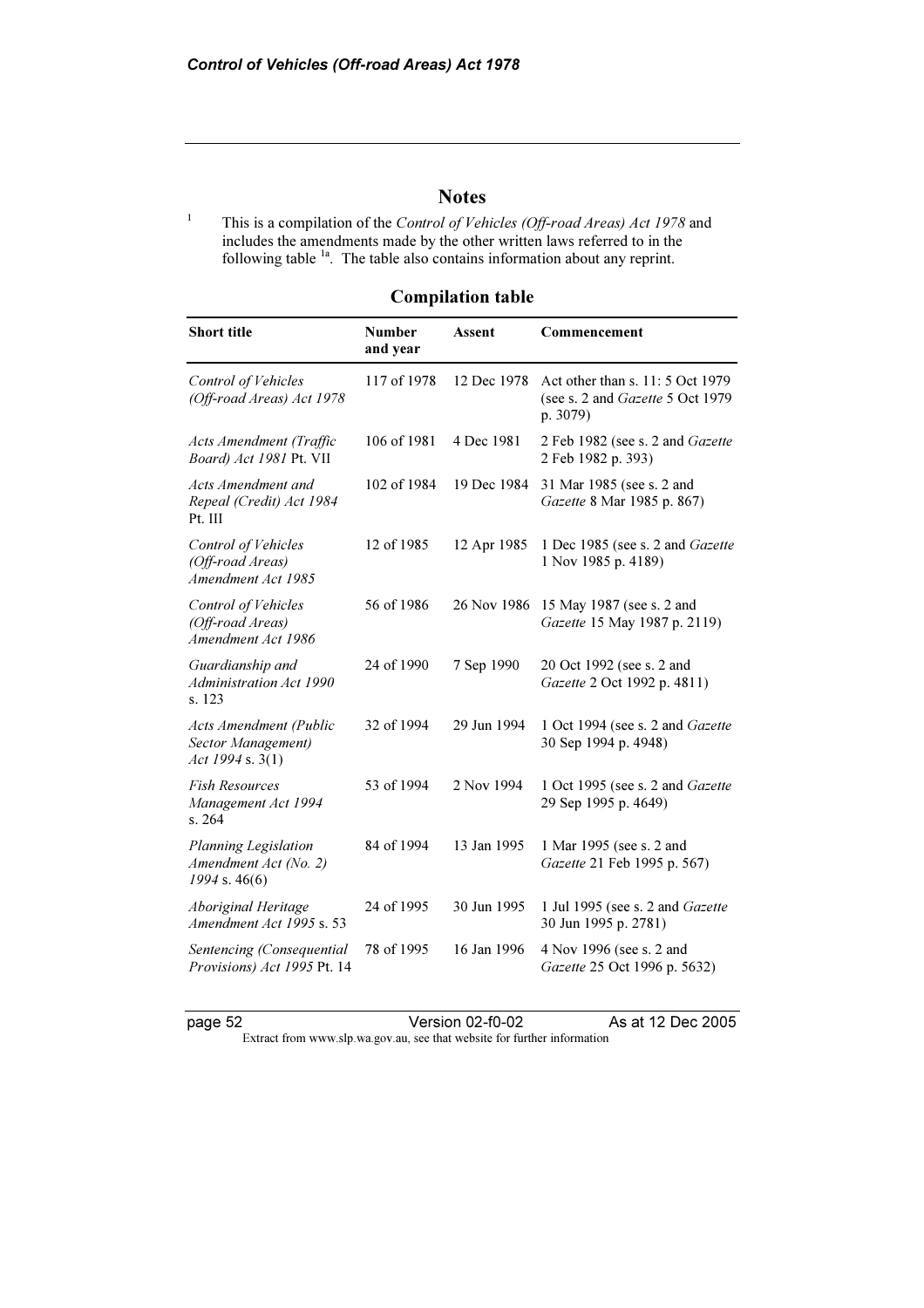| <b>Short title</b>                                                                                                                                      | <b>Number</b><br>and year | <b>Assent</b> | Commencement                                                                               |
|---------------------------------------------------------------------------------------------------------------------------------------------------------|---------------------------|---------------|--------------------------------------------------------------------------------------------|
| Local Government<br>(Consequential<br>Amendments) Act 1996 s. 4                                                                                         | 14 of 1996                | 28 Jun 1996   | 1 Jul 1996 (see s. 2)                                                                      |
| Consumer Credit (Western<br>Australia) Act 1996 s. 13                                                                                                   | 30 of 1996                | 10 Sep 1996   | 1 Nov 1996 (see s. 2)                                                                      |
| <b>Financial Legislation</b><br>Amendment Act 1996 s. 64                                                                                                | 49 of 1996                | 25 Oct 1996   | 25 Oct 1996 (see s. $2(1)$ )                                                               |
| Road Traffic Amendment<br><i>Act 1996</i> Pt. 3 Div. 2                                                                                                  | 76 of 1996                | 14 Nov 1996   | 1 Feb 1997 (see s. 2 and Gazette<br>31 Jan 1997 p. 613)                                    |
| Acts Amendment (Land<br>Administration) Act 1997<br>Pt. 15                                                                                              | 31 of 1997                | 3 Oct 1997    | 30 Mar 1998 (see s. 2 and<br>Gazette 27 Mar 1998 p. 1765)                                  |
| Reprint of the Control of Vehicles (Off-road Areas) Act 1978 as at 5 Mar 1999<br>Act 1978 s. 11) (Correction to reprint in Gazette 18 May 1999 p. 1965) |                           |               | (includes amendments listed above except those in the Control of Vehicles (Off-road Areas) |
| Statutes (Repeals and<br>Minor Amendments)<br>Act 2000 s. 48                                                                                            | 24 of 2000                | 4 Jul 2000    | 4 Jul 2000 (see s. 2)                                                                      |
| Machinery of<br>Government (Planning<br>and Infrastructure)<br>Amendment Act 2002<br>Pt. $2^{15}$                                                       | 7 of 2002                 | 19 Jun 2002   | 1 Jul 2002 (see s. 2 and Gazette<br>28 Jun 2002 p. 3037)                                   |
| Reprint of the Control of Vehicles (Off-road Areas) Act 1978 as at 2 Aug 2002<br>(includes amendments listed above)                                     |                           |               |                                                                                            |
| <b>Environmental Protection</b><br>Amendment Act 2003 s. 142                                                                                            | 54 of 2003                | 20 Oct 2003   | 19 Nov 2003 (see s. 2 and<br>Gazette 18 Nov 2003 p. 4723)                                  |
| <b>Local Government</b><br>Amendment Act 2004 s. 13                                                                                                     | 49 of 2004                | 12 Nov 2004   | 1 Apr 2005 (see s. 2 and Gazette<br>31 Mar 2005 p. 1029)                                   |
| <b>Courts Legislation</b><br>Amendment and Repeal<br>Act 2004 s. 141                                                                                    | 59 of 2004                | 23 Nov 2004   | 1 May 2005 (see s. 2 and<br>Gazette 31 Dec 2004 p. 7128)                                   |
| State Administrative<br>Tribunal (Conferral of<br>Jurisdiction) Amendment<br>and Repeal Act 2004 Pt. 2<br>Div. $26^{20}$                                | 55 of 2004                | 24 Nov 2004   | 1 Jan 2005 (see s. 2 and Gazette<br>31 Dec 2004 p. 7130)                                   |

Criminal Procedure and 84 of 2004 16 Dec 2004 2 May 2005 (see s. 2 and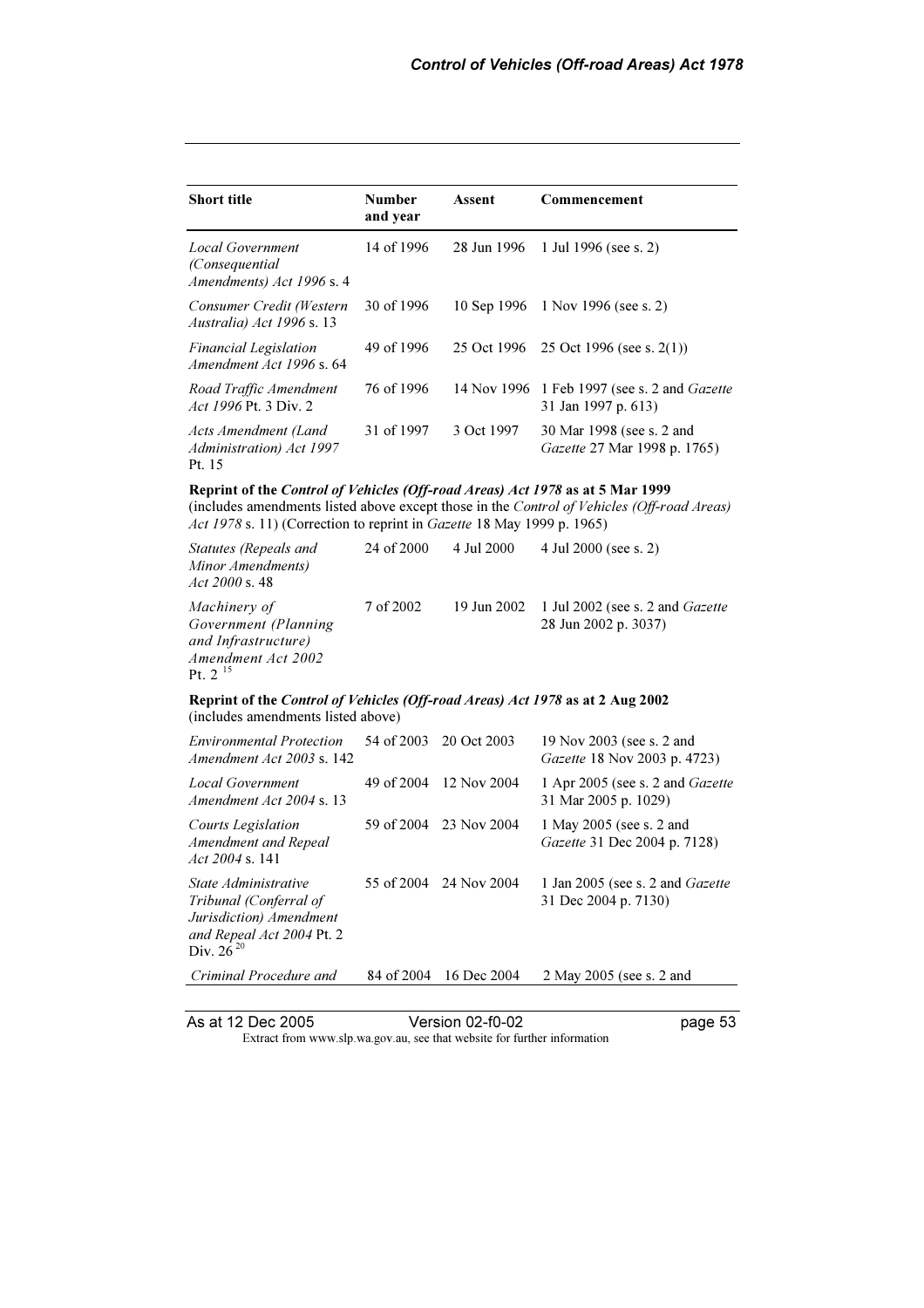| <b>Short title</b>         | <b>Number</b><br>and year | Assent | Commencement                |
|----------------------------|---------------------------|--------|-----------------------------|
| Appeals (Consequential and |                           |        | Gazette 31 Dec 2004 p. 7129 |
| Other Provisions) Act 2004 |                           |        | (correction in Gazette)     |
| s.80                       |                           |        | 7 Jan 2005 p. 53))          |

<sup>1a</sup> On the date on which this compilation was prepared, provisions referred to in the following table had not come into operation and were therefore not included in this compilation. For the text of the provisions see the endnotes referred to in the table.

| Short title                                                                                                        | Number<br>and year | Assent      | Commencement                            |
|--------------------------------------------------------------------------------------------------------------------|--------------------|-------------|-----------------------------------------|
| Control of Vehicles<br>(Off-road Areas) Act 1978<br>s. 11                                                          | 117 of 1978        | 28 Dec 1973 | To be proclaimed (see s. 2)             |
| Road Traffic Amendment<br>Act 2000 Pt. 3 Div. $1^{16}$                                                             | 39 of 2000         | 10 Oct 2000 | To be proclaimed (see s. 2)             |
| Road Traffic Amendment<br>(Vehicle Licensing)<br>Act 2001 Pt. 3 Div $2^{17}$                                       | 28 of 2001         | 21 Dec 2001 | To be proclaimed (see s. 2)             |
| Local Government<br>Amendment Act 2004<br>s. $13^{18}$                                                             | 49 of 2004         |             | 12 Nov 2004 To be proclaimed (see s. 2) |
| <b>Courts Legislation</b><br>Amendment and Repeal<br>Act 2004 s. 142 <sup>19</sup>                                 | 59 of 2004         |             | 23 Nov 2004 To be proclaimed (see s. 2) |
| Planning and Development<br>(Consequential and<br><i>Transitional Provisions</i> )<br>Act 2005 s. 15 <sup>21</sup> | 38 of 2005         | 12 Dec 2005 | To be proclaimed (see s. 2)             |

| Provisions that have not come into operation |  |  |  |
|----------------------------------------------|--|--|--|
|                                              |  |  |  |

2 On the date as at which this compilation was prepared, the Control of Vehicles (Off-road Areas) Act 1978 s. 11 (as amended by the Machinery of Government (Planning and Infrastructure) Amendment Act 2002 s. 7) had not come into operation. It reads: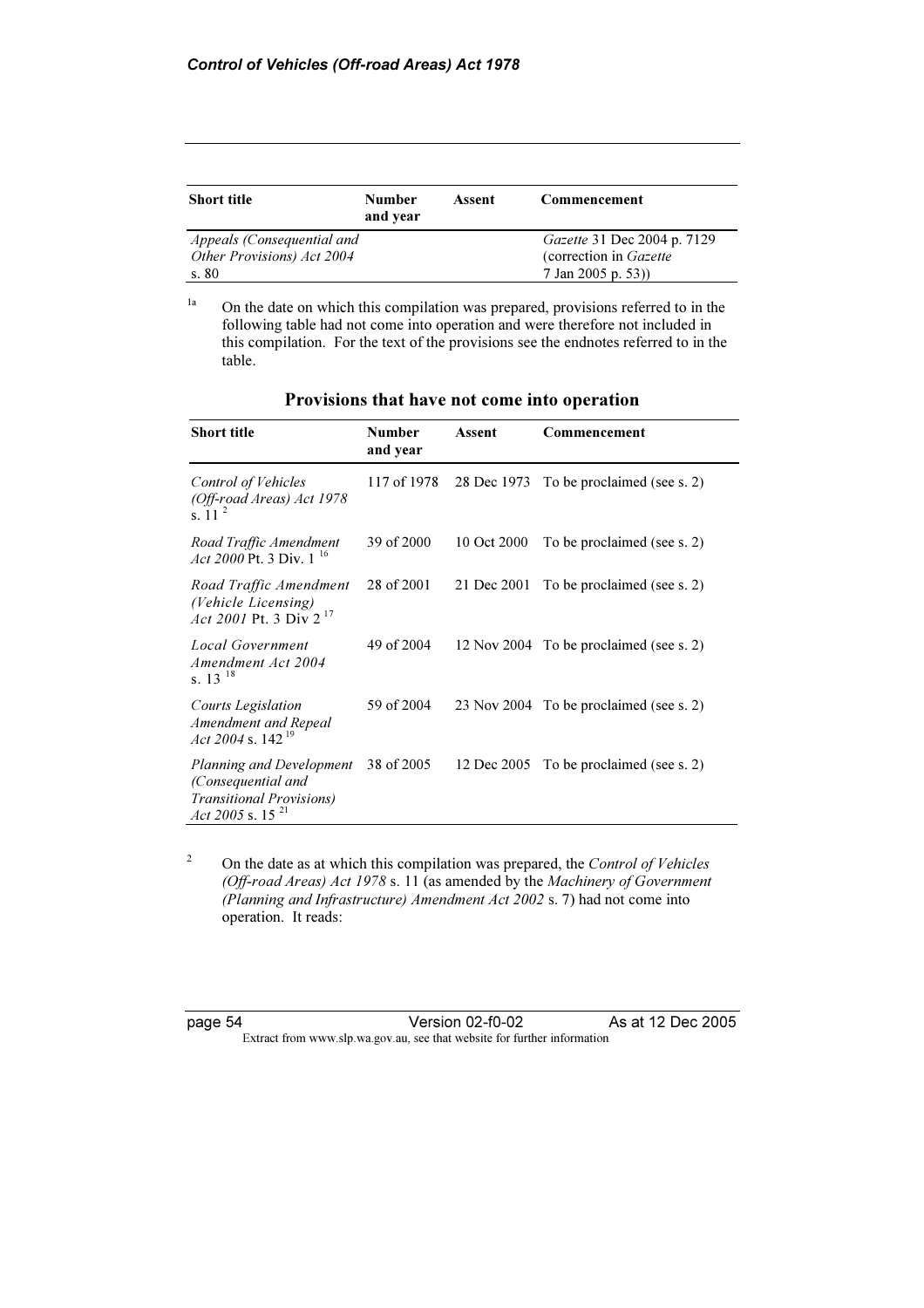#### 11. Responsibility of owners

 $\epsilon$ 

- (1) Subject to the provisions of subsection (2) of this section, the owner of any vehicle which is —
	- (a) required to be registered under this Act; or
	- (b) a vehicle licensed under the Road Traffic Act 1974, when being used otherwise than on a road,

 shall in all proceedings in respect of damage, injury or death arising from the use of any such vehicle by some other person under the age of eighteen years and lawfully in possession of the vehicle, be liable in respect of the probable consequences of the driving and use of that vehicle, otherwise than on private land by consent, as though he had formed a common intention and acted jointly with that other person.

- (2) It shall, be a defence to any proceedings arising out of the provisions of subsection (1) of this section for the owner to show that he did not know, and could not reasonably be expected to have known, and had used all due diligence to prevent, the use to which the vehicle was put.
- (3) For the purposes of this section, notwithstanding that pursuant to —
	- (a) subsection (4) of section 5 of the Road Traffic Act 1974; or
	- (b) subsection (2) of section 3 of this Act,

 a person has been nominated and is deemed, for the purposes of that Act or for the purposes of this Act other than this section, to be the owner of the vehicle to which the nomination relates that nomination shall not take or have effect to limit the liability of any other person who would but for such nomination be or be deemed to be an owner of the vehicle.

[Section 11 amended by No. 7 of 2002 s. 7.]

".

- 3 Abolished by the Environmental Protection Act 1986 Sch. 3 cl. 5.
- <sup>4</sup> Under the *Public Sector Management Act 1994* the names of departments can be changed. At the time of this reprint the former Lands and Surveys Department is called the Department of Land Administration.

As at 12 Dec 2005 Extract from www.slp.wa.gov.au, see that website for further information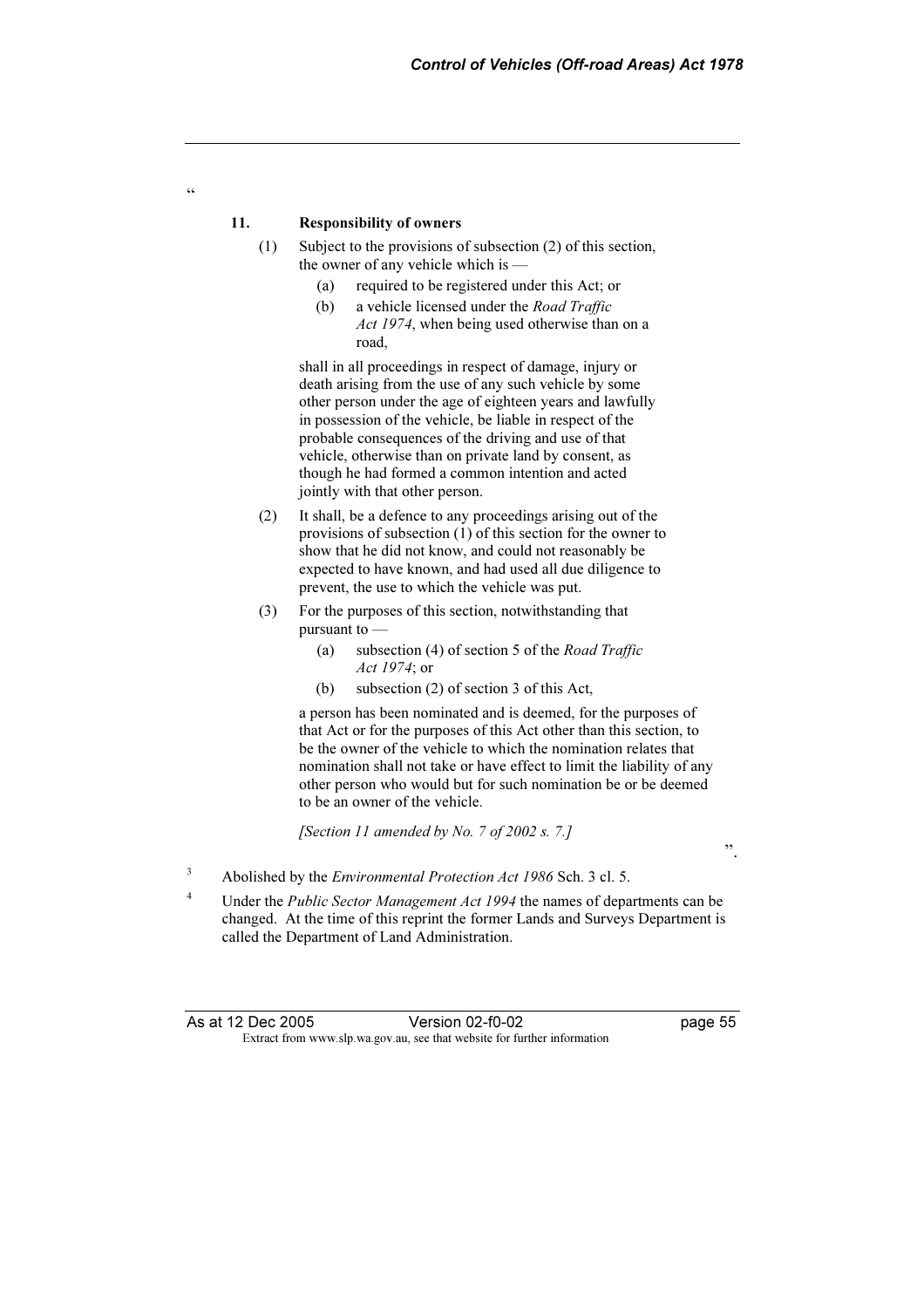- $5$  Under the *Public Sector Management Act 1994* the names of departments can be changed. At the time of this reprint the former Department of Conservation and the Environment is called the Department of Environment and Heritage.
- <sup>6</sup> Under the *Acts Amendment (Public Service) Act 1987* s. 31(1)(f) a reference in a written law to "Permanent Head" is, unless the contrary intention appears, to be construed as if it had been amended to be a reference to chief executive officer. This reference was changed under the Reprints Act 1984 s. 7(5)(a).
- <sup>7</sup> Under the Conservation and Land Management Act 1984 s. 151(a) a reference in any written law to the Forests Department is read as a reference to the Department of Conservation and Land Management unless the context is such that it would be incorrect or inappropriate.
- <sup>8</sup> Under the *Conservation and Land Management Act 1984* s. 151(a) a reference in any written law to the Conservator of Forests is read as a reference to the Executive Director of the Department of Conservation and Land Management unless the context is such that it would be incorrect or inappropriate.
- <sup>9</sup> Under the *Alteration of Statutory Designations Order (No. 3) 2001* the former Local Government Department is now called the Department of Local Government and Regional Development.
- <sup>10</sup> Under the *Alteration of Statutory Designations Order (No. 3) 2001* the former Public Health Department is now called the Department of Health.
- <sup>11</sup> Under the *Health Legislation Amendment Act 1984* the former Commissioner of Public Health is now called the Commissioner of Health.
- <sup>12</sup> Under the *Public Sector Management Act 1994* s. 112(1) a reference in a written law to the *Public Service Act 1904* is to be construed as if it had been amended to be a reference to the *Public Sector Management Act 1994*. This reference was changed under the Reprints Act 1984 s. 7(5)(a).
- <sup>13</sup> Repealed by the *Acts Amendment* and *Repeal (Environmental Protection)* Act 1986.
- $14$  Repealed by the Conservation and Land Management Act 1984.
- <sup>15</sup> The Machinery of Government (Planning and Infrastructure) Amendment Act 2002 s. 11(2) and (3) reads:
- $\epsilon$
- (2) The balance of the Off-Road Vehicles Account as it was before this section came into operation is to be the opening balance of the account of that name established under the Control of Vehicles (Off-road Areas) Act 1978 section 43(3) as amended by subsection (1).
- (3) The amount of that opening balance is to be reflected by a closing entry in the Off-Road Vehicles Account that was, before this section came into operation, required to be maintained as a part of

page 56 Version 02-f0-02<br>Extract from www.slp.wa.gov.au, see that website for further information As at 12 Dec 2005 Extract from www.slp.wa.gov.au, see that website for further information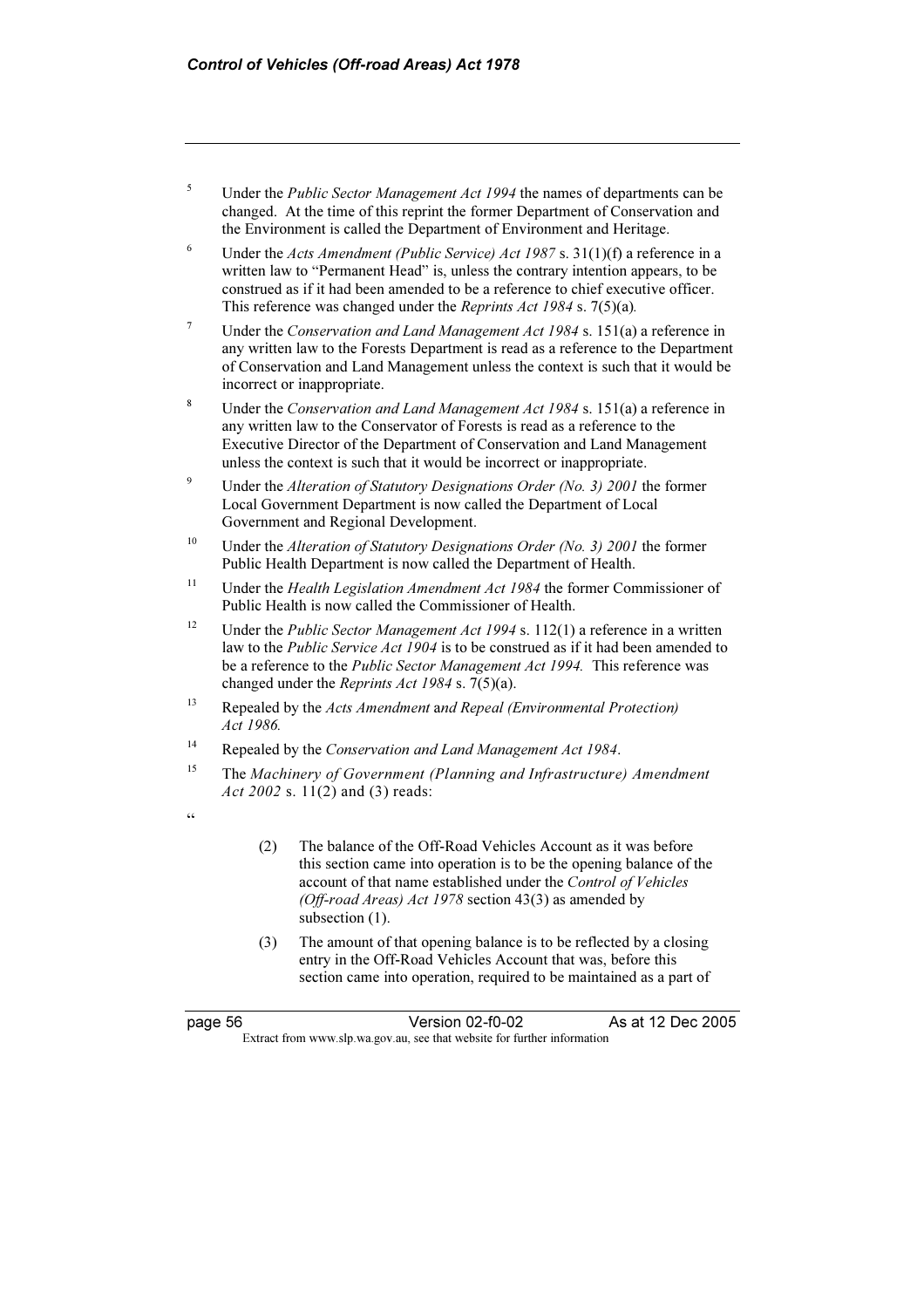the Trust Fund constituted under the Financial Administration and Audit Act 1985 section 9.

<sup>16</sup> On the date as at which this reprint was prepared, the *Road Traffic Amendment* Act 2000 Pt. 3 Div. 1 had not come into operation. It reads:

 $\epsilon$ 

# Part 3 — Miscellaneous Acts amended

#### Division 1 — Control of Vehicles (Off-road areas) Act 1978 amended

#### 49. The Act amended

 The amendments in this Division are to the Control of Vehicles (Off-road areas) Act 1978.

#### 50. Section 3 amended

 (1) Section 3(1) is amended by deleting the definition of "owner" and inserting in the appropriate alphabetical positions the following definitions —

.<br>cc

"owner", in relation to a vehicle, means —

- (a) the person who is entitled to the immediate possession of the vehicle; or
- (b) if there are several persons entitled to its immediate possession, the person whose entitlement is paramount,

 but if one of 2 or more persons fitting that description has been nominated for the purposes of section 3(2), it means only the person nominated;

"responsible person", for a vehicle, means a person responsible for the vehicle under section 5A of the Road Traffic Act 1974;

".

#### (2) Section 3(2) is amended as follows:

- (a) by deleting "as owner or otherwise only one of those persons, to be" and inserting instead
	- and one of those persons is ";
- (b) by deleting "shall be registered as the owner and that person" and inserting instead —
	- " the nominated person ".

As at 12 Dec 2005

Extract from www.slp.wa.gov.au, see that website for further information

".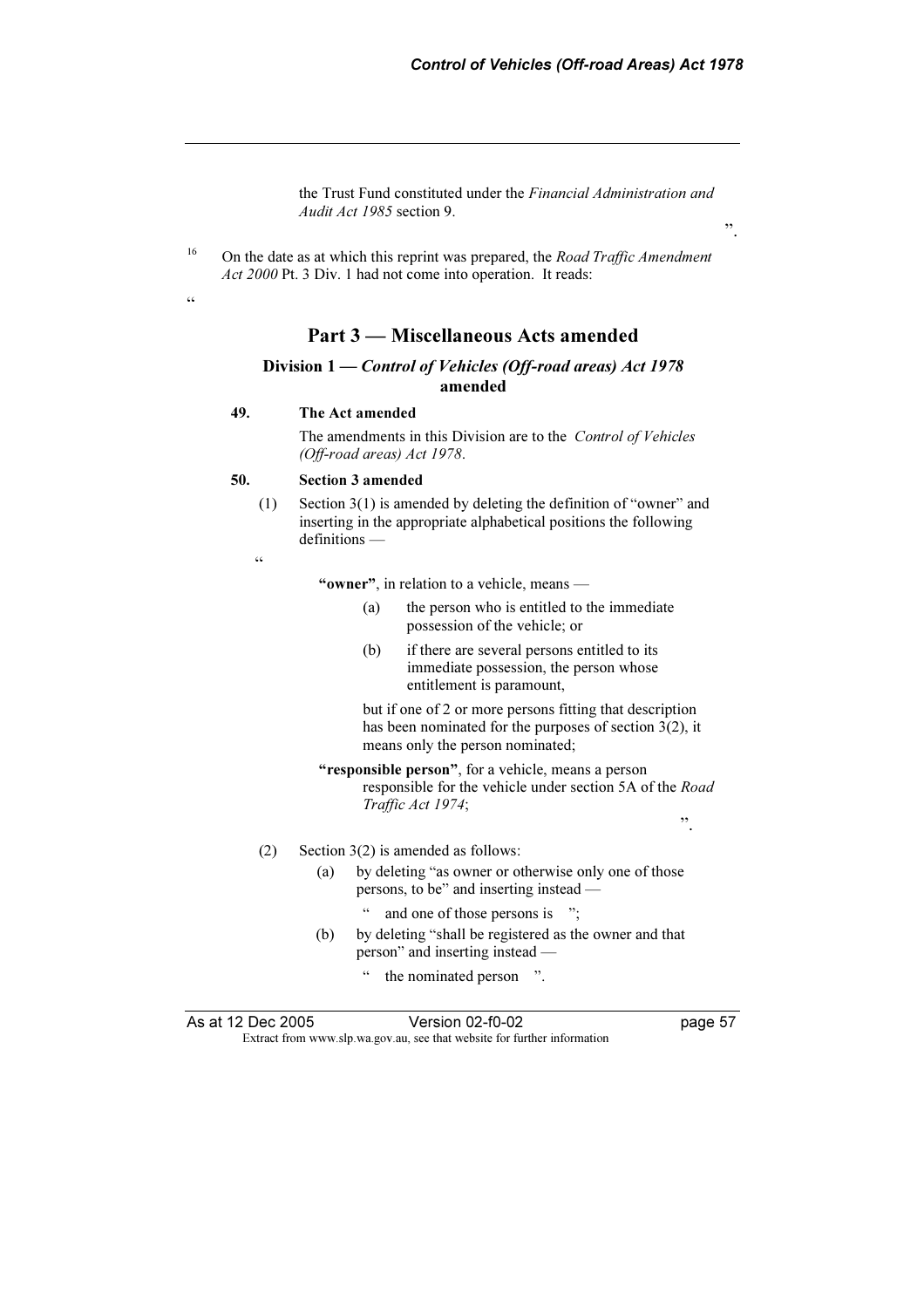#### 51. Section 28 amended

- (1) Section 28(3) is repealed.
- (2) Section 28(4) is amended by deleting ", or renew" and inserting instead
	- " , renew or transfer ".
- (3) Section 28(5) is amended by inserting after "renewal" " or transfer ".
- (4) Section 28(6) is amended by deleting "owner" and inserting instead —
	- " person in whose name the vehicle is registered ".
- (5) Section 28(8) is amended by deleting "owner" and inserting instead —
	- " person in whose name the vehicle is registered ".

#### 52. Section 28A inserted

After section 28 the following section is inserted —

"

#### 28A. Applications for issue, renewal and transfer of registration

- (1) An owner of a vehicle may apply for the registration, renewal of registration or transfer of registration of a vehicle under this Act by —
	- (a) submitting an application in a form approved by the Director General;
	- (b) providing a statutory declaration made pursuant to section 106 of the Evidence Act 1906, in a form approved by the Director General as to the compliance of the vehicle with the prescribed safety and noise requirements; and
	- (c) paying any fee that would be required by section 29.
- (2) Upon an application under subsection (1), the Director General shall —
	- (a) register, renew the registration of, or transfer the registration of, a vehicle; and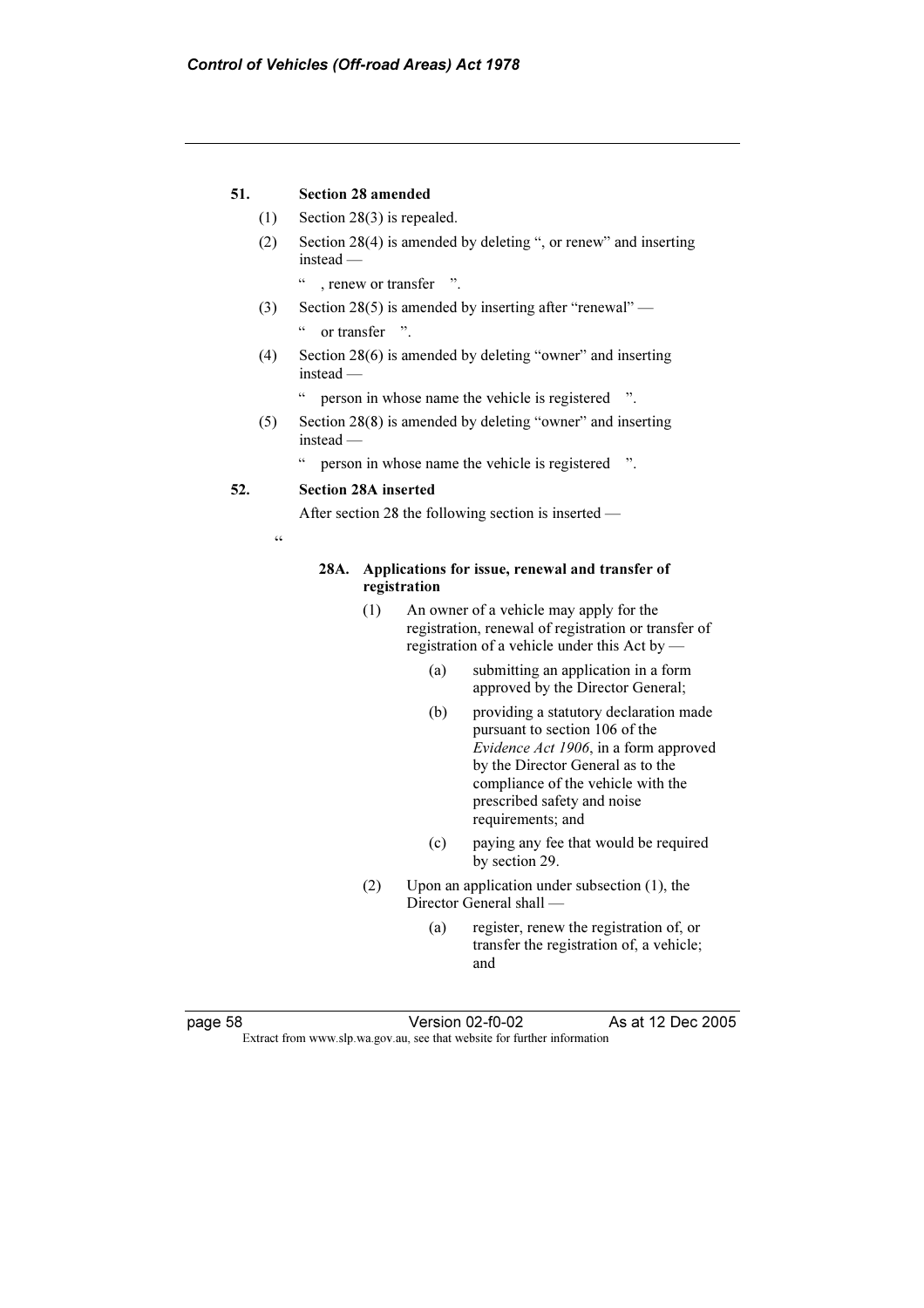(b) issue to the owner a certificate of that registration, and on payment of the prescribed fee a number plate displaying the symbols or numbers or the symbols and numbers allotted to the vehicle by the Director General,

 if, in the case of an application by an individual the applicant has attained the age of 18 years.

- (3) A vehicle cannot be registered in the name of more than one person at a particular time.
- (4) Any one of 2 or more owners may apply for the issue or transfer of a registration and the application is to be signed by each of them.
- (5) An application under subsection (4) is to be regarded as notice of the nomination of the applicant for the purposes of section 3(2).
- (6) The Director General shall refund any amount paid by a person in connection with an application under this section that is refused.

#### 53. Section 29 amended

- (1) Section 29(1) and (2) are repealed.
- (2) Section 29(3) is amended as follows:
	- (a) by deleting "the subsection (2)" and inserting instead " section 28A ";
	- (b) by deleting ", and where a registration fee is payable on fee shall be such amount as is prescribed".
- (3) Section 29(5) is amended as follows:
	- (a) after "made" by inserting
		- " under section 28A ";
	- (b) by deleting "and the appropriate prescribed fee, if any, is paid and a statutory declaration furnished as to the compliance of the vehicle with the prescribed safety and noise requirements,".
- (4) Section 29(7) to (10) are repealed.

#### 54. Section 29A inserted

After section 29 the following section is inserted —

 $\ddot{\hspace{1mm}1}$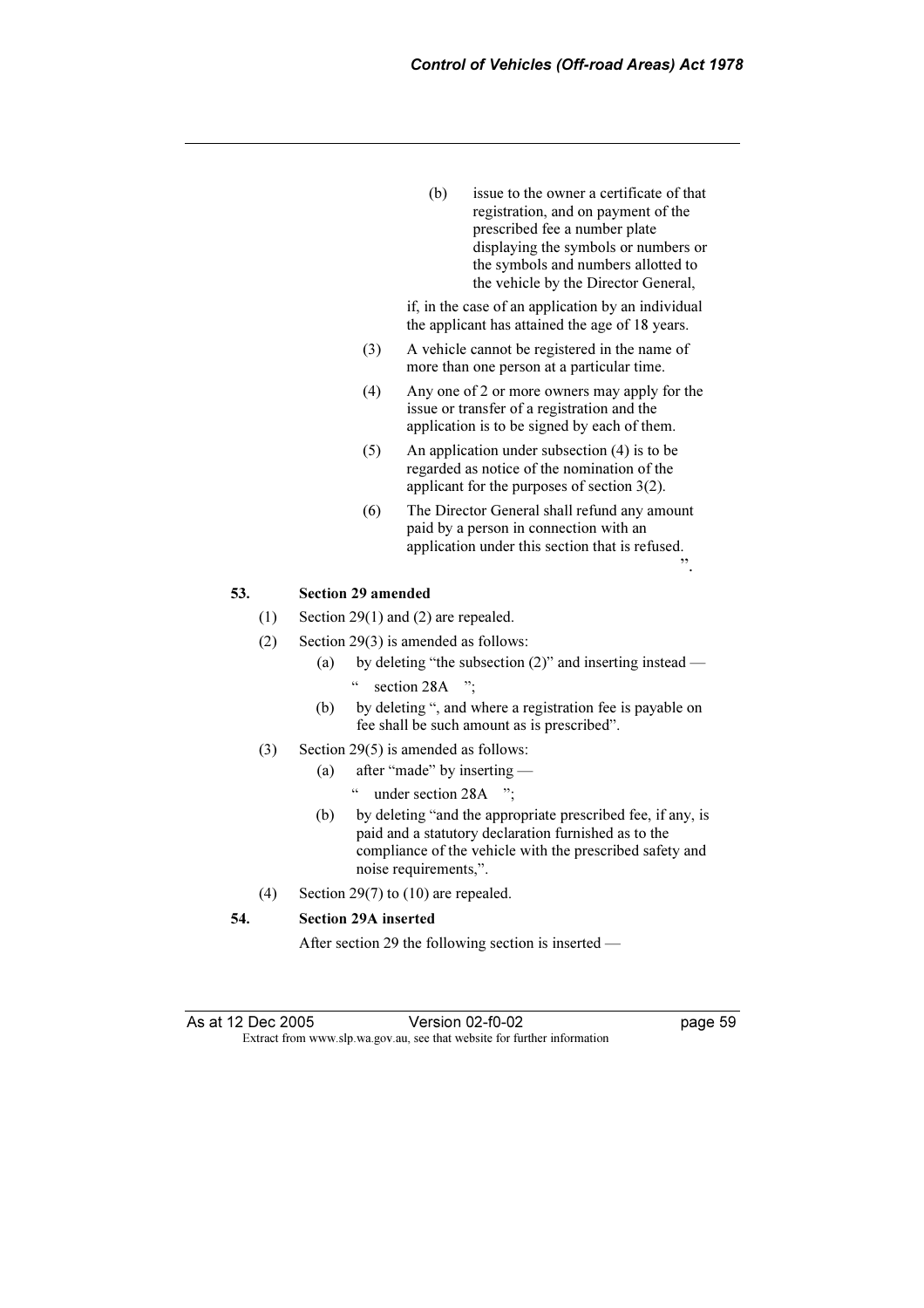#### 29A. Transfer of vehicle registrations

- (1) Where a person to whom a certificate of registration of a vehicle has been granted ceases to be the owner of the vehicle, the person shall —
	- (a) within 7 days of ceasing to be the owner give notice in writing to the Director General of the name and address of the new owner of the vehicle; and
	- (b) if the registration had, pursuant to the provisions of this Act, been granted or renewed without payment of a fee or on payment of a reduced registration fee which was less than the fee that would otherwise have been payable in relation to that vehicle had the particular circumstances not applied, and unless the provisions of section 30(1) have been complied with, within 7 days after ceasing to be the owner, return the certificate of registration and the number plate issued in respect of that vehicle to the Director General.
- (2) A person who becomes the owner of a vehicle in respect of which a certificate of registration has been granted shall, within 14 days after becoming the owner, give notice in writing to the Director General of that fact.
- (3) As soon as practicable after receiving notice under subsection  $(1)(a)$  or  $(2)$ , or otherwise, of a change in the ownership of a vehicle in respect of which a certificate of registration has been granted, if the Director General is satisfied that the registration may be transferred under section 28A(2) and no application has been made under section 28A(1), the Director General may issue to the new owner a notice requiring that —

Extract from www.slp.wa.gov.au, see that website for further information

As at 12 Dec 2005

"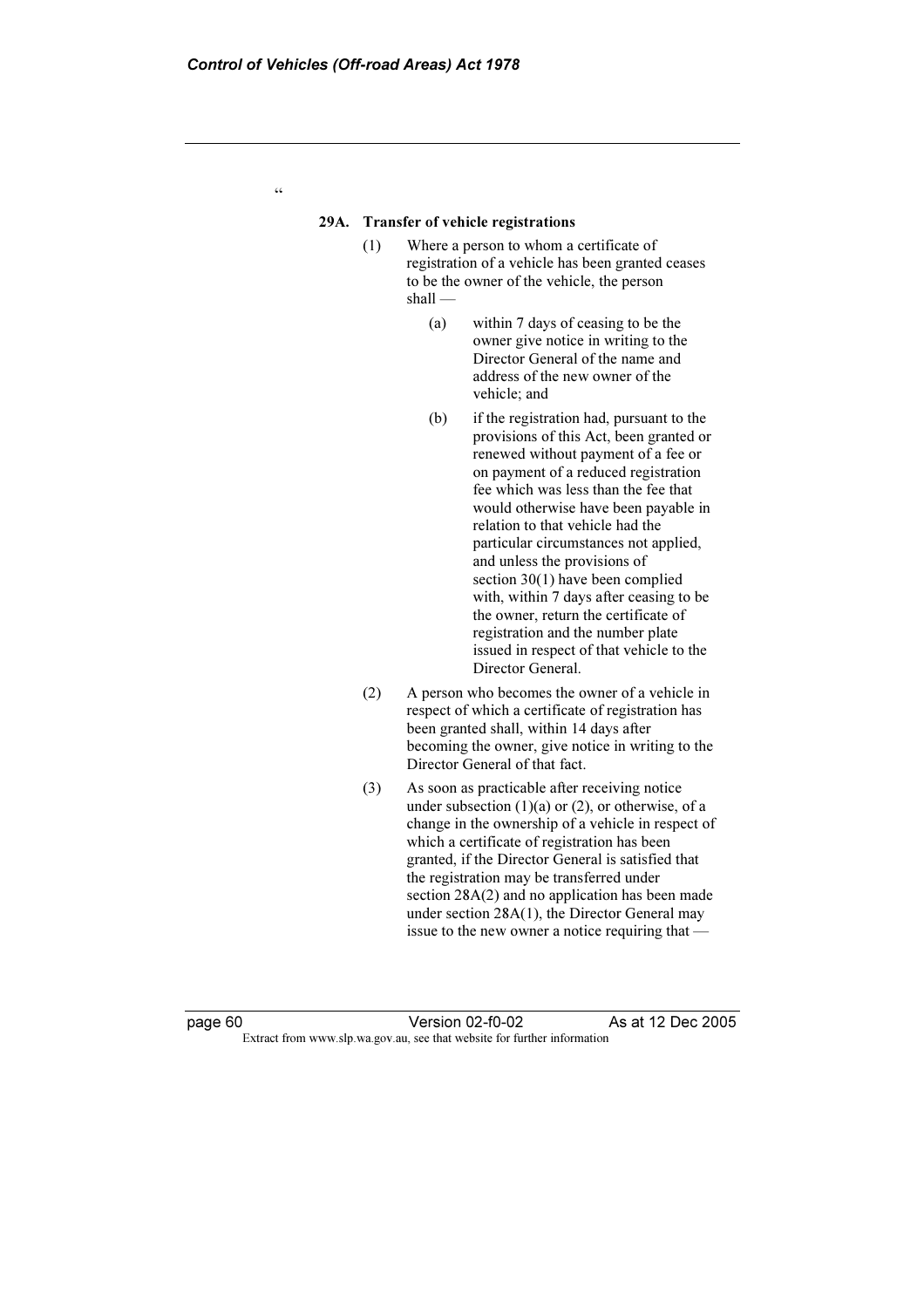- (a) an application for the transfer of the registration to the new owner be made under section 28A; or
- (b) the number plates issued in respect of the vehicle be delivered up to the Director General.
- (4) In subsection  $(3)$ 
	- "new owner", in relation to a vehicle, means a person who, according to the notice received by the Director General, has become a new owner of the vehicle and, if there is more than one such person, each or any of them.
- (5) A person to whom a notice is issued under subsection (3)(b) commits an offence if an application for the transfer of the registration for the vehicle is not made within 28 days after the notice is issued, or any longer period that the Director General allows, unless it can be shown that —
	- (a) the person did not agree to becoming the owner of the vehicle and has notified the Director General in writing accordingly;
	- (b) another person has been nominated for the purposes of section  $3(2)$ ;
	- (c) there is more than one owner of the vehicle and there is good reason why a person was not nominated under section  $3(2)$ ; or
	- (d) there was some other good reason why the application for the transfer of the registration was not made.
- (6) The other subsections of this section do not apply if a person to whom a certificate of registration in respect of a vehicle has been issued dies, and in that case the Director General shall on an application under section 28A, if any, by the executor or administrator of the estate of that person endorse on the certificate the transfer of the registration to that executor or administrator.

As at 12 Dec 2005 Extract from www.slp.wa.gov.au, see that website for further information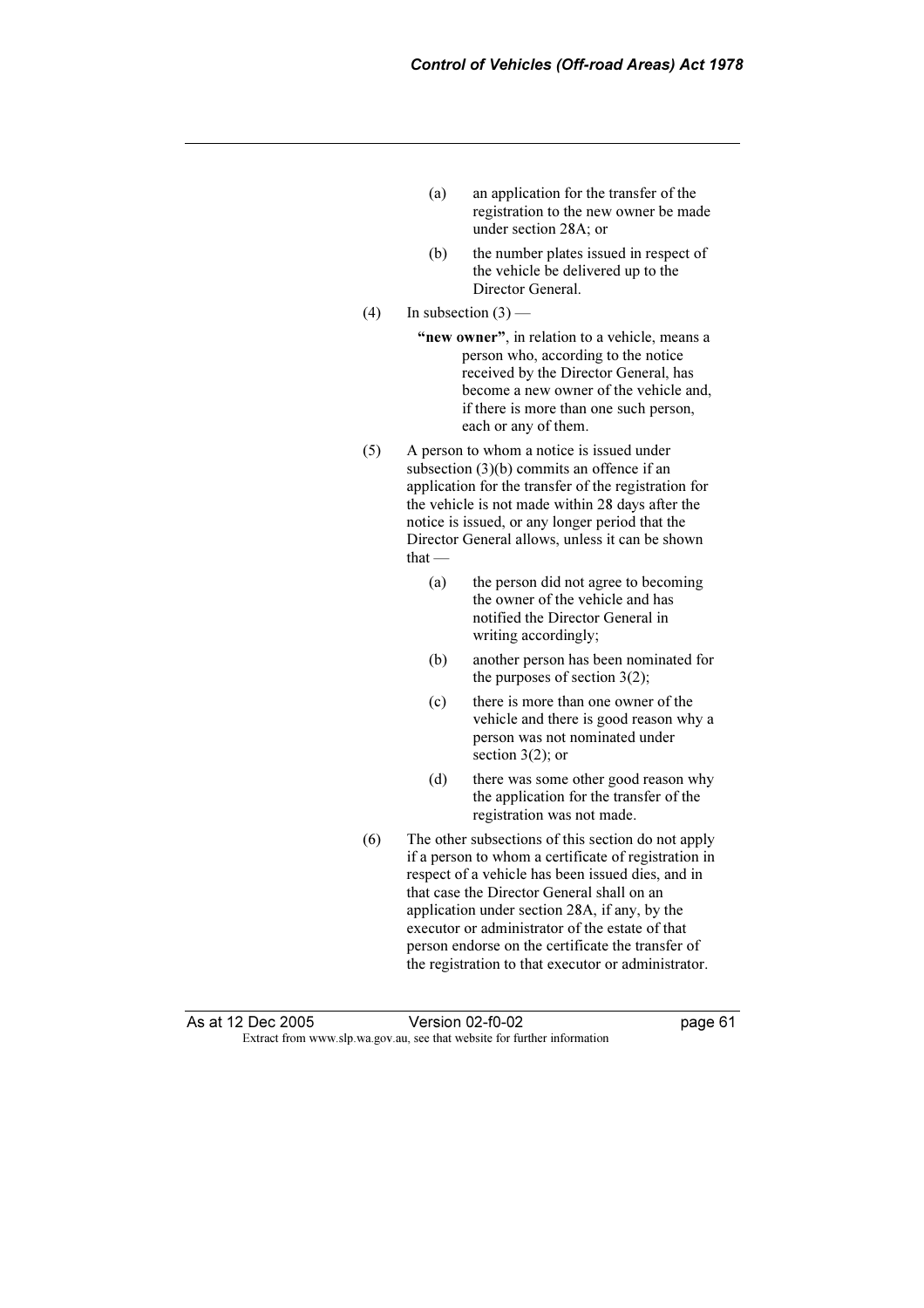#### 55. Section 32A inserted

After section 32 the following section is inserted —

.<br>44

#### 32A. Change of nominated owner

- (1) If a person is the owner of a vehicle as the result of a nomination for the purposes of section 3(2), the person may apply to the Director General, in a form approved by the Director General, to cancel the nomination.
- (2) The application is to include a statement, signed by each person who would be an owner if there had been no nomination, to the effect that they agree to another of them being the owner of the vehicle for the purposes of this Act.
- (3) If the Director General approves the application and the applicant pays the prescribed fee, if  $any -$ 
	- (a) the current nomination ceases to have effect;
	- (b) the statement under subsection (2) is to be treated as being a nomination for the purposes of section  $3(2)$ ; and
	- (c) the Director General is to vary the registration in accordance with the application by changing the name of the person in whose name the vehicle is registered.

".

".

#### 56. Section 35 amended

 Section 35(c) is amended by deleting "owner of a vehicle which" and inserting instead —

" person in whose name a vehicle ".

#### 57. Section 37 amended

- (1) Section 37(2) is amended as follows:
	- (a) by deleting "the owner of" in the first place where it occurs and inserting instead —
		- " a responsible person for ";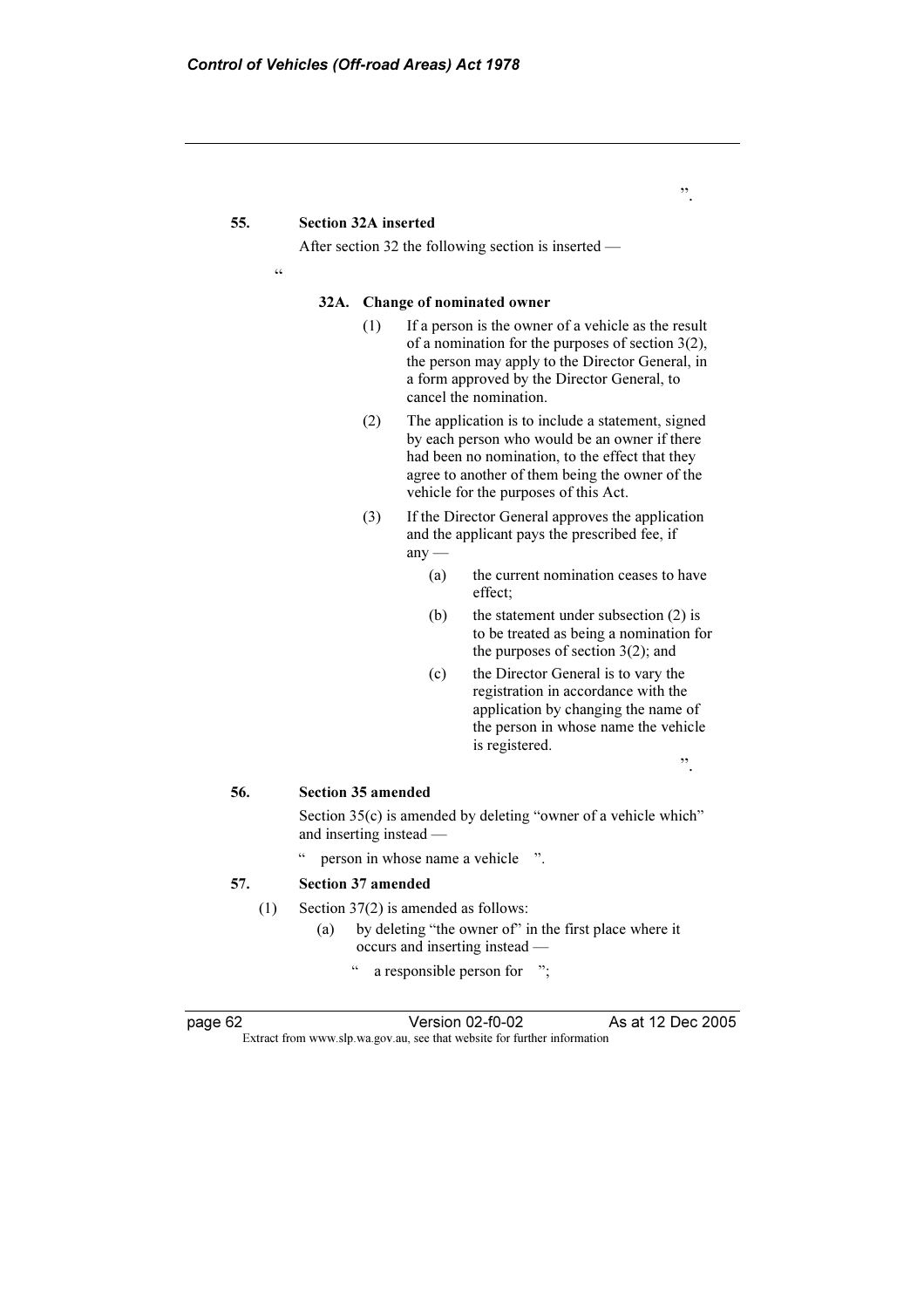- (b) by deleting ", but where the identity of the driver or person in charge of a vehicle in respect of which an offence is alleged to have been committed is not known and cannot immediately be ascertained, an infringement notice may be addressed to the owner of the vehicle, without naming him or stating his address, and be served by attaching it to the vehicle or leaving it in or on the vehicle".
- (2) Section 37(3) is amended as follows:
	- (a) by deleting "the owner of" in the first place where it occurs and inserting instead —
		- " a responsible person for ";
	- (b) by deleting "owner of a vehicle" in the second place where it occurs and inserting instead —
		- " responsible person ";
	- (c) in paragraph (b) by deleting "owner of the vehicle" and inserting instead —
		- " responsible person ";
	- (d) by deleting "the owner is" and inserting instead " the responsible person is ".
- (3) After section 37(5) the following subsection is inserted —

 $\epsilon$ 

(5a) In subsection  $(5)$  —

"alleged offender", in relation to an infringement notice addressed to and served on a responsible person under subsection (3), means the responsible person.

- (4) Section 37(8) is amended by deleting "the owner, driver or" and inserting instead
	- an owner of, a responsible person for, a driver of, or a ".

#### 58. Section 38 amended

- (1) Section 38(9) is amended as follows:
	- (a) by deleting "of which he is not the owner" and inserting instead
		- for which the driver is not a responsible person ".
	- (b) by deleting "attention of the owner" and inserting instead —

As at 12 Dec 2005 Extract from www.slp.wa.gov.au, see that website for further information

 $\ddot{\hspace{1mm}1}$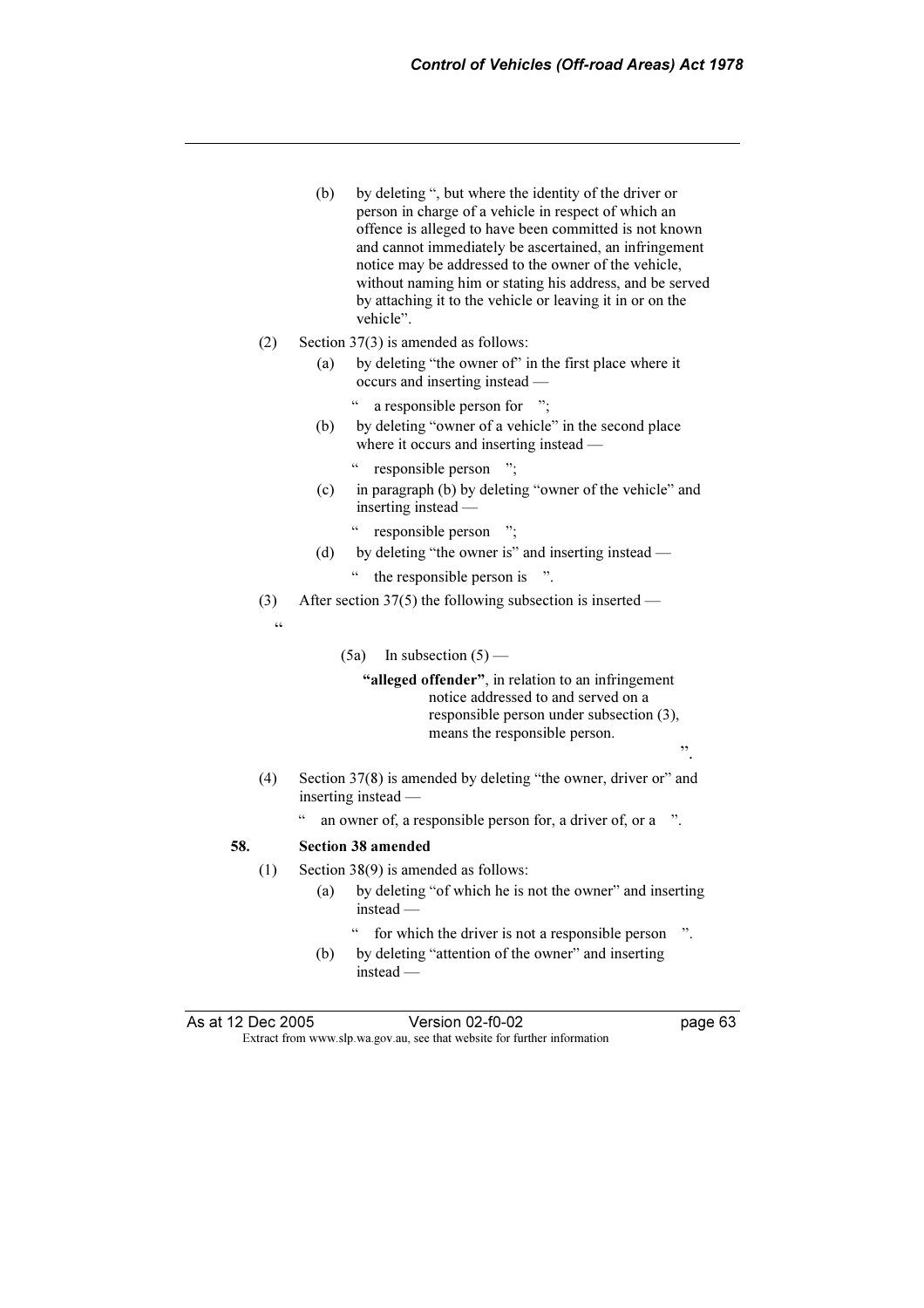- " attention of a responsible person ".
- (2) Section 38(11)(b) is amended by deleting "the owner or driver of" and inserting instead —
	- " a responsible person for, or a driver of, ".
- (3) Section 38(16) is amended by deleting "the owner of" and inserting instead —
	- " a responsible person for ".

#### 59. Various references to "owner" replaced

 In each place listed in the Table to this section "the owner" is deleted and the following is inserted instead —

" a responsible person ".

|               | Table         |
|---------------|---------------|
| s. $38(14)$   | s. $42(2)(b)$ |
| s. $42(2)(a)$ |               |

<sup>17</sup> On the date as at which this compilation was prepared, the *Road Traffic* Amendment (Vehicle Licensing) Act 2001 Pt. 3 Div. 2 had not come into operation. It reads:

#### $\epsilon$

#### Division 2 — Control of Vehicles (Off-road areas) Act 1978 amended

#### 29. The Act amended

 The amendments in this Division are to the Control of Vehicles (Off-road areas) Act 1978.

#### 30. Section 3 amended

 $\epsilon$ 

 Section 3(1) is amended by deleting the definition of "motor cycle" and inserting instead the following definitions —

"motor car" means a vehicle that is not a motor cycle and that is designed —

(a) mainly to carry people; and

(b) to seat not more than 8 adults (including the driver);

"motor cycle" means a vehicle that -

- (a) is designed to travel on 2 wheels; or
- (b) although not designed to travel on 2 wheels, is designed so that the driver sits astride it, or part of it,

As at 12 Dec 2005

".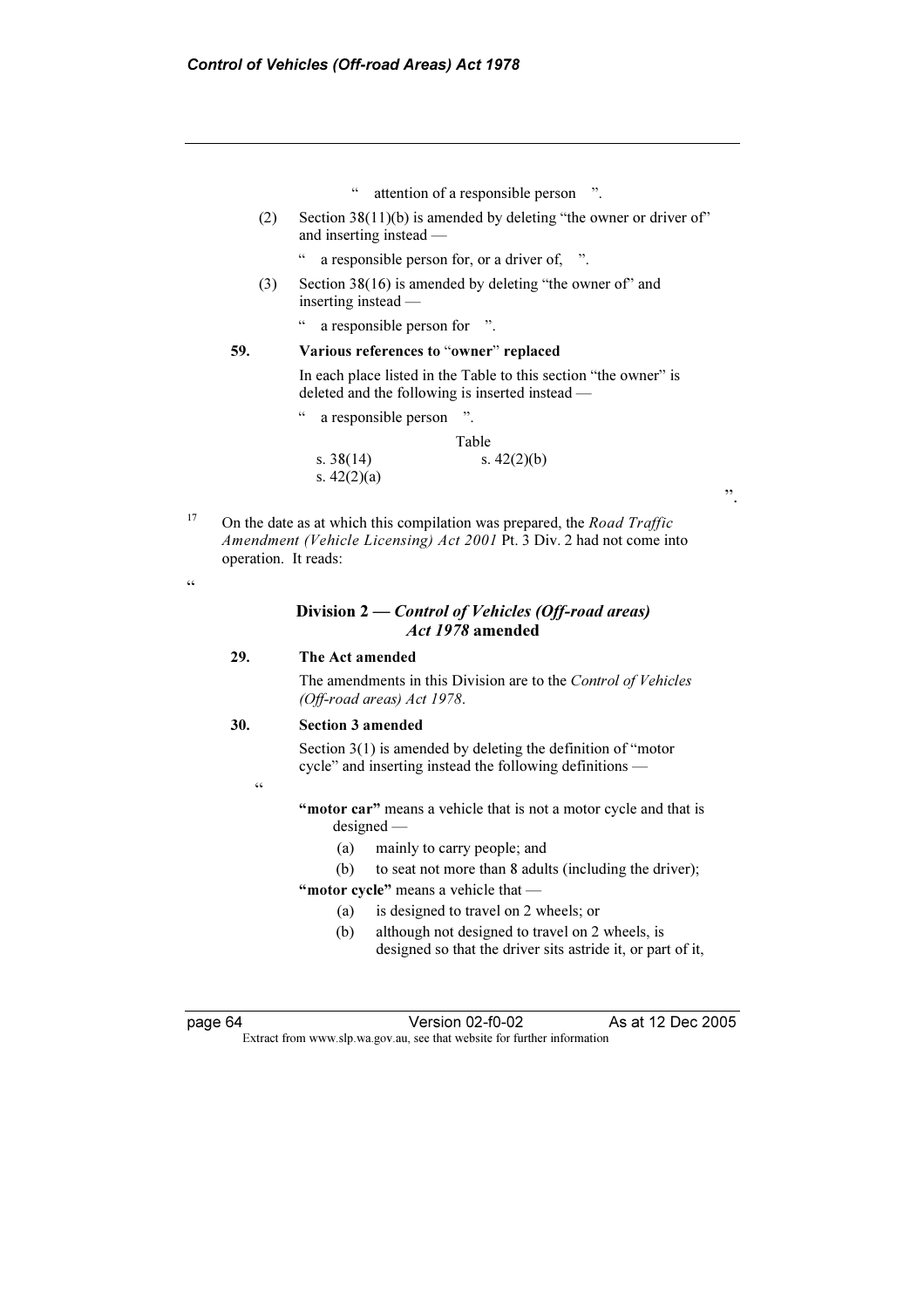in a manner similar to that customary for a vehicle designed to travel on 2 wheels;

#### 31. Section 9A amended

 Section 9A(2) is amended by deleting ", as described in the First Schedule to the Road Traffic Act 1974,".

#### 32. Section 9B amended

 Section 9B(3) is amended by deleting ", as described in the First Schedule to the Road Traffic Act 1974,".

".

".

<sup>18</sup> Footnote no longer applicable.

<sup>19</sup> On the date as at which this compilation was prepared, the *Courts Legislation* Amendment and Repeal Act 2004 s. 142, which gives effect to Sch. 2, had not come into operation. It reads as follows:

 $\zeta$   $\zeta$ 

#### 142. Other amendments to various Acts

 Each Act listed in Schedule 2 is amended as set out in that Schedule immediately below the short title of the Act.

".

Schedule 2 cl. 12 reads as follows:

#### .<br>"

## Schedule 2 — Other amendments to Acts

#### 12. Control of Vehicles (Off-road areas) Act 1978

| $\vert$ s. 33(1) | Delete "a court of petty sessions," and insert instead — |
|------------------|----------------------------------------------------------|
|                  | I " the Magistrates Court,                               |

".

- <sup>20</sup> The State Administrative Tribunal (Conferral of Jurisdiction) Amendment and Repeal Act 2004 Pt. 5, the State Administration Tribunal Act 2004 s. 167 and 169, and the State Administrative Tribunal Regulations 2004 r. 28 and 42 deal with certain transitional issues some of which may be relevant for this Act.
- <sup>21</sup> On the date as at which this compilation was prepared, the *Planning and* Development (Consequential and Transitional Provisions) Act 2005 s. 15, which gives effect to Sch. 2, had not come into operation. It reads as follows:

| As at 12 Dec 2005 | Version 02-f0-02                                                         | page 65 |
|-------------------|--------------------------------------------------------------------------|---------|
|                   | Extract from www.slp.wa.gov.au, see that website for further information |         |